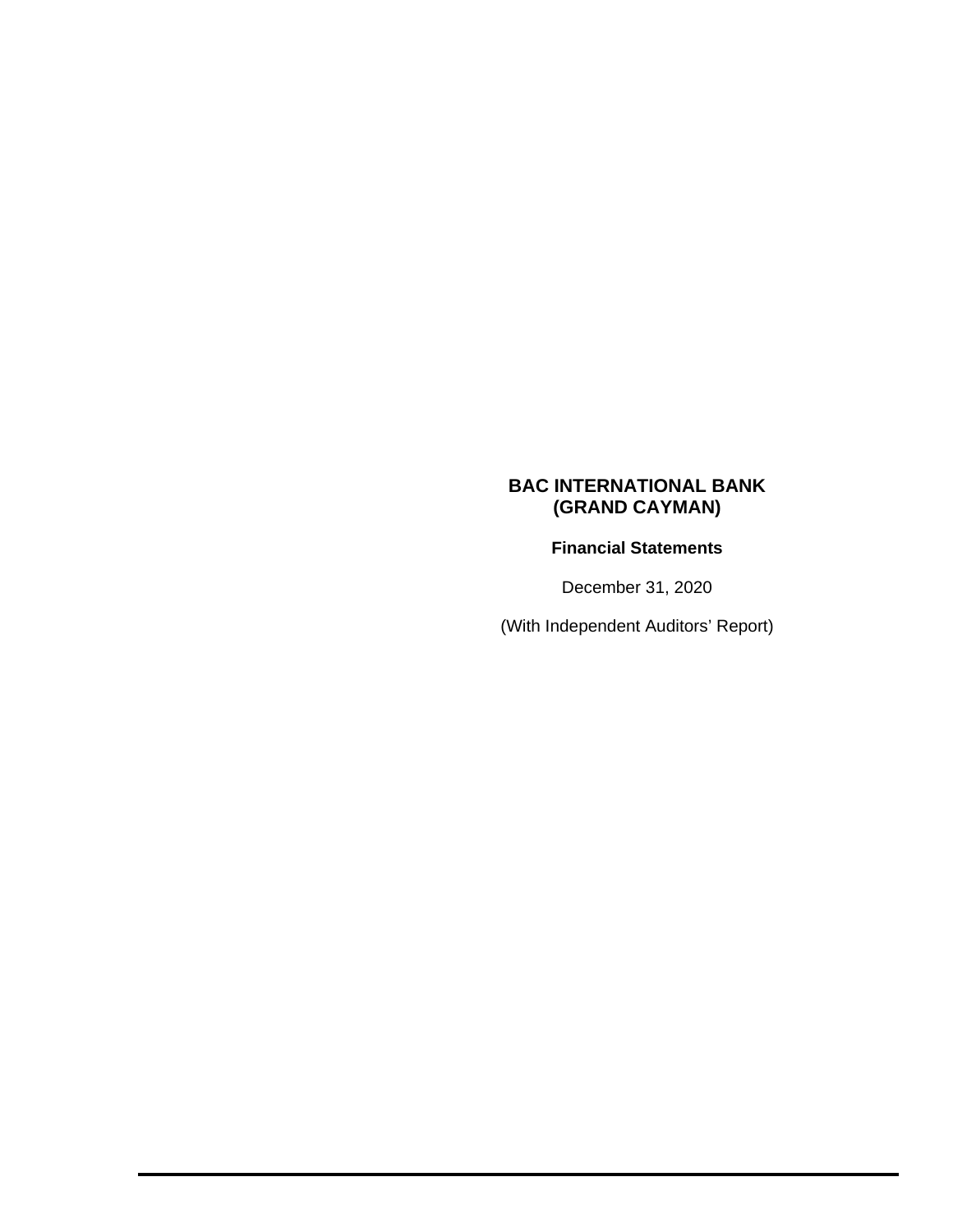# Table of Contents

|                                                                                                                                                                                                                                                          | Page(s)                      |
|----------------------------------------------------------------------------------------------------------------------------------------------------------------------------------------------------------------------------------------------------------|------------------------------|
| Independent Auditors' Report to the Directors                                                                                                                                                                                                            | $1 - 2$                      |
| <b>Statement of Financial Position</b><br><b>Statement of Comprehensive Income</b><br>Statement of Changes in Equity<br><b>Statement of Cash Flows</b><br>Table of contents to the notes to financial statements<br><b>Notes to Financial Statements</b> | 3<br>4<br>5<br>6<br>$8 - 49$ |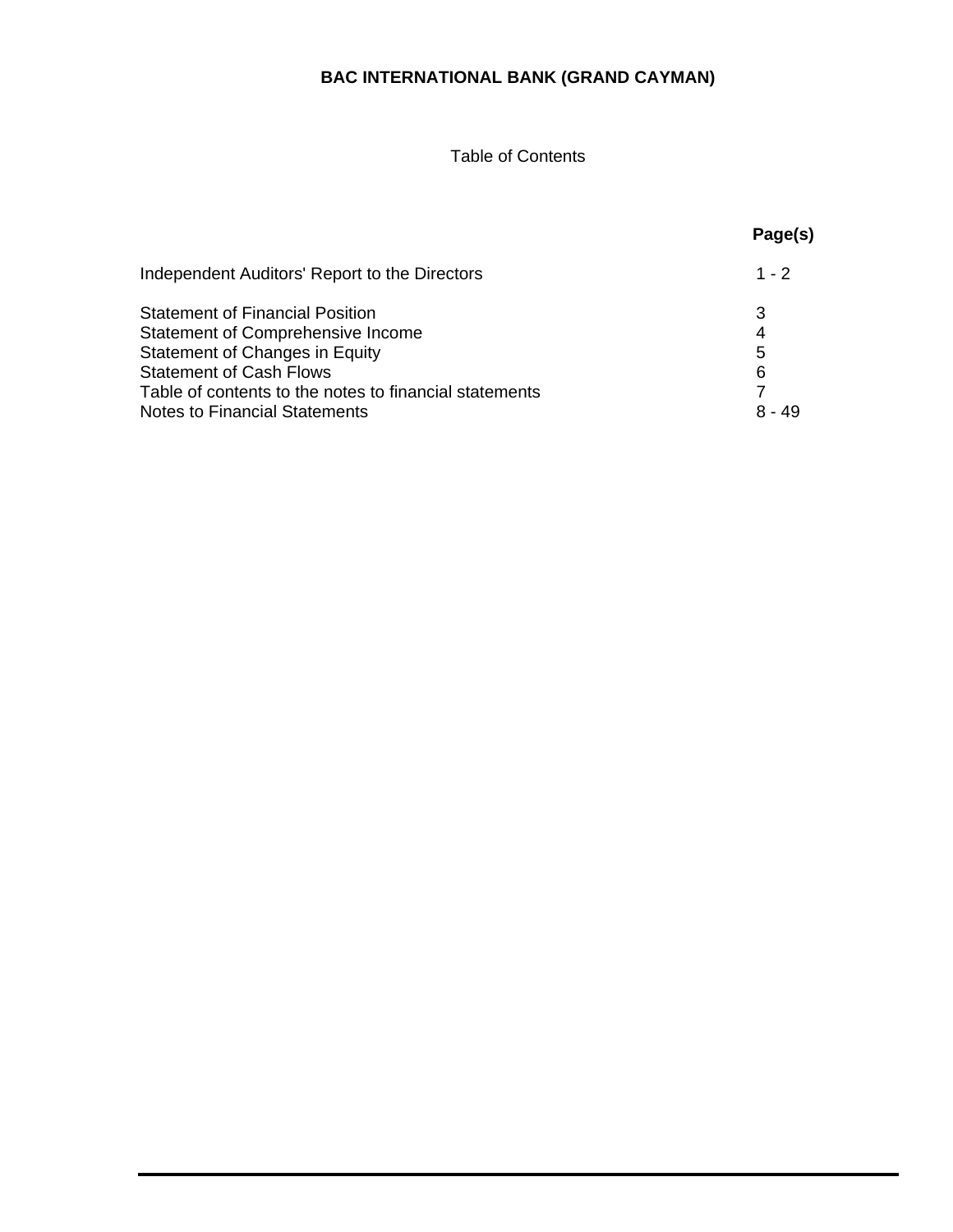

KPMG P.O. Box 493 **SIX Cricket Square** Grand Cayman KY1-1106 Cayman Islands Telephone +1 345 949 4800 Fax +1 345 949 7164 Internet www.kpmg.ky

#### **Independent Auditors' Report to the Directors**

#### *Opinion*

We have audited the financial statements of BAC International Bank (Grand Cayman) (the "Bank"), which comprise the statement of financial position as at December 31, 2020, the statements of comprehensive income, changes in equity and cash flows for the year then ended, and notes, comprising significant accounting policies and other explanatory information.

In our opinion, the accompanying financial statements present fairly, in all material respects, the financial position of the Bank as at December 31, 2020, and its financial performance and its cash flows for the year then ended in accordance with International Financial Reporting Standards ("IFRS").

#### *Basis for Opinion*

We conducted our audit in accordance with International Standards on Auditing ("ISAs"). Our responsibilities under those standards are further described in the Auditors' Responsibilities for the Audit of the Financial Statements section of our report. We are independent of the Bank in accordance with International Ethics Standards Board for Accountants International Code of Ethics for Professional Accountants (including International Independence Standards) (IESBA Code) together with the ethical requirements that are relevant to our audit of the financial statements in the Cayman Islands and we have fulfilled our other ethical responsibilities in accordance with these requirements and the IESBA code. We believe that the audit evidence we have obtained is sufficient and appropriate to provide a basis for our opinion.

#### *Emphasis of Matter*

We draw attention to Notes 1 and 19 in the financial statements which describe that the Bank's operations include extensive transactions and balances with related parties. Accordingly, the Bank is economically dependent on the related parties. Our opinion is not modified in respect of this matter.

#### *Responsibilities of Management and Those Charged with Governance for the Financial Statements*

Management is responsible for the preparation and fair presentation of the financial statements in accordance with IFRS, and for such internal control as management determines is necessary to enable the preparation of financial statements that are free from material misstatement, whether due to fraud or error.

In preparing the financial statements, management is responsible for assessing the Bank's ability to continue as a going concern, disclosing, as applicable, matters related to going concern and using the going concern basis of accounting unless management either intends to liquidate the Bank or to cease operations, or has no realistic alternative but to do so.

Those charged with governance are responsible for overseeing the Bank's financial reporting process.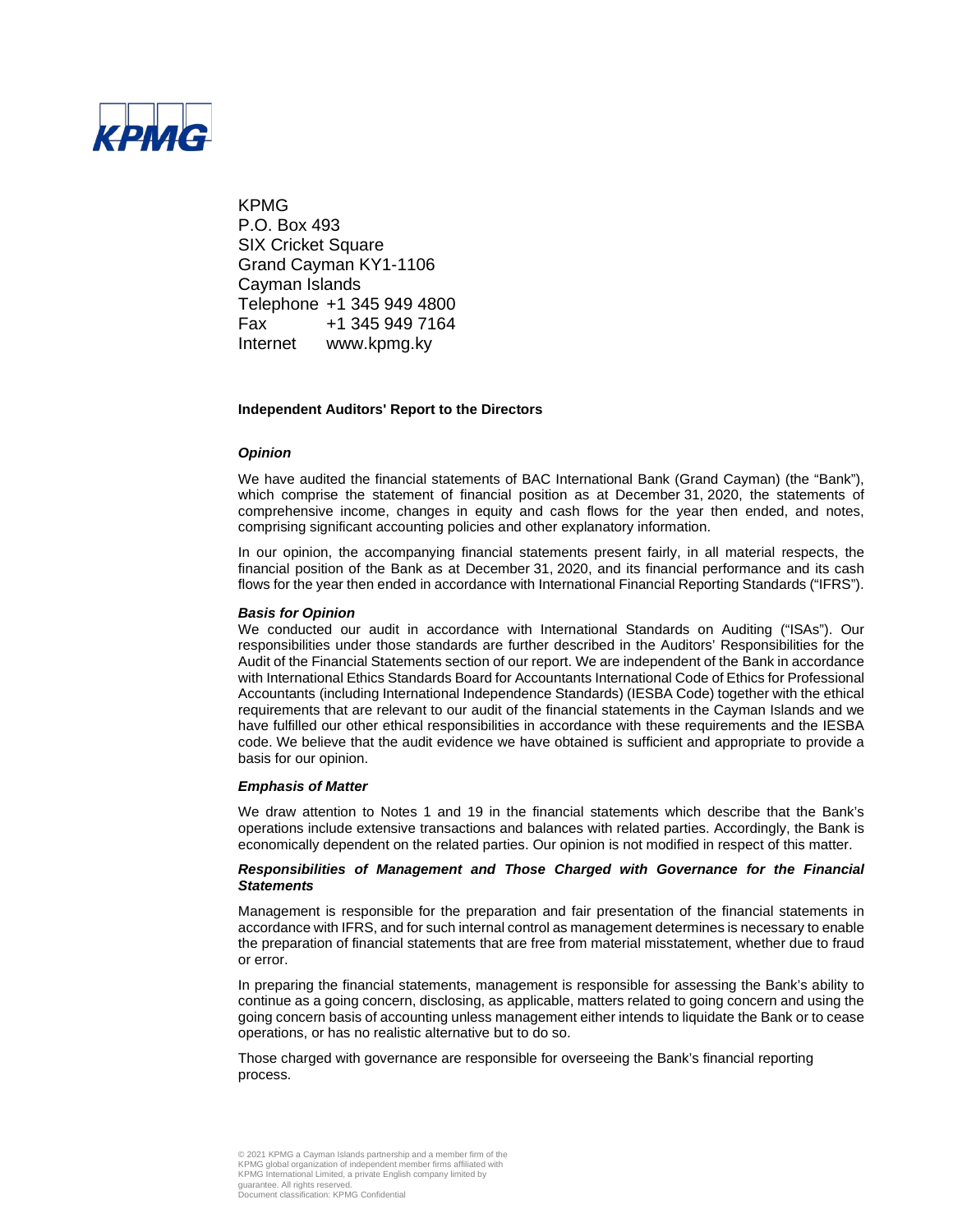

#### **Independent Auditors' Report to the Directors (continued)**

#### *Auditors' Responsibilities for the Audit of the Financial Statements*

Our objectives are to obtain reasonable assurance about whether the financial statements as a whole are free from material misstatement, whether due to fraud or error, and to issue an auditors' report that includes our opinion. Reasonable assurance is a high level of assurance, but is not a guarantee that an audit conducted in accordance with ISAs will always detect a material misstatement when it exists. Misstatements can arise from fraud or error and are considered material if, individually or in the aggregate, they could reasonably be expected to influence the economic decisions of users taken on the basis of these financial statements.

As part of an audit in accordance with ISAs, we exercise professional judgment and maintain professional skepticism throughout the audit. We also:

- Identify and assess the risks of material misstatement of the financial statements, whether due to fraud or error, design and perform audit procedures responsive to those risks, and obtain audit evidence that is sufficient and appropriate to provide a basis for our opinion. The risk of not detecting a material misstatement resulting from fraud is higher than for one resulting from error, as fraud may involve collusion, forgery, intentional omissions, misrepresentations, or the override of internal control.
- Obtain an understanding of internal control relevant to the audit in order to design audit procedures that are appropriate in the circumstances, but not for the purpose of expressing an opinion on the effectiveness of the Bank's internal control.
- Evaluate the appropriateness of accounting policies used and the reasonableness of accounting estimates and related disclosures made by management.
- Conclude on the appropriateness of management's use of the going concern basis of accounting and, based on the audit evidence obtained, whether a material uncertainty exists related to events or conditions that may cast significant doubt on the Bank's ability to continue as a going concern. If we conclude that a material uncertainty exists, we are required to draw attention in our auditors' report to the related disclosures in the financial statements or, if such disclosures are inadequate, to modify our opinion. Our conclusions are based on the audit evidence obtained up to the date of our auditors' report. However, future events or conditions may cause the Bank to cease to continue as a going concern.
- Evaluate the overall presentation, structure and content of the financial statements, including the disclosures, and whether the financial statements represent the underlying transactions and events in a manner that achieves fair presentation.

We communicate with those charged with governance regarding, among other matters, the planned scope and timing of the audit and significant audit findings, including any significant deficiencies in internal control that we identify during our audit.

KPMG

February 22, 2021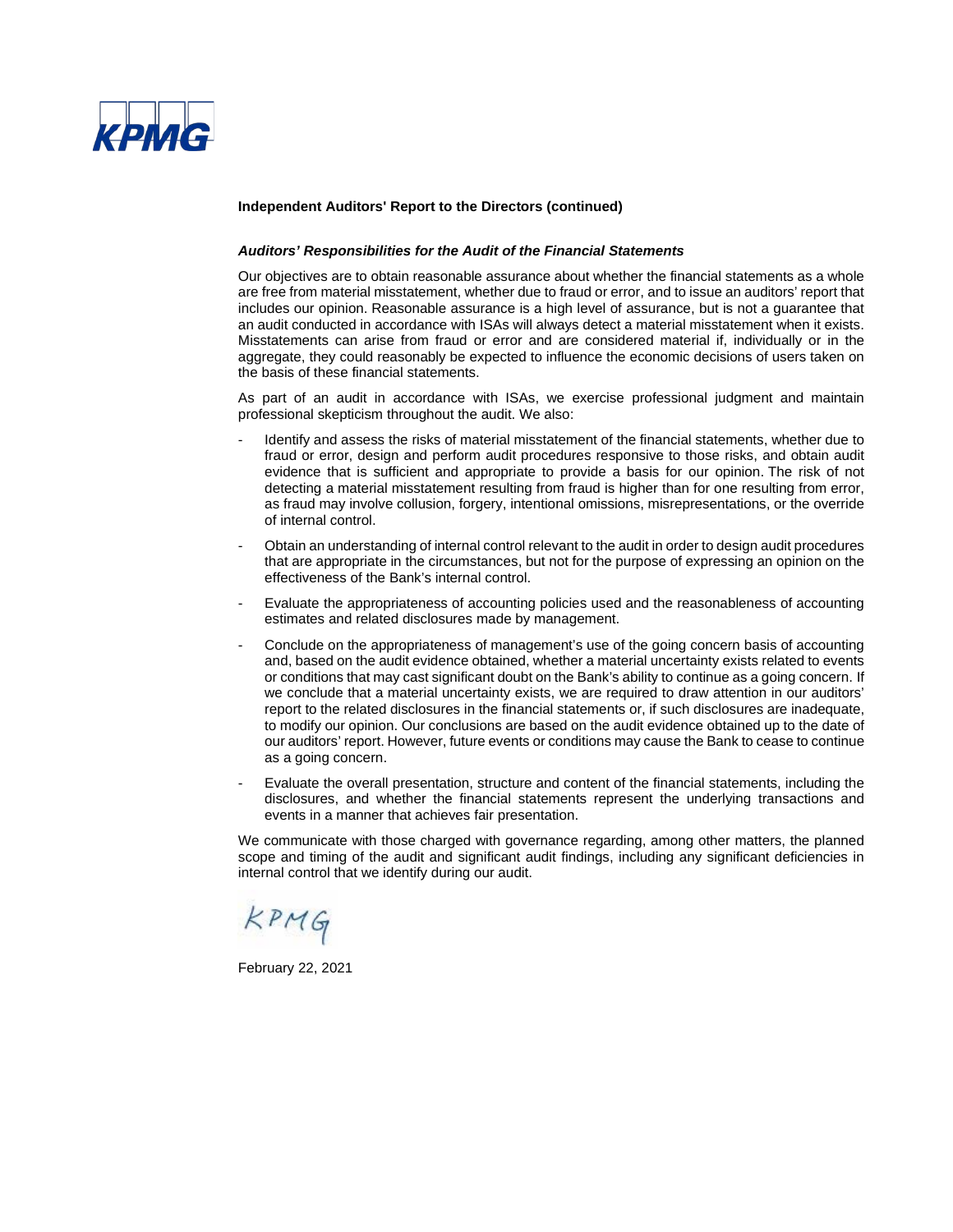### **Statement of Financial Position**

December 31, 2020

(In U.S. dollars)

| <b>Assets</b>                           | Note(s)        | 2020                       | 2019                     |
|-----------------------------------------|----------------|----------------------------|--------------------------|
| Deposits in banks:                      |                |                            |                          |
| Demand                                  |                | 565,802,209                | 234,360,469              |
| Time deposits                           |                | 100,305,208<br>666,107,417 | 100,612,500              |
| <b>Total deposits in banks</b>          | $\overline{7}$ |                            | 334,972,969              |
| Investment in securities                | 4, 8           | 776                        | 839                      |
| Loans at amortized cost, net            | 4, 9, 19       | 14,659,793                 | 23,771,992               |
| Other receivables, net                  | 10             | 2,771,824                  | 14,009,736               |
| Other assets                            | 11             | 67,388                     | 64,134                   |
| <b>Total assets</b>                     |                | 683,607,198                | 372,819,670              |
| <b>Liabilities and Equity</b>           |                |                            |                          |
| <b>Liabilities:</b>                     |                |                            |                          |
| Due to depositors:                      |                |                            |                          |
| Demand                                  | 4, 12, 19      | 260,009,935                | 72,884,942               |
| Savings                                 | 4, 12          | 197                        | 490                      |
| Time deposits                           | 4, 12, 19      | 301,792,784                | 190,991,103              |
| <b>Total due to depositors</b>          |                | 561,802,916                | 263,876,535              |
| Other liabilities                       | 13             | 14,060                     | 10,869                   |
| <b>Total liabilities</b>                |                | 561,816,976                | 263,887,404              |
|                                         |                |                            |                          |
| Equity:                                 |                |                            |                          |
| Common stock                            | 14             | 31,500,000<br>87,906,578   | 31,500,000<br>75,048,629 |
| Retained earnings<br>Regulatory reserve | 20             | 2,383,637                  | 2,383,637                |
| Accumulated other comprehensive income  |                | 7                          | 0                        |
| <b>Total equity</b>                     |                | 121,790,222                | 108,932,266              |
|                                         |                |                            |                          |
| Commitments and contingencies           | 17             |                            |                          |
| <b>Total liabilities and equity</b>     |                | 683,607,198                | 372,819,670              |

*The statement of financial position must be read in conjunction with the notes which are part of the financial statements.*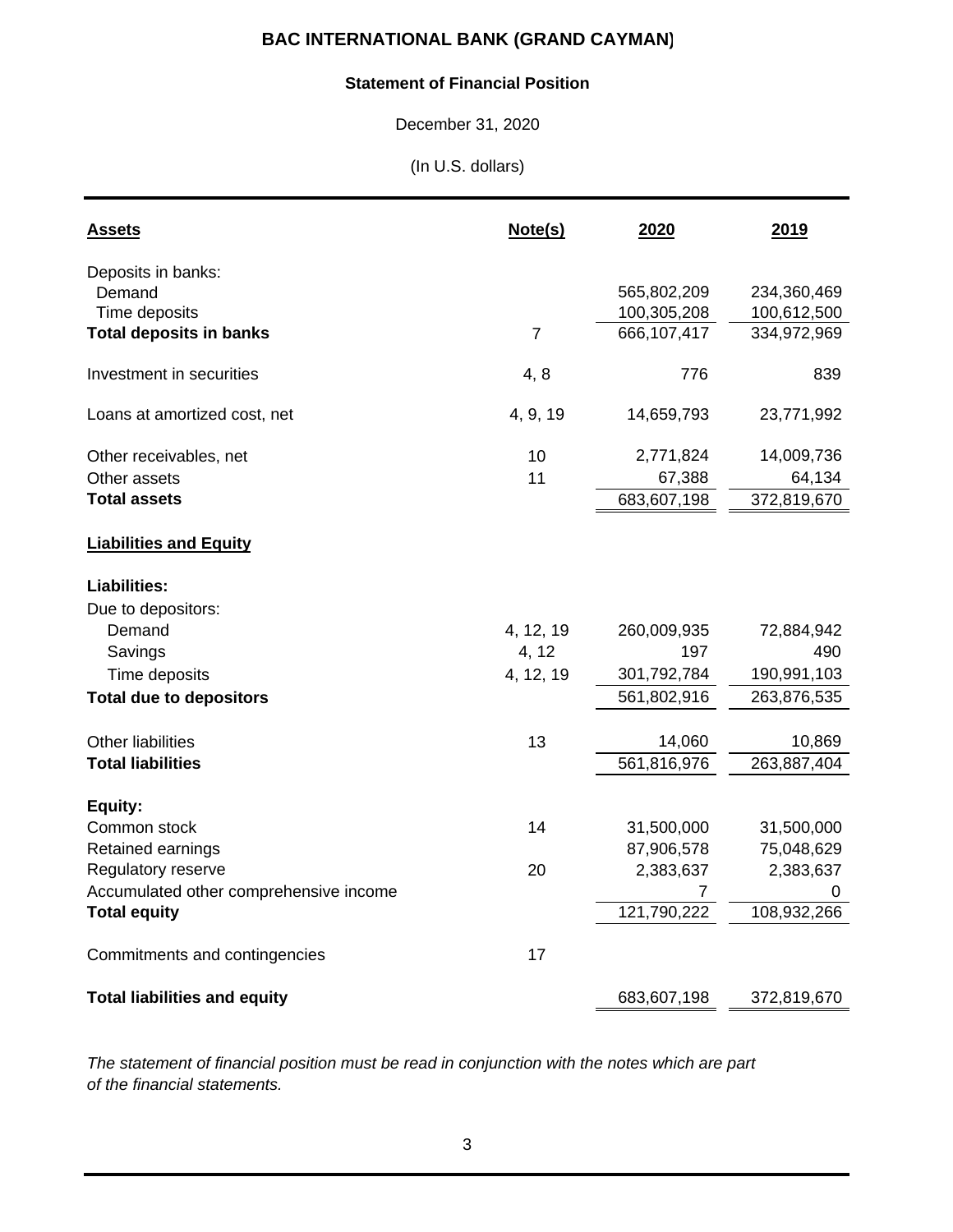## **Statement of Comprehensive Income**

For the year ended December 31, 2020

(In U.S. dollars)

|                                                   | Note(s) | 2020       | 2019       |
|---------------------------------------------------|---------|------------|------------|
| Interest income:                                  |         |            |            |
| Interest-bearing deposits                         | 19      | 8,260,760  | 8,183,516  |
| Loans                                             | 19      | 1,297,683  | 1,815,151  |
| Investment in securities                          |         | 35         | 38         |
| <b>Total interest income</b>                      |         | 9,558,478  | 9,998,705  |
| Interest expense:                                 |         |            |            |
| <b>Deposits</b>                                   | 19      | 9,853,540  | 8,041,435  |
| <b>Total interest expense</b>                     |         | 9,853,540  | 8,041,435  |
| Interest (losses) income, net                     |         | (295,062)  | 1,957,270  |
| (Release) provision for loan losses               | 4       | (278, 413) | 242,907    |
| Release for accounts receivable credit losses     |         | (9,933)    | (5,669)    |
| Interest (losses) income, net after provisions    |         | (6, 716)   | 1,720,032  |
| Other income:                                     |         |            |            |
| Commissions, net                                  | 19      | 13,605,493 | 26,498,069 |
| Other income                                      |         | 72,074     | 2,701      |
| Total other income, net                           | 19      | 13,677,567 | 26,500,770 |
| Operating expenses:                               |         |            |            |
| Administrative                                    | 19      | 236,598    | 199,797    |
| <b>Banking license</b>                            |         | 73,171     | 81,480     |
| Occupancy and related expenses                    |         | 6,894      | 12,400     |
| Other operating expenses                          | 15, 19  | 496,239    | 524,934    |
| <b>Total operating expenses</b>                   |         | 812,902    | 818,611    |
| <b>Net income</b>                                 |         | 12,857,949 | 27,402,191 |
| Other comprehensive income:                       |         |            |            |
| Fair value reserve for investments in securities: |         |            |            |
| Net change in fair value                          |         | 7          | (16)       |
| Total comprehensive income for the year           |         | 12,857,956 | 27,402,175 |

*The statement of comprehensive income must be read in conjunction with the notes which are part of the financial statements.*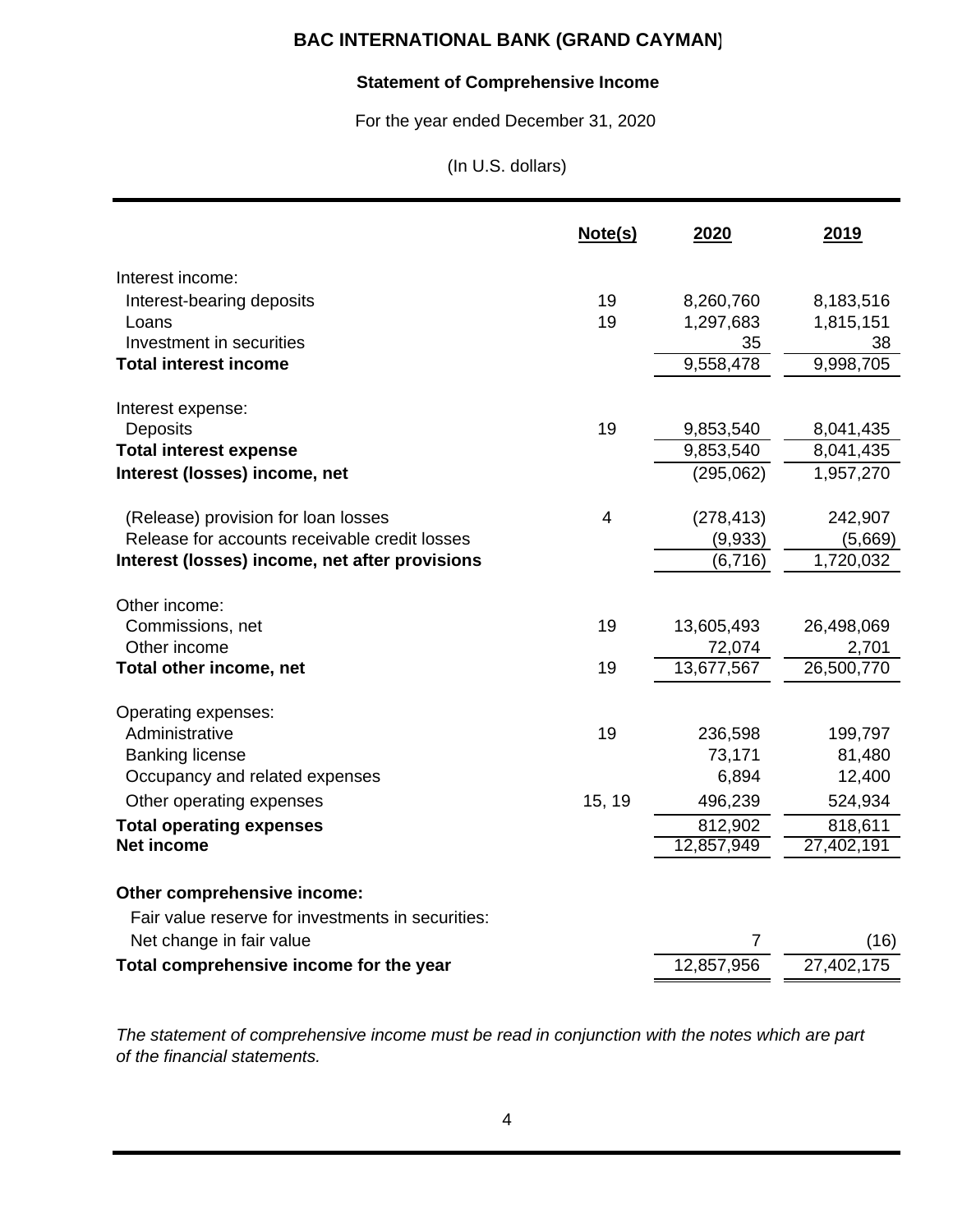#### **Statement of Changes in Equity**

For the year ended December 31, 2020

(In U.S. dollars)

|                                                                                                                             | Common<br>stock | <b>Retained</b><br>earnings          | <b>Regulatory</b><br>reserve | Accumulated<br>other<br>comprehensive<br>income (loss) | Total                             |
|-----------------------------------------------------------------------------------------------------------------------------|-----------------|--------------------------------------|------------------------------|--------------------------------------------------------|-----------------------------------|
| Balance at December 31, 2018                                                                                                | 31,500,000      | 47,646,438                           | 2,383,637                    | 16                                                     | 81,530,091                        |
| Net income                                                                                                                  | $\mathbf 0$     | 27,402,191                           | 0                            | $\mathbf 0$                                            | 27,402,191                        |
| Other comprehensive income<br>Net change in fair value<br>Total comprehensive income<br>Balance at December 31, 2019        | 0<br>31,500,000 | 0<br>27,402,191<br>75,048,629        | 0<br>0<br>2,383,637          | (16)<br>(16)<br>0                                      | (16)<br>27,402,175<br>108,932,266 |
| Net income                                                                                                                  | $\Omega$        | 12,857,949                           | 0                            | $\mathbf 0$                                            | 12,857,949                        |
| Other comprehensive income<br>Net change in fair value<br>Total comprehensive income<br><b>Balance at December 31, 2020</b> | 0<br>31.500.000 | $\Omega$<br>12,857,949<br>87,906,578 | 0<br>$\Omega$<br>2,383,637   |                                                        | 12,857,956<br>121,790,222         |

*The statement of changes in equity must be read in conjunction with the notes which are part of the financial statements.*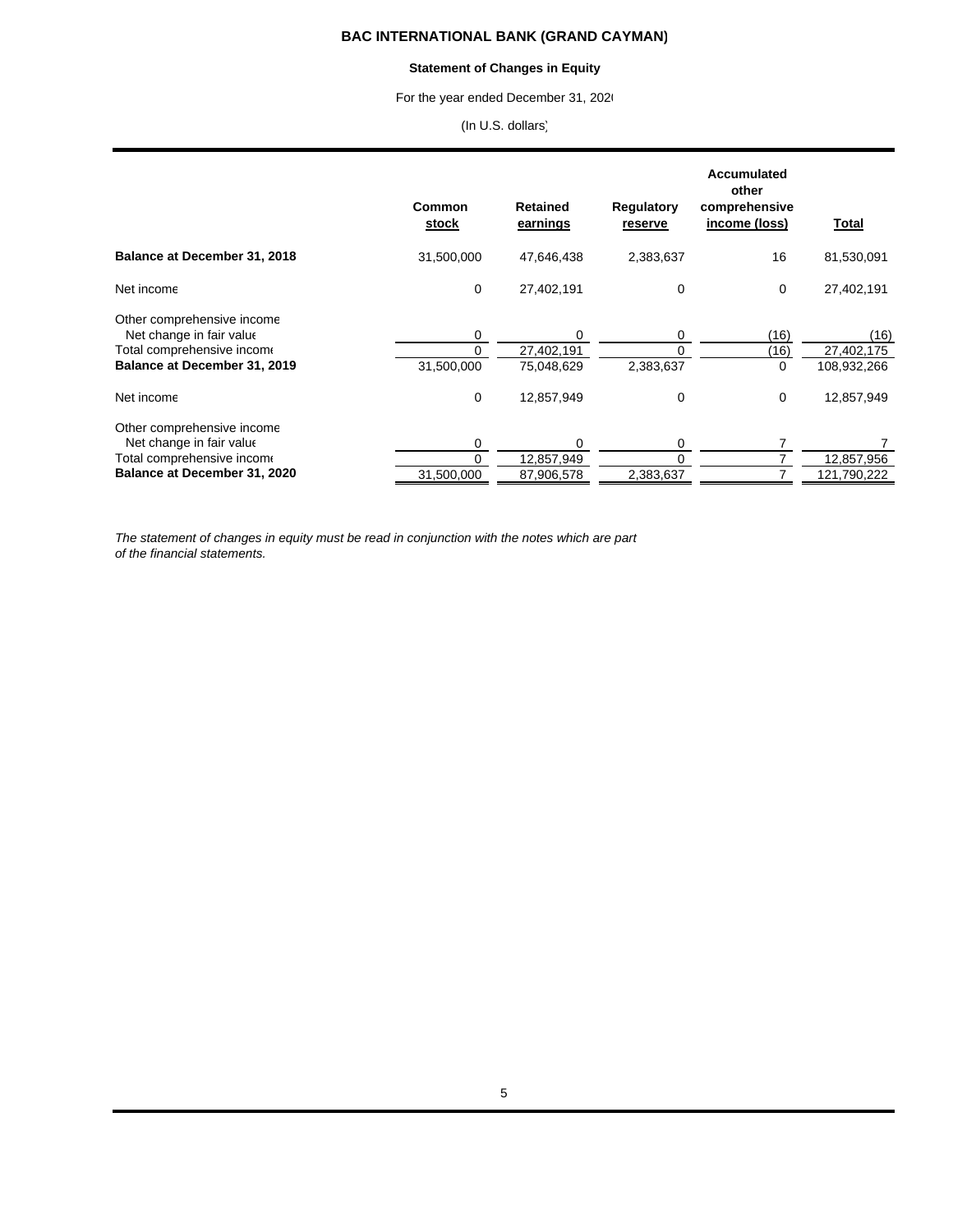### **Statement of Cash Flows**

For the year ended December 31, 2020

(In U.S. dollars)

|                                                                  | 2020          | 2019            |
|------------------------------------------------------------------|---------------|-----------------|
| <b>Cash flows from operating activities:</b>                     |               |                 |
| Net Income                                                       | 12,857,949    | 27,402,191      |
| Adjustments to reconcilie net income to net cash used in         |               |                 |
| operating activities:                                            |               |                 |
| (Release) provisión of loan losses                               | (278, 413)    | 242,907         |
| Release for accounts receivable credit losses                    | (9,933)       | (5,669)         |
| Net interest losses (income)                                     | 295,062       | (1,957,270)     |
| <b>Changes in operating assets and liabilities:</b>              |               |                 |
| Deposits with original maturities of 90 days or more             | (25,000,000)  | (75,000,000)    |
| Loans at amortized cost                                          | 9,389,150     | 8,383,282       |
| Other receivables                                                | 11,247,845    | 9,962,002       |
| Other assets                                                     | (3,254)       | 95,891          |
| Due to depositors excluding accrued interest payable of deposits | 299,160,833   | (72, 330, 763)  |
| <b>Other liabilities</b>                                         | 3,190         | 2,705           |
| <b>Cash generated by operations:</b>                             |               |                 |
| Interest received                                                | 9,752,649     | 9,505,456       |
| Interest paid                                                    | (11,087,992)  | (10,099,717)    |
| Net cash provided by (used in) operating activities              | 306,327,086   | (103, 798, 985) |
|                                                                  |               |                 |
| Cash flows from investing activities:                            |               |                 |
| Maturities of investments at FVOCI                               | 71            | 114             |
| Net cash provided by investing activities                        | 71            | 114             |
| Net increase (decrease) in cash and cash equivalents             | 306, 327, 157 | (103, 798, 871) |
| Cash and cash equivalents at beginning of year                   | 259,475,052   | 363,273,923     |
| Cash and cash equivalents at end of year                         | 565,802,209   | 259,475,052     |

*The statement of cash flows must be read in conjunction with the notes which are part of the financial statements.*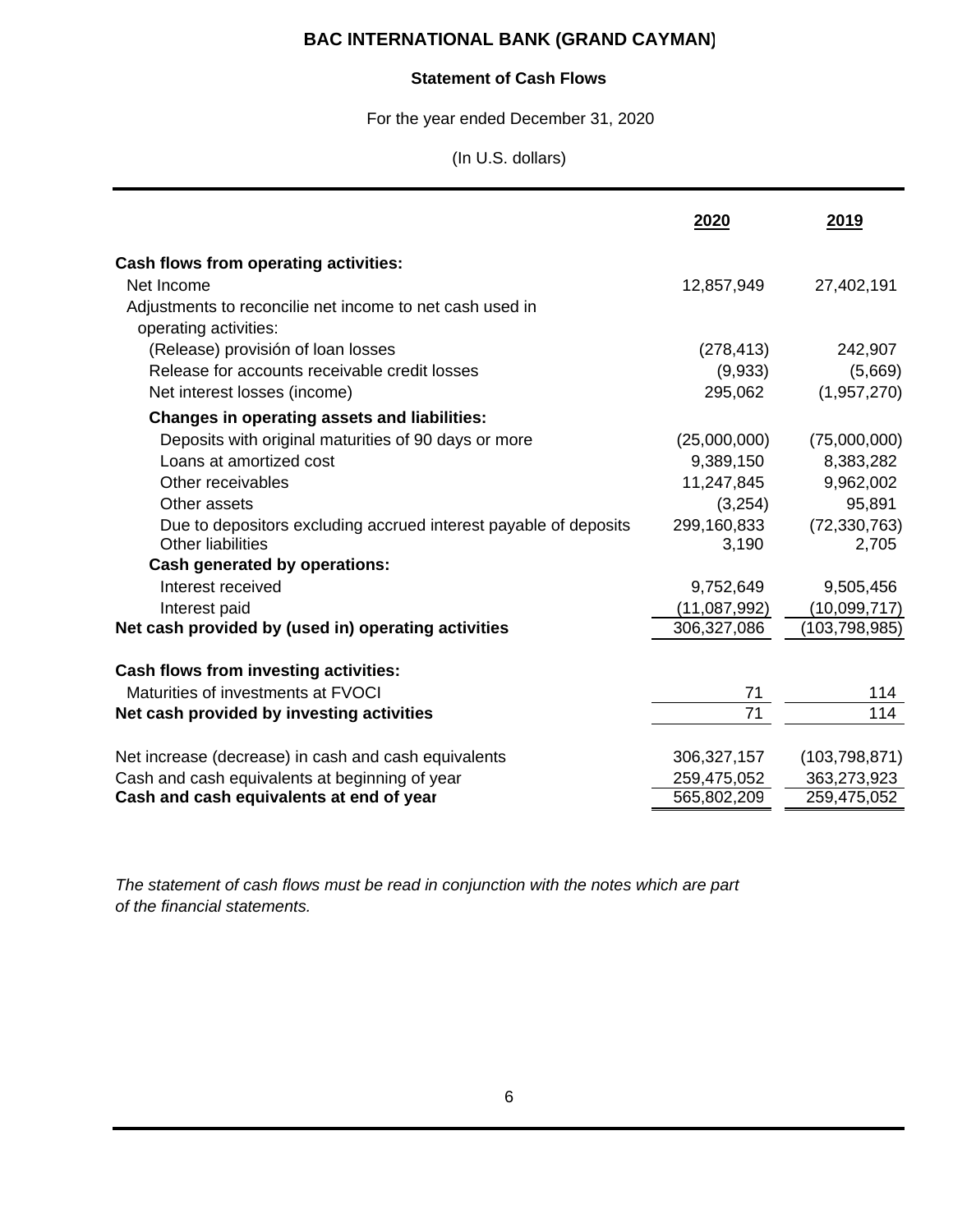## **Table of Contents to the Notes to Financial Statements**

December 31, 2020

- (1) Organization
- (2) Basis of Preparation of the Financial Statements
- (3) Summary of Significant Accounting Policies
- (4) Risk Management
- (5) COVID 19
- (6) Critical Accounting Estimates and Judgments in Applying Accounting Policies
- (7) Deposits in Banks
- (8) Investments in Securities
- (9) Loans at Amortized Cost, net
- (10) Other Receivables, net
- (11) Other Assets
- (12) Due to Depositors (Deposits from Customers)
- (13) Other Liabilities
- (14) Common Stock
- (15) Other Operating Expenses
- (16) Taxation
- (17) Financial Instruments Outside the Statement of Financial Position and Other Commitments
- (18) Disclosures on the Fair Value of Financial Instruments
- (19) Related Party Transactions
- (20) Regulatory Matters
- (21) Litigation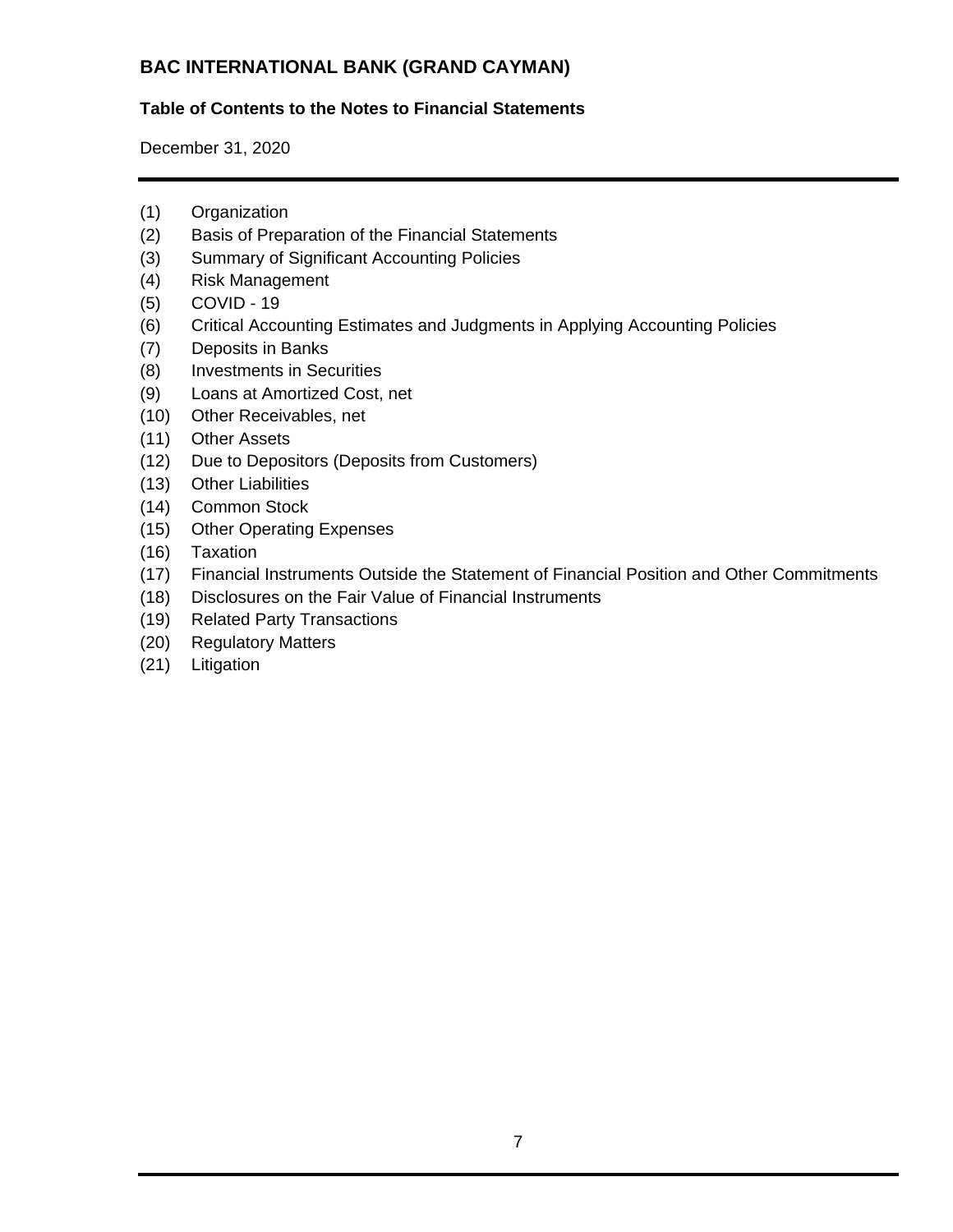### **Notes to Financial Statements**

December 31, 2020

(In U.S. dollars)

## **(1) Organization**

BAC International Bank (Grand Cayman) (the "Bank") was incorporated in the Cayman Islands as an exempted company on January 20, 1977. On August 13, 1981, the Bank was granted Banking category "B" and Trust licenses under the Banks and Trust Companies Law of the Cayman Islands and, as an offshore bank, it is permitted to conduct bank and trust business with any clients outside the Cayman Islands.

The Bank is a wholly owned subsidiary of BAC International Bank, Inc. (the "Parent Company"), a bank incorporated in the Republic of Panama. The Parent Company is an indirect subsidiary of Grupo Aval Acciones y Valores S. A., which is a company incorporated in the Republic of Colombia.

The Bank is primarily involved in investment, corporate and retail banking.

A substantial portion of the Bank´s business is with the related parties. Accordingly, the Bank is economically dependent on the related parties (see note 19).

### **(2) Basis of Preparation of the Financial Statements**

*(a) Compliance with International Financial Reporting Standards ("IFRS")*  These financial statements have been prepared in accordance with International Financial Reporting Standards (IFRSs) issued by the International Accounting Standards Board (IASB).

The Financial Statements were approved for issuance by management of the Bank on February 22, 2021.

*(b) Basis of measurement* 

These financial statements have been prepared on a historical cost basis and amortized cost, except for investment in securities available for sale which are measured at fair value.

The Bank initially recognizes loans, accounts receivable and deposits on the date on which they are originated. All other financial instruments are recognized on the trade date, which is the date on which the Bank becomes a party to the contractual provisions of the instrument.

### *(c) Functional and presentation currency*

These financial statements are presented in United States dollars (\$), which is the Bank's functional currency.

### *(d) Use of estimates and judgments*

Preparation of financial statements requires the Bank's management to make judgments, estimates and assumptions affecting the application of accounting policies and the reported amounts of assets, liabilities, income and expenses. Actual results may differ from these estimates. These also require the Bank's management to apply its judgment when applying the Bank's accounting policies.

Estimates and underlying assumptions are reviewed on an ongoing basis. Revisions to estimates are recognized prospectively.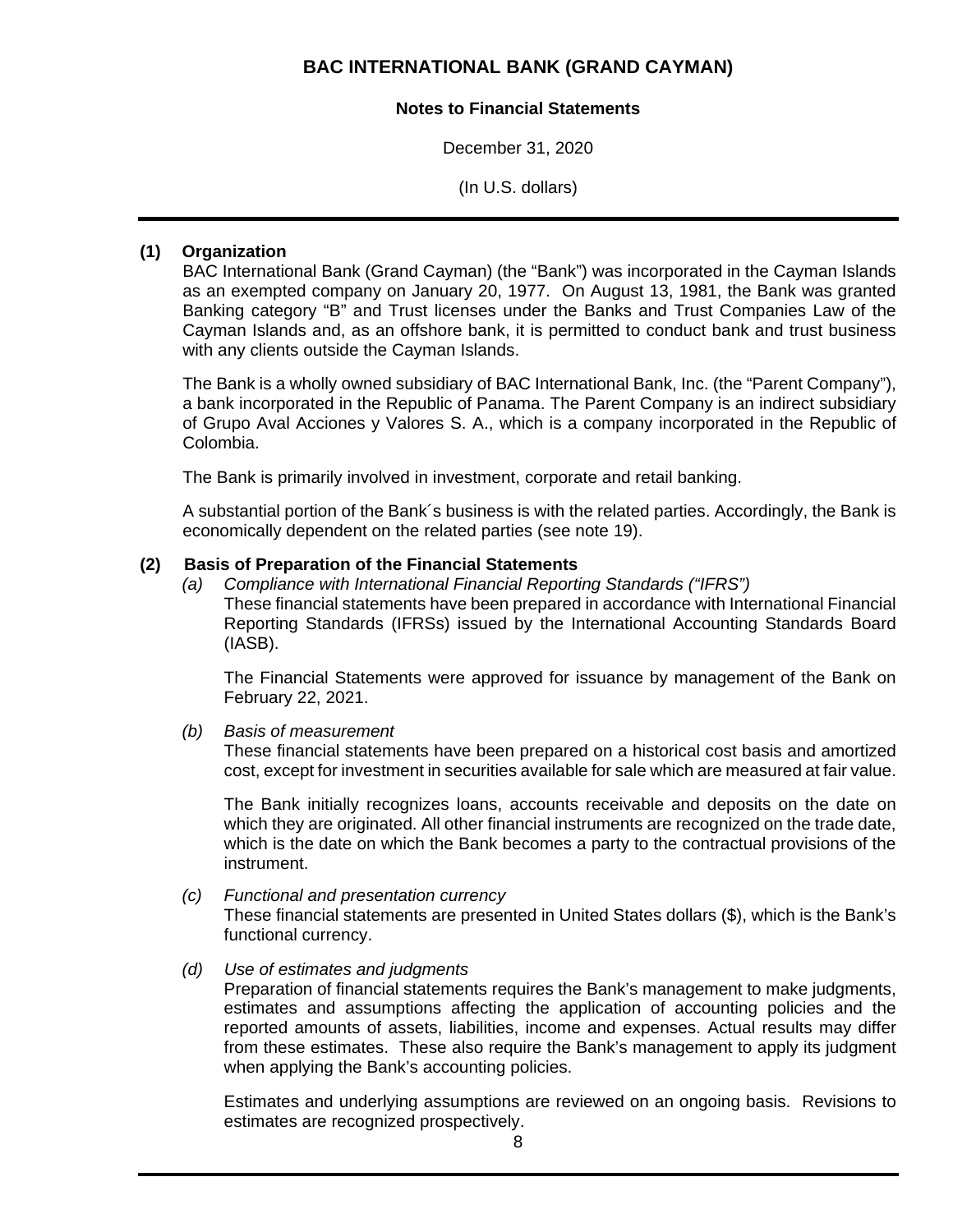### **(2) Basis of Preparation of the Financial Statements, continued**

The information on the most significant areas of estimation of uncertainty and critical judgments in applying accounting policies that have the most important effect on the amounts recognized in the financial statements are disclosed in Note 6.

### **(3) Summary of Significant Accounting Policies**

The Bank has consistently applied the following accounting policies to all periods presented in these financial statements, which are detailed below:

*(a) Foreign currency* 

Assets and liabilities in foreign currencies are translated at prevailing exchange rates at the reporting date. Transactions in foreign currencies during the year are translated at exchange rates in effect on the date of the transaction. Differences arising from such translations is included in other income or other expenses in the statement of comprehensive income.

*(b) Financial assets and liabilities* 

Financial assets are classified on the date of initial recognition, based on the nature and purpose of the financial asset's acquisition.

### *Classification*

IFRS 9 contains three principal classification categories for financial assets: measured at amortized cost (AC), fair value through other comprehensive income (FVOCI) and fair value through profit or loss (FVPL). IFRS 9 classification is generally based on the business model in which a financial asset is managed and its contractual cash flows.

At initial recognition, financial assets are classified as measured at: AC, FVOCI or FVPL.

A financial asset is measured at amortized cost and not at FVPL, if it meets both of the following conditions:

- 1. The asset is kept within a business model to collect contractual cash flows; and
- 2. The contractual terms of the financial asset give rise on specified dates to cash flows that represent solely payments of principal and interest on the trading balance.

A financial instrument is measured at FVOCI only if it meets both of the following conditions and has not been designated as FVPL:

- 1. The asset is kept within a business model whose objective is achieved by collecting contractual cash flows and selling financial assets and;
- 2. The contractual terms of the financial asset give rise on specified dates to cash flows that represent solely payments of principal and interest on the trading outstanding balance.

On initial recognition of on equity investments that is not held for principal amount, the Bank may elect to irrevocably register subsequent changes in fair value as part of other comprehensive profit and loss in equity. This election is made on an instrument by instrument basis.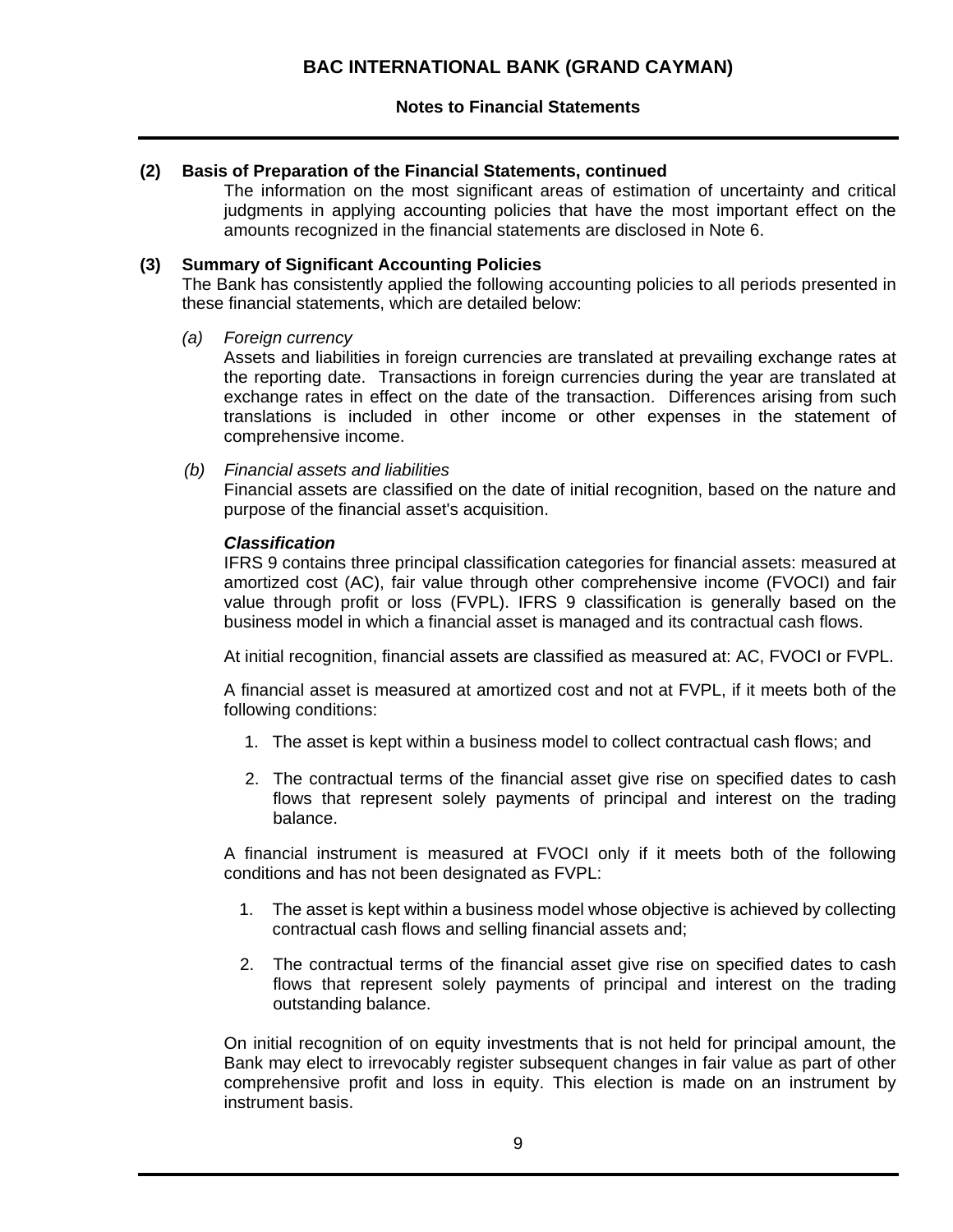### **(3) Summary of Significant Accounting Policies, continued**

All financial assets not classified as measured at AC or at FVOCI as described above, are measured at FVPL.

In addition, in the initial recognition, the Bank may irrevocably designate a financial asset that meets the measurement requirements at AC or FVOCI to be measured at FVPL, if doing so eliminates or significantly reduces an accounting mismatch that may occur if not done. For now, the Bank do not use this option.

A financial asset is classified in one of the referenced categories at the time of its initial recognition.

An embedded derivative where the main contract is a financial contract covered under IFRS 9 is not separated and instead the hybrid financial instrument is jointly assessed for classification.

### *Business Model Assessment*

The Bank assess the objectives of the business models that hold the financial assets in a portfolio to better represent how manages the business and how management information is reported. The information considered includes:

- The policies and objectives stated for each portfolio of financial assets and the operation of these policies in practice. These include, whether management's strategy is to collect income from contractual interest; hold a profile of specific interest performance or coordinate the duration of the financial assets with the liabilities being financed or the expected outgoing cash or through cash flows from the sale of assets;
- How they are evaluated or reported to key management personnel on portfolio performance;
- The risks that affect the performance of the portfolios (and the financial assets held within) and the way those risks are managed;
- How managers of the business are compensated (for example, whether compensation is based on the fair value of the assets managed or the contractual cash flows collected); and,
- The frequency, value and timing of sales in prior fiscal periods, the reasons for those sales and expectations about future sales activity. However, the information on sales activity cannot be considered in isolation, but rather as part of an assessment of how the Bank objectives established for managing financial assets is achieved and how cash flows are realized.

Financial assets held or managed for trading and where their performance is evaluated on a fair value basis, are measured at FVPL because these are not held to cover contractual cash flows or to obtain contractual cash flows and to sell these financial assets.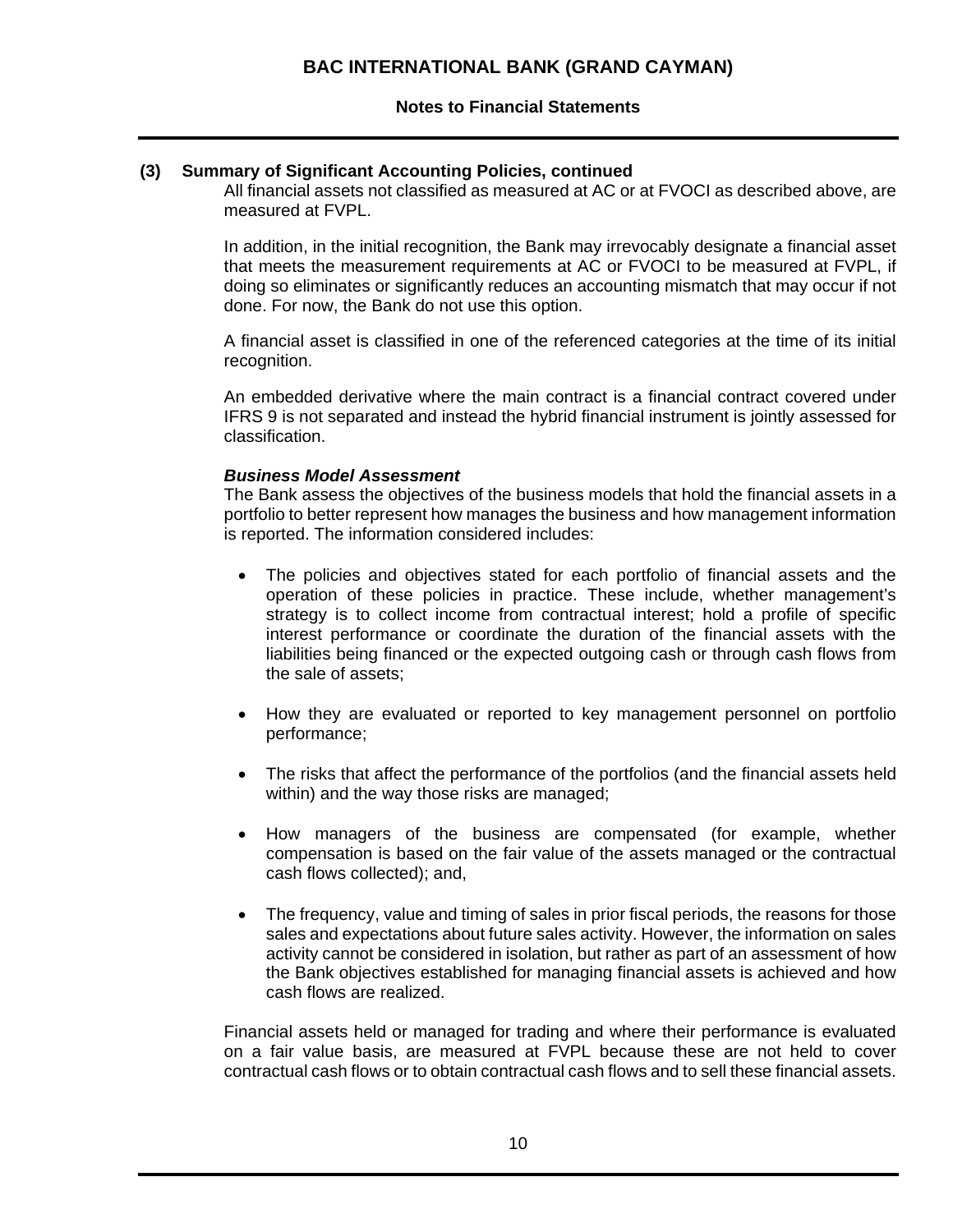## **(3) Summary of Significant Accounting Policies, continued**

*Assessment if contractual cash flows are solely payments of principal and interest*  For purposes of this assessment, "principal" is defined as the fair value of the financial asset at initial recognition. "Interest" is defined as compensation for the time value of money and credit risk associated with holding the current principal for a period of time and for other basic risk from loan agreements and other associated costs (e.g. liquidity risk and administrative costs), as well as the profit margin.

When evaluating whether contractual cash flows are solely payment of principal and interest, the Bank considered the contractual terms of the instrument. This includes an assessment to determine whether the financial asset contains a contractual term that could change the timing or amount of the contractual cash flows in such a way that it does not meet this condition. In making this assessment the Bank considers:

- Contingent events that will change the amount and timing of cash flows;
- Hedging conditions;
- Prepayment and extension terms;
- Terms that limit the Bank in achieving cash flows for specific assets (e.g. unfunded asset agreements); and
- Terms that change the considerations on the value of money over time (e.g. periodic revision of interest rates).

Interest rates on certain consumer and business loans are based on variable interest rates established at the discretion of the Bank. Variable interest rates are generally established in accordance with the practices where the Bank operates, plus certain additional discretionary points. In these cases, the Bank assess whether the discretionary feature is consistent with the solely principal and interest criteria considering a number of factors that include whether:

- Debtors can prepay the loans without significant penalties;
- Competitive market factors insure that interest rates are consistent between banks; and,
- Any regulatory protection standard in favor of customers requiring banks to treat customers reasonably (e.g. regulated rates).

All fixed rate consumer and corporate loans contain a prepayment condition.

A prepayment feature is consistent with the solely principal and interest criteria, if the prepayment amount substantially represents unpaid amounts of principal and interest on the amount of outstanding principal, which may include fair compensation for early termination of the contract.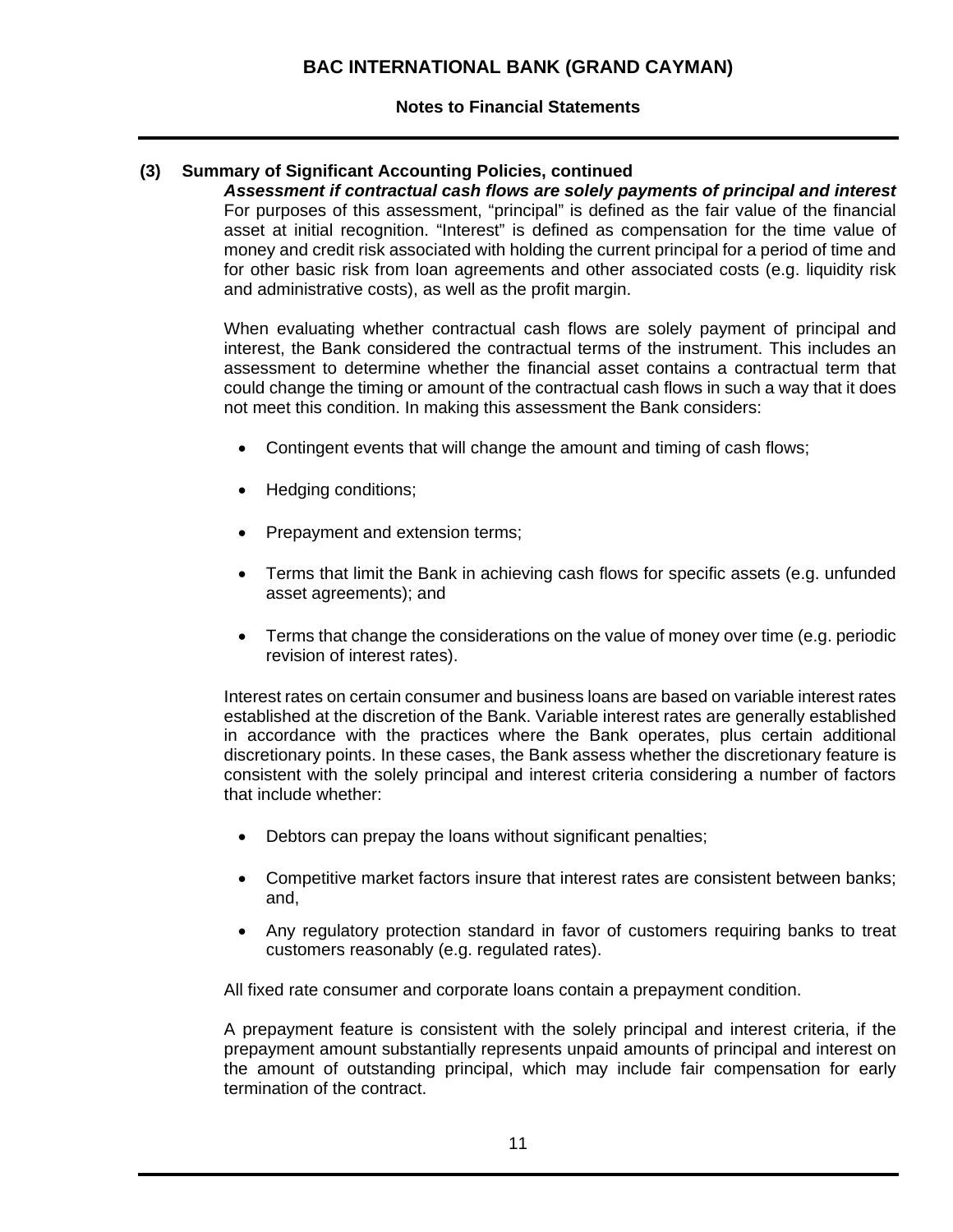### **(3) Summary of Significant Accounting Policies, continued**

In addition, a prepayment feature is consistent with these criteria, if a financial asset is acquired or originates from a premium or discount to the contractual par amount and the prepayment amount substantially represents the contractual par amount, plus accrued, but unpaid, contractual interest (which may include fair compensation for early termination) and the fair value of the prepayment feature is insignificant in the initial recognition.

### *Impairment of Financial Assets*

The Bank assesses the impairment of financial assets with an ECL model. This model requires the application of considerable judgment regarding how changes in economic factors impact on ECL, which is determined on a weighted average basis.

The impairment model applies to the following financial assets that are not measured at FVPL.

- Debt instruments;
- Other accounts receivable;
- Loan portfolio;
- Irrevocable financial guarantee contracts issued; and
- Irrevocable loans commitments issued.

The Bank recognizes a provision for impairment of financial assets at AC and FVOCI in an amount equal to the expected impairment losses in a period of twelve months after the end date of financial statements or during the remaining life of the loan. Expected losses during the remaining life of the loan are the losses expected from all possible impairment events during the expected life of the financial instrument, while expected losses in a twelve-month period are the portion of expected losses arising from impairment events resulting from impairment events that are possible during the twelve months following on the date of the report.

Reserves for losses are recognized in an amount equal to the ECL during the life of the asset, except in the following cases, in which the amount recognized is equal to ECL for the 12 months following the measurement date:

- Investments in debt instruments determined to represent low credit risk to the reporting date; and,
- Other financial assets (other than short term accounts receivable) on which the credit risk has not increased significantly since initial recognition.

Impairment requirements are complex and require estimated judgments and significant assumptions by management, particularly in the following areas:

- Assess whether the credit risk has increased significantly from initial recognition; and,
- Include prospective information in the measurement of expected impairment losses.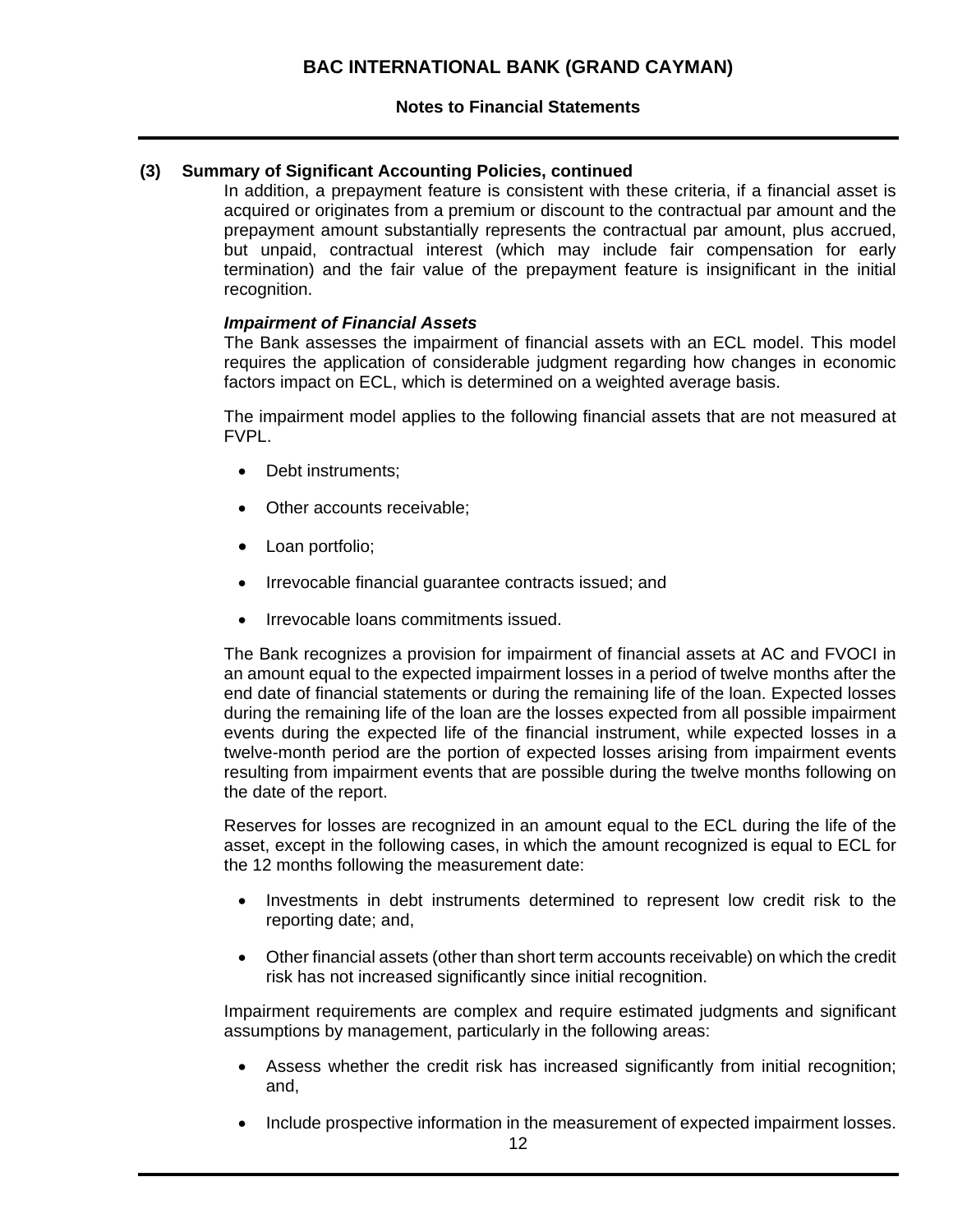#### **(3) Summary of Significant Accounting Policies, continued**  *Measuring ECL*

ECL is the estimated weighted probability of credit losses measured as follows:

- Financial assets with no credit impairment to the reporting date: the present value of all contractual cash payments in arrears (for example: the difference between the Bank's cash flow owed in accordance with the contract and cash flows that the Bank expects to receive);
- Impaired financial assets to the reporting date: the difference between the book value and the present value of estimated future cash flows;
- Outstanding loan commitments: the present value of the difference between contractual cash flows owed to the Bank in the event it enforces the commitment and cash flows that the Bank expects to receive; and
- Financially secured contracts: expected payments to reimburse the holder minus any amount the Bank expects to recover.

### *Definition of impairment*

The Bank considers a financial asset to be impaired when:

- It is highly unlikely that the debtor will fully pay its credit obligations to the Bank, without recourse for the Bank to take such actions as enforcing the guarantees (if any); or
- The debtor is more than 90-days past-due on any material credit obligation. Overdrafts are considered in arrears once the client has exceeded the established limit, or the established limit is less than the outstanding balance.
- For fixed income financial instruments, the following concepts, among others, are included:
	- Downgrade on the issuer's credit risk rating;
	- Contractual payments are not made on the due date or in the term period stipulated;
	- There is a virtual certainty of default:
	- Issuer is likely to go bankrupt or a bankruptcy petition is filed or similar action;
	- The financial asset stops trading in an active market given its financial difficulties;

To assess whether a debtor is impaired, the Bank considers indicators such as:

- Qualitative, e.g. noncompliance with contractual clauses;
- Quantitative, e.g. arrears or non-payment of another obligation from the same issuer to the Bank; and,
- Based on data developed internally and obtained from external sources.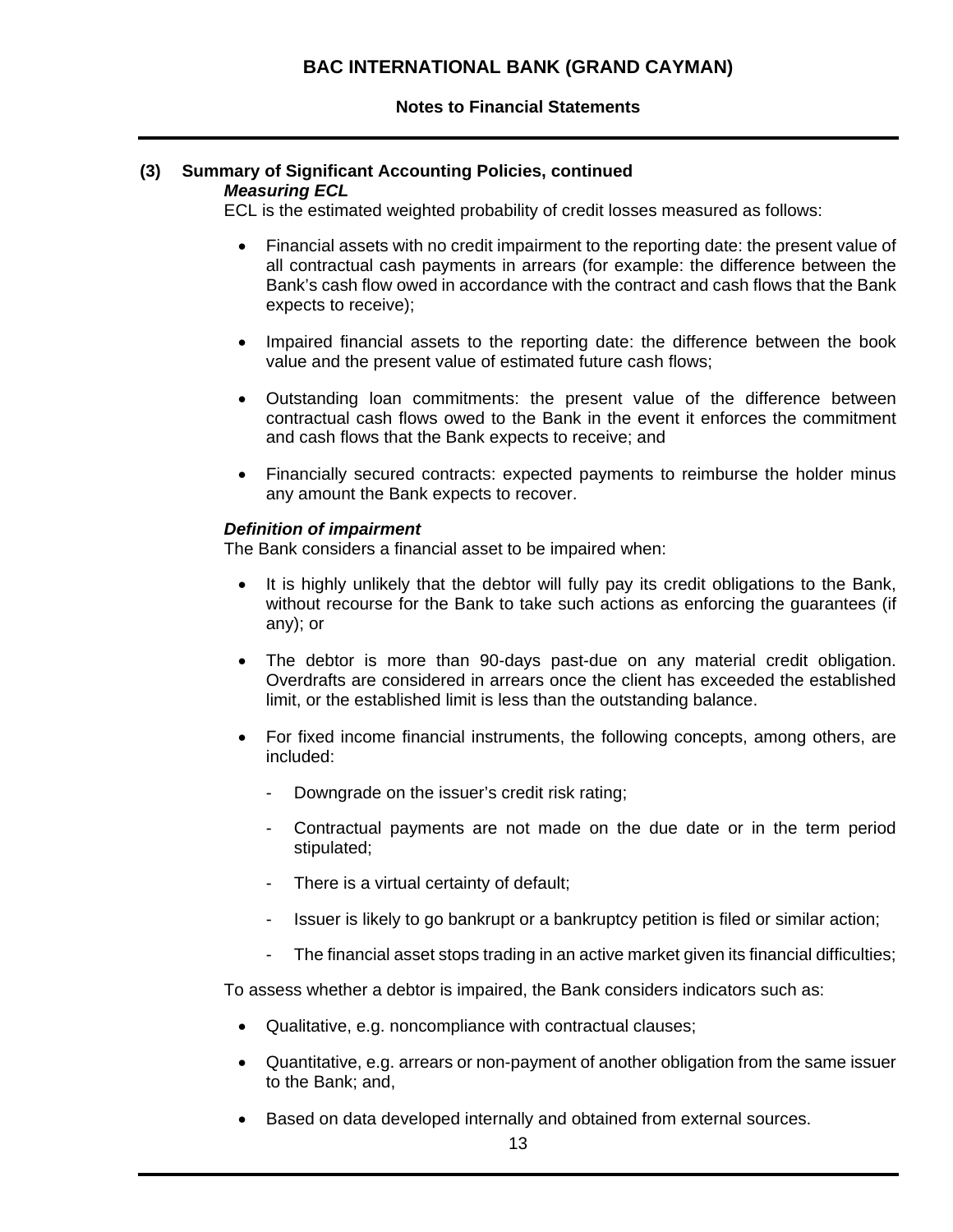## **(3) Summary of Significant Accounting Policies, continued**

Inputs used in the assessment of whether financial instruments are in impairment and their importance may vary over time to reflect changes in circumstances.

### *Significant increase in credit risk*

Under IFRS 9, when determining whether the credit risk of a financial assets has increased significantly since initial recognition, the Bank considers relevant fair, sustainable information available at no cost or disproportionate effort, including information and quantitative and qualitative analyses based on historical experience and expert assessment of Bank credit risk, including information with future projection.

The Bank identifies if a significant increase in the credit risk has occurred for each exposure by comparing:

- The probability of default (PD) during the remaining life of financial instrument at the closing date, with
- The PD during the remaining life at a point in time, which was estimated at initial recognition of exposure.

The assessment of whether the credit risk has increased significantly from initial recognition of a financial asset requires identification of the initial recognition date of the instrument. For purposes of revolving credit (overdrafts, among others), the date when the credit was first delivered may be a long time ago. Changes in the contractual terms of a financial asset may also impact this assessment, as discussed below.

### *Grading by credit risk categories*

The Bank assigns a credit risk grade to each exposure based on a variety of data that is determined to predict the PD and applying the judgment of a credit expert, the Bank use these grades to identify significant increases in credit risk. Credit risk grading is defined using qualitative and quantitative factors indicative of the risk of losses. These factors varies depending on the type of exposure and the type of borrower.

Credit risk grading is defined and calibrated so that the risk of losses increases exponentially as the credit risk is impaired and so that, for example, the difference in the risk of losses between grade 1 and 2 is less than the difference between the credit risk between grades 2 and 3.

Each exposure is given a credit risk grade upon initial recognition based on information available on the debtor. Exposures are subject to continuous monitoring, that may result in displacement of an exposure to a different credit risk grade.

### *Generating the Structure of the PD term*

Credit risk grading are the main input to determine the structure of the PD term for the different exposures. The Bank obtains performance and loss information on the credit risk exposures analyzed by jurisdiction or region, type of product and debtor, as well as by credit risk grade. For some portfolios, information purchased from external credit reference agencies could be used.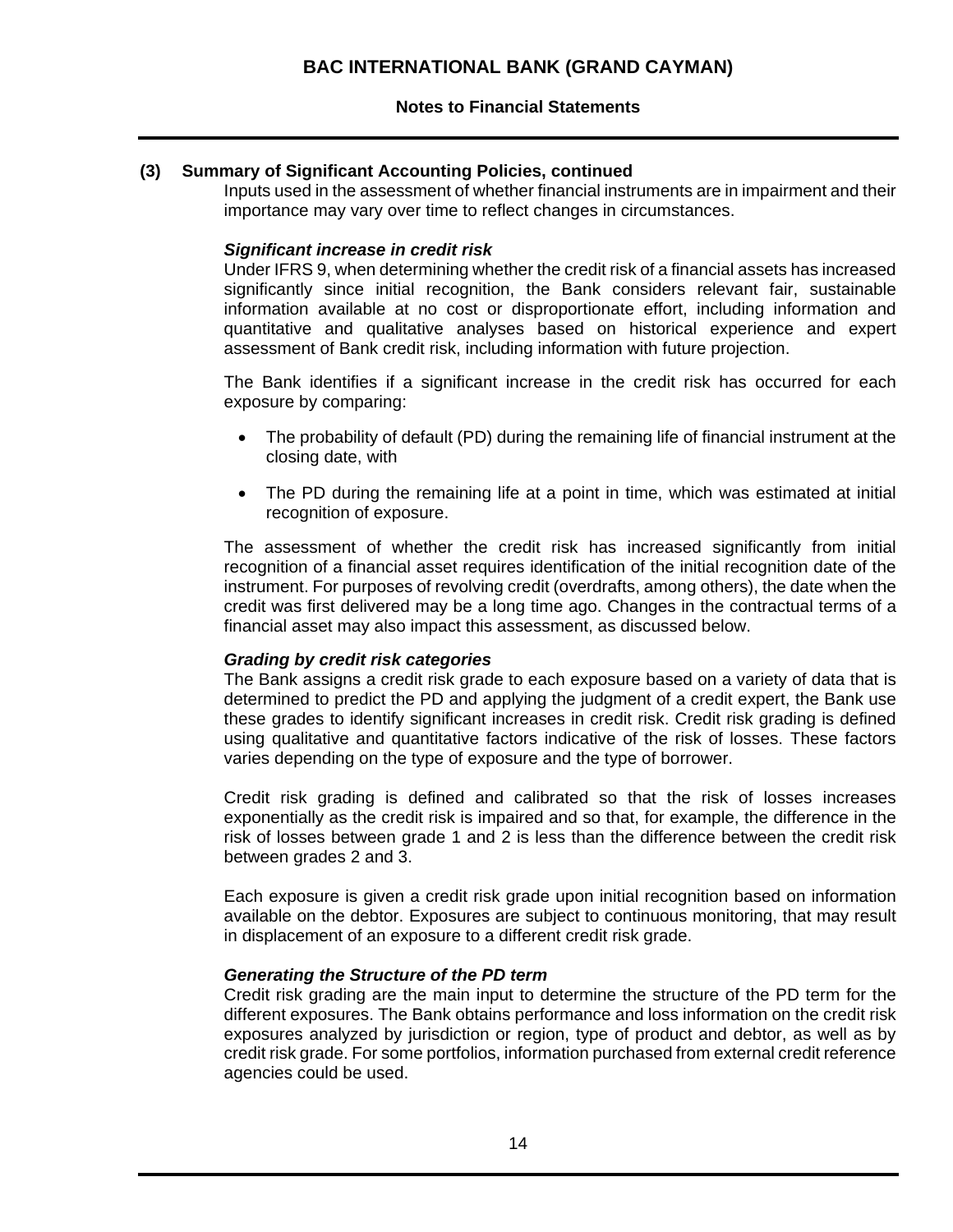### **(3) Summary of Significant Accounting Policies, continued**

The Bank uses statistical models to analyze the data compiled and generate estimates of the probability of impairment during the remaining life of the exposures and how these probabilities of impairment change over time.

These analyses include identification and calibration of relationships between changes in impairment rates and key macroeconomic factors, as well as in-depth analysis of certain impairment risk factors (for example, loans portfolio charge-offs). For the majority of loans, key economic factors includes growth in gross domestic product, changes in interest rates on the market and unemployment.

For exposures in specific industries and/or regions, the analysis may extend to relevant merchandise and/or real estate prices.

The approach used by the Bank to prepare prospective economic information within its assessment is indicated below.

### *Determine if the credit risk has increased significantly*

The Bank has established a general framework that incorporates quantitative information and qualitative to determine if the credit risk of a financial asset has significantly increased since its initial recognition.

The initial framework is aligned with the internal process of the Bank for credit risk management.

The criteria to determine whether the credit risk has increased significantly varies by portfolio and includes limits based on noncompliance.

The Bank evaluates whether the credit risk of a particular exposure has increased significantly since initial recognition if, based on Bank qualitative modeling, the expected probability of impairment during the remaining life will increase significantly from initial recognition. In determining the credit risk increase, the expected impairment losses in the remaining life is adjusted by changes in expiration.

Under certain circumstances, using the judgment of credit experts, and based on relevant historical information, the Bank determines that an exposure has had a significant increase in credit risk, if particular qualitative factors indicate this and those factors may not be completely captured by periodic quantitative analyses. As a limit, the Bank assumes that a significant credit risk occurs no later than when the asset is in arrears for more than 30 days.

The Bank monitors the effectiveness of the criteria used to identify significant increases in credit risk based on regular reviews to confirm that:

- The criteria can identify significant increases in credit risk before an exposure becomes impaired;
- The criteria are inconsistent with the time when the asset is more than 30 days past the due date;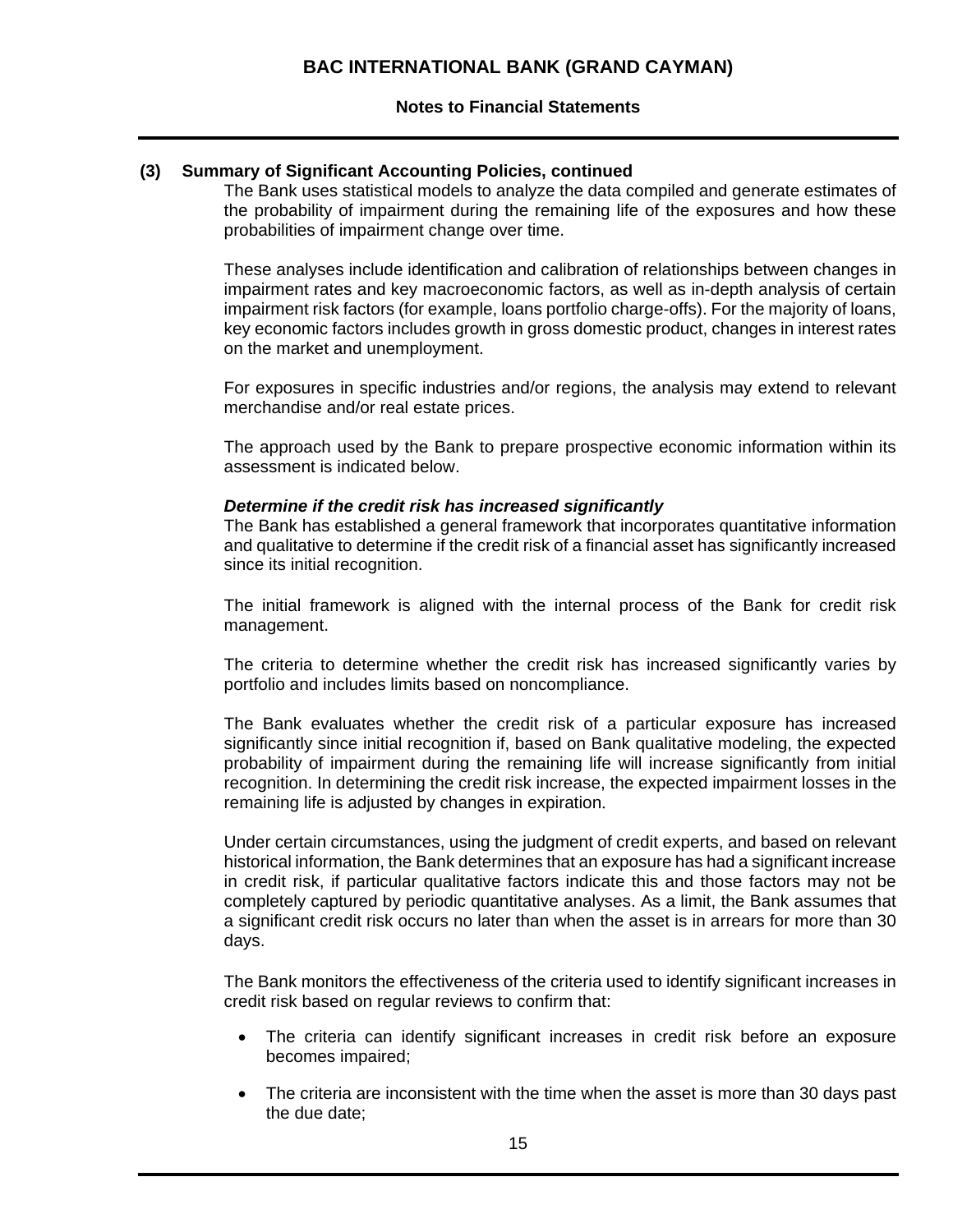### **(3) Summary of Significant Accounting Policies, continued**

- The average time to identify a significant increase in credit risk and noncompliance appear to be reasonable;
- Exposures are not generally transferred directly to the Bank on the probability of expected impairment in the twelve months following the impairment of the group of loans; and,
- There is no unjustified volatility in the provision for impairment of transfers between groups with the probability of expected losses in the twelve months following and the probability of expected losses in the remaining life of the loans.

### *Modified financial assets*

The contractual terms of the loans may be modified for a number of reasons, including changes in market conditions, client retention and other factors unrelated to an actual or potential impairment of the client's loan.

When the terms of a financial asset are modified and the modification does not result in derecognition of the asset, the determination of whether the credit risk has significantly increased reflects comparisons of:

- The PD during the remaining life on the date of the statement of financial position based on the terms modified with;
- The PD on the estimated remaining life based on the date of initial recognition and the original contractual terms.

The Bank renegotiates loans to customers in financial difficulties to maximize the opportunities to collect and to minimize the risk of noncompliance. Under the Bank's renegotiation policies, customers in financial difficulties are given concessions that generally involve a reduction in interest rate, extension of the payment term, reductions in the balances due or a combination of these.

For financial assets modified as part of the Bank's renegotiation policies, the estimation of the PD reflects whether the modifications have improved or restored the ability of the Bank to collect principal and interest and the prior experience of the Bank in similar actions. As part of the process, the Bank evaluates the debtor's payment compliance as compared to the modified terms of the debt and considers several performance indicators for the group of debtors modified.

Generally, restructuring indicators are a relevant factor on increased credit risk. Therefore, a restructured debtor must demonstrate a consistent payment behavior over a period of time before no longer being considered as an impaired loan or that the PD has decreased in such a way that the provision may be reversed and the loan measured for impairment over a term of twelve months after the closing date of the report.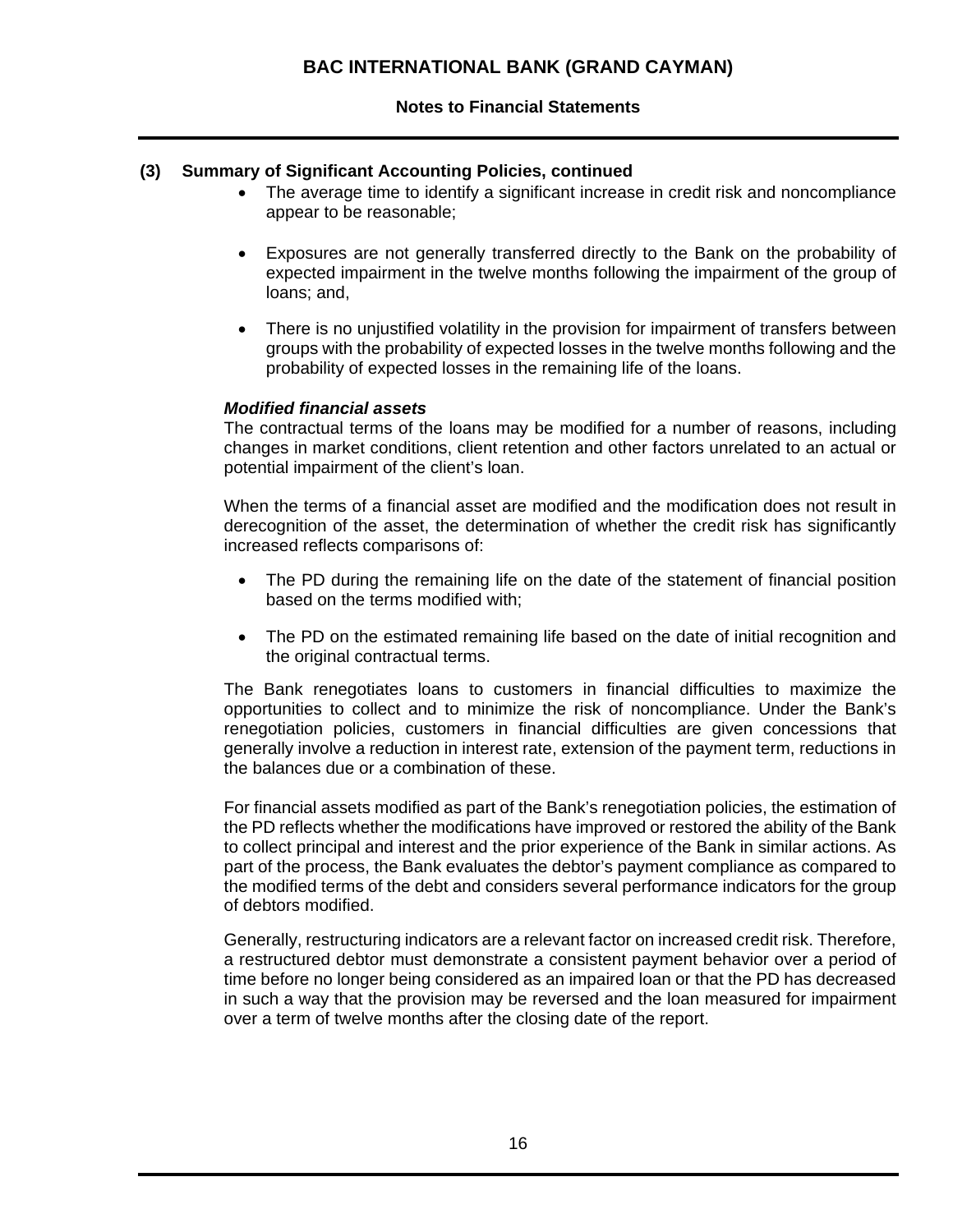### **Notes to Financial Statements**

#### **(3) Summary of Significant Accounting Policies, continued**  *Inputs in Measuring ECL*

Key inputs in measuring ECL are usually the structure of terms of the following variables:

- Probability of default (PD).
- Losses given default (LGD).
- Exposure at default (EAD).

The foregoing parameters are derived from internal statistical models and other historical information. These models are adjusted to reflect prospective information as described below.

Estimated PDs at a certain date, which is calculated based on statistical classification and assessment models using grading tools adjusted to the different counterpart categories and exposures. These statistical models are based on data compiled internally comprising both qualitative and quantitative factors. If a counterpart or exposure migrates between different grades, then this will result in a change in the estimated PD. PDs are estimated considering contractual terms on expiration of exposures and estimated prepayment rates.

LGD is the magnitude of probable losses in the event of noncompliance. The Bank estimates the parameters of the LGD based on historical loss recovery rates against the noncomplying parties. LGD models consider the structure, collateral and the order of the lost debt, the industry of the counterpart and the recovery costs of any collateral integrated into the financial asset. For loans secured by real property, indices relating to the value of the security as compared to the loan (Loan to value, "LTV"), are parameters used in the determination of the LGD. LGD estimates are calibrated at different economic scenarios and for loans secured by real estate, variations in price indices for these assets. These loans are calculated on the bases of discounted cash flows using the effective interest rate of the loan.

EAD represents expected exposure in the event of noncompliance. The Bank derives the EAD from the current exposure of the counterpart and potential changes in the current amount permitted under the terms of the contract, including amortization and prepayments. The EAD of a financial asset is the gross value at the time of noncompliance. For loan commitments and financial security, the EAD considers the amount removed, as well as potential future amounts that may be removed or collected under the contract, which are estimated based on historical issues and projected prospective information. For some financial assets, the Bank determines the EAD by modeling a range of possible results of exposures as several points over time using scenarios and statistical techniques. As described above and subject to using a maximum PD of twelve months for which credit risk has increased significantly, the Bank measures the EAD considering the risk of noncompliance during the maximum contractual period (including options to extend the customer's debt) on which there is an exposure to credit risk, even if, for purposes of risk management, the Bank considers a longer period of time. The maximum contractual period is extended to the date on which the Bank has the right to require payment of a loan or terminate a loan commitment or security given.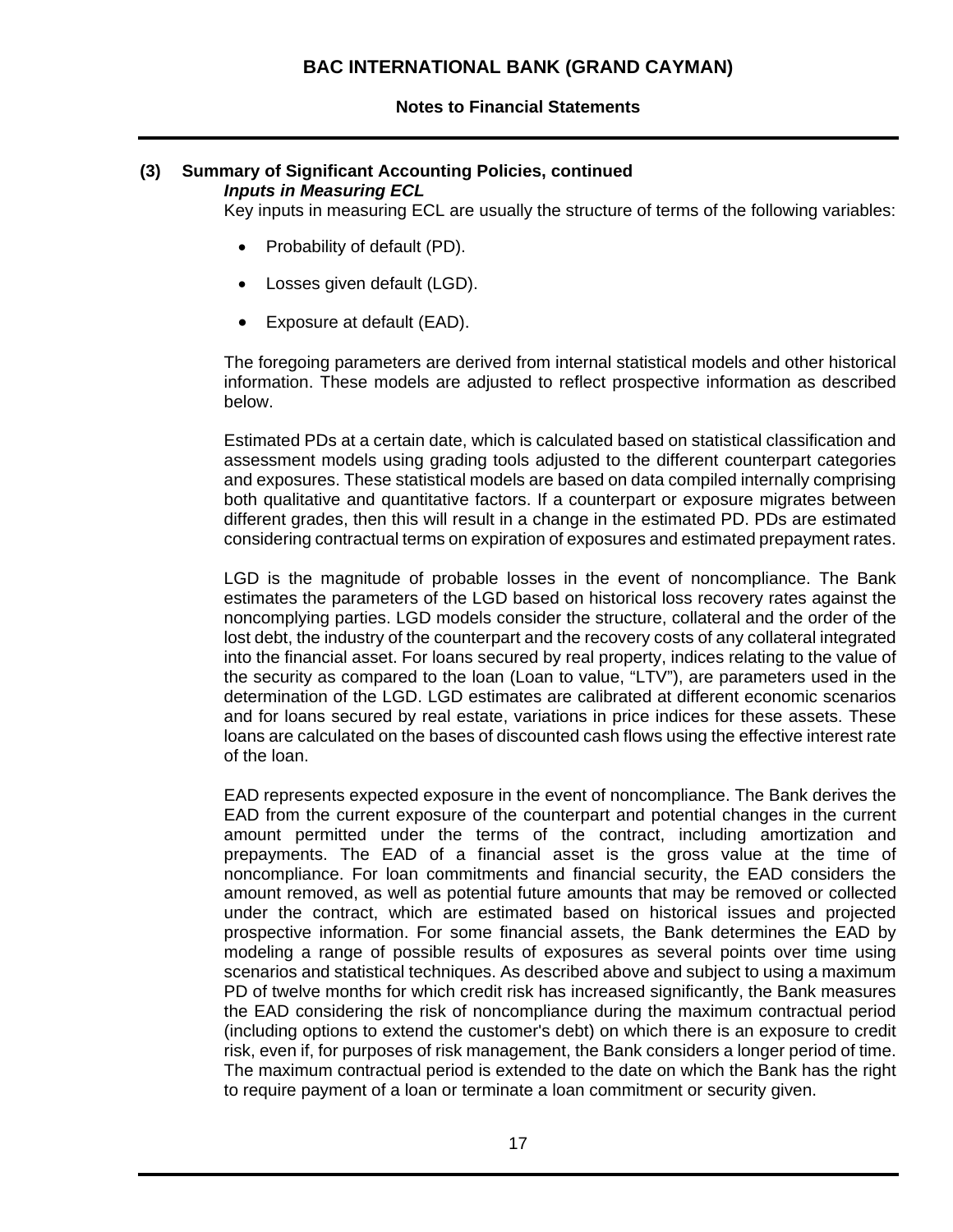### **Notes to Financial Statements**

### **(3) Summary of Significant Accounting Policies, continued**

For consumer overdrafts, and certain corporate revolving credit that includes both a loan and a component of the customer's commission not to withdraw the loan, the Bank measures EADs over a longer period than the maximum contractual period, if the contractual ability of the Bank to demand payments and pay off the commitment not withdrawn does not limit the Bank's exposure to credit losses for the contractual period of the contract. These facilities do not have a fixed term or a collection structure and are managed on a collective basis. The Bank may cancel them immediately, but this contractual right is forced in the normal management of the Bank's day to day management, rather only when the Bank finds that there has been increased credit risk for each loan. This longer period of time will be estimated taking into account the actions for the management of credit risk that the Bank expects to take and that mitigate the EAD. These measures include a reduction in limits and cancellation of loan contracts.

Where parameter modeling is performed on a collective basis, the financial instruments are pooled on the basis of shared risk characteristics that include:

- Type of instrument.
- Credit risk rating.
- Guarantees.
- Date of initial recognition.
- Remaining expiration term.
- Industry.
- Geographical location of the debtor.

The above pooling is subject to regular review to ensure that the exposure of a particular group remains uniform.

### *Projection of future conditions*

The Bank incorporates information with projection of future conditions in both, the assessment of whether the credit risk of an instrument has increased significantly from initial recognition and a measurement of ECL, based on the recommendations of the Bank's Credit Risk Committee, use of economic experts and consideration of a variety of current and projected external information. The Bank formulates a base case for the projection of relevant economic variables as well as a range representative of other possible projected scenarios. This process involves the development of two more additional economic scenarios and considers the relative probabilities of each outcome.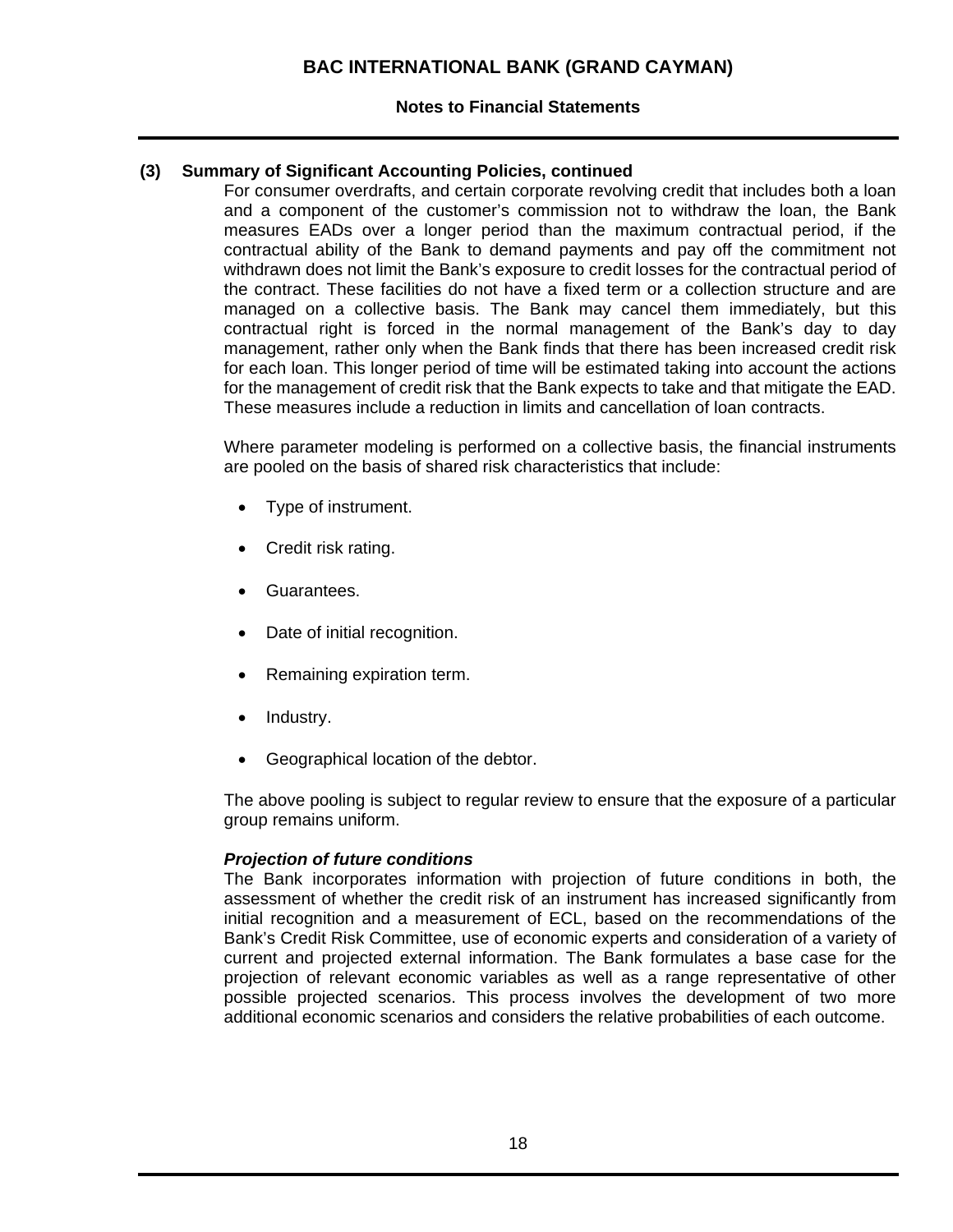### **(3) Summary of Significant Accounting Policies, continued**

The external information includes economic data and publication of projections by government committees, monetary authority, supranational organizations (such as the Organization for Economic Cooperation and Development, the International Monetary Fund and others), academic projections, private sector, and credit risk rating agencies.

The base case represents the most probable outcome consistent with the information used by the Bank for other purposes and strategical planning and the budget. Other scenarios represents a more optimistic or pessimistic outcome. In addition, the Bank uses periodic stress testing to calibrate the determination of these other representative scenarios.

### *Financial liabilities*

Financial liabilities are measured at amortized cost using the effective interest method, except when there are financial liabilities measured at FVPL.

#### *Recognition, disposal and measurement*

The Bank regularly recognizes the purchase or sale of financial instruments on the date of each negotiation, which is the date on which the Bank commits to buy or sell a financial instrument. Financial assets and liabilities are initially recognized at fair value. Transaction costs are attributed to expenses in the consolidated statement of income when incurred for financial assets and liabilities at fair value with changes in the statement of income, and they are recorded as part of the initial value of the instrument for assets and liabilities at amortized cost and available for sale securities.

Transaction costs are incremental costs incurred to acquire assets or sell financial liabilities. These include fees, commissions and other concepts paid to agents, brokers, advisors and intermediaries, rates established by regulatory agencies and stock markets, as well as taxes and other rights.

Financial assets are derecognized from the statement of financial position when the payments derived from it were received, the rights to receive cash flows from the investments has expired or have been transferred and the Bank has transferred substantially all of the risks and benefits derived from their ownership.

After initial recognition, all financial assets and financial liabilities classified at amortized cost are measured based on the effective interest method. Interest accrued are recorded in the interest income or expense account.

### *Offsetting of financial instruments*

Financial assets and financial liabilities are offset and the net amount is reported in the statement of financial position if there is a currently enforceable legal right to offset the recognized amounts and there is an intention to settle on a net basis, or to realize the assets and settle the liabilities simultaneously.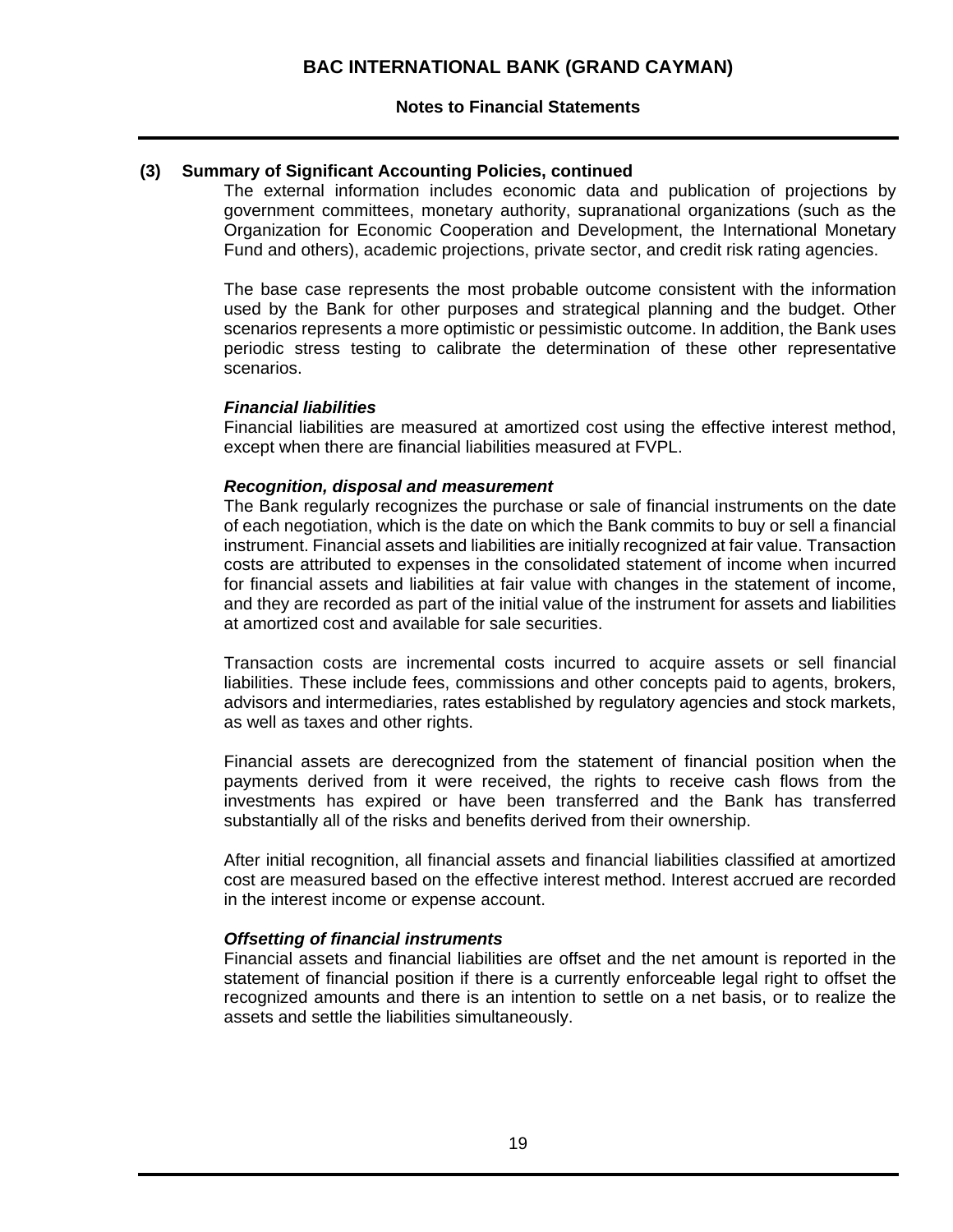## **(3) Summary of Significant Accounting Policies, continued**

*(c) Loans* 

Loans receivable are non-derivative financial assets with fixed or determinable payments that are not quoted in active markets and are originated when funds are provided to a debtor in the form of a loan. Loans are presented at their outstanding principal value, less unearned interest and commissions (when applicable) and the allowance for loans losses, except for those loans for which the fair value option was chosen. Unearned interest and commissions are recognized as income during the life of the loan using the effective interest method.

For purposes of creating an allowance, products are classified into: corporate, small and medium enterprise (SME), vehicles, credit card, personal, mortgage or debt and guarantee commitments, as defined below.

### *Corporate and SME*

Corporate clients and SMEs are defined, in general terms, as entities registered (for example corporations, limited liability companies, limited stock companies) and sole proprietors or self-employed partiers using credit lines for business purposes. Corporate clients and SMEs should be segmented into three separate categories, as detailed below. Client segmentation in these categories is based on sales and credit exposure of the client with the Bank. The total credit exposure with the client will only appear in one category.

- Small company legal entities or other entities that employ commercial products or financing assets for commercial use where the credit exposure is less than or equal to \$350,000 and annual sales are below \$1 million.
- Medium company legal entities or other entities that employ commercial products or financing assets for commercial use where the consolidated credit exposure is higher than \$350,000 but less than or equal to \$1 million, and annual sales are less than or equal to \$10 million.
- Corporate legal entities or other entities that employ commercial products or financing assets for commercial use where the credit exposure is higher than \$350,000 and annual sales are higher than or equal to \$1 million.

The portfolio will be classified based on the original amount approved.

### *Personal*

There is an agreed amortization calendar to pay for the entire original loan; there are no more disbursements without an additional contract and the main objective is to grant financing to individuals for a variety of purposes.

### *Mortgage*

Mortgage product for the purpose of providing financing for the purchase of real estate (family homes) secured through a mortgage on residential property provided by the borrower. There is an agreed amortization calendar to pay for the entire original loan; there are no more disbursements without an additional contract.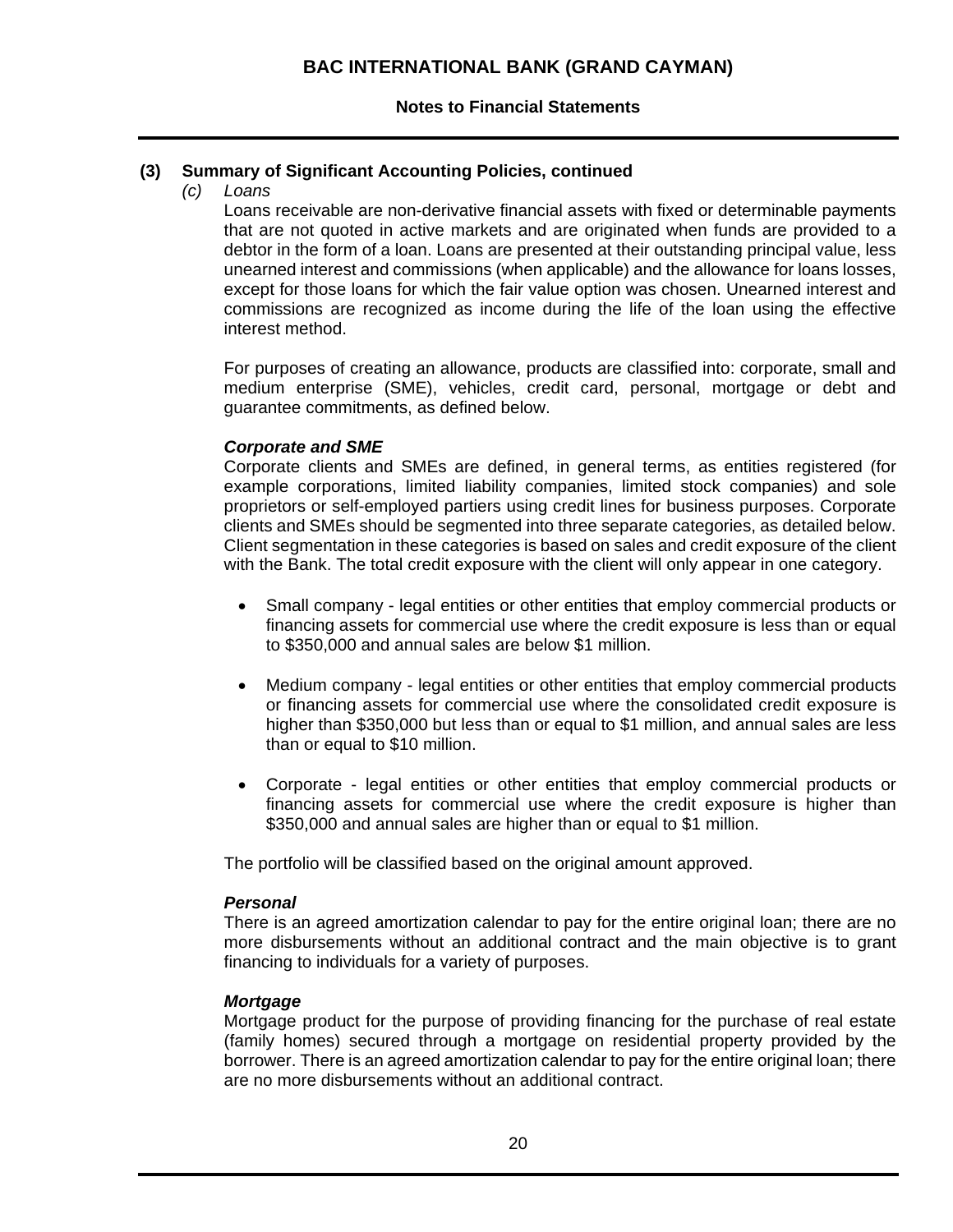#### **(3) Summary of Significant Accounting Policies, continued**  *Debt commitments and guarantees*

Letters of credit, financial guarantees and contractual commitments to disburse loans. The off balance sheet commitments are subject to individual reviews and are analyzed and segregated by risk according to the client's internal risk rating.

#### *(d) Recognition of the most significant income and expenses Interest income and expenses*

Interest income and expenses are recognized in the statement of comprehensive income using the effective interest method. The effective interest rate is the discount rate that equals exactly the estimated cash flows receivable or payable throughout the expected life of the financial instrument or when appropriate (in a shorter period) with the net carrying value of the financial asset or liability. To calculate the effective interest rate, the Bank will estimate cash flows considering all of the contractual conditions of the financial instrument, but not considering future credit losses.

The calculation of the effective interest rate includes all commissions and points paid or received that are part of the effective interest rate. Transaction costs include incremental costs that are directly attributable to the acquisition or issue of a financial asset or liability.

The Bank recognizes revenue from ordinary activities in a way that represents the transfer of goods or services committed to customers in exchange for an amount that reflects the consideration to which the Bank expects to be entitled in exchange for said goods or services.

The Bank evaluates its income plans based on specific criteria to determine if it acts as principal or agent.

Income is recognized to the extent that the economic benefits are likely to flow to the Bank and if it is possible to reliably measure revenues and costs, if any.

Below is a description of the main activities through which the Bank generates income from contracts with customers:

### **(i) Banking (financial services)**

The Bank usually sign contracts that cover several different services. Such contracts may contain components that are within or outside the scope of IFRS 15. For this reason, the Bank only apply the indications of IFRS 15 when they have all or part of their contracts outside the scope of IFRS 9.

The sources of income obtained by the Bank through contracts with clients are the following:

### **Commissions**:

The Bank receives commissions when they refer new clients to third-party insurance sellers, when the Bank is not in itself the insurer of the policy. These commissions are usually paid periodically (quarterly, for example) to the Bank based on the volume of new policies (and / or renewal of existing policies) generated with clients presented by the Bank.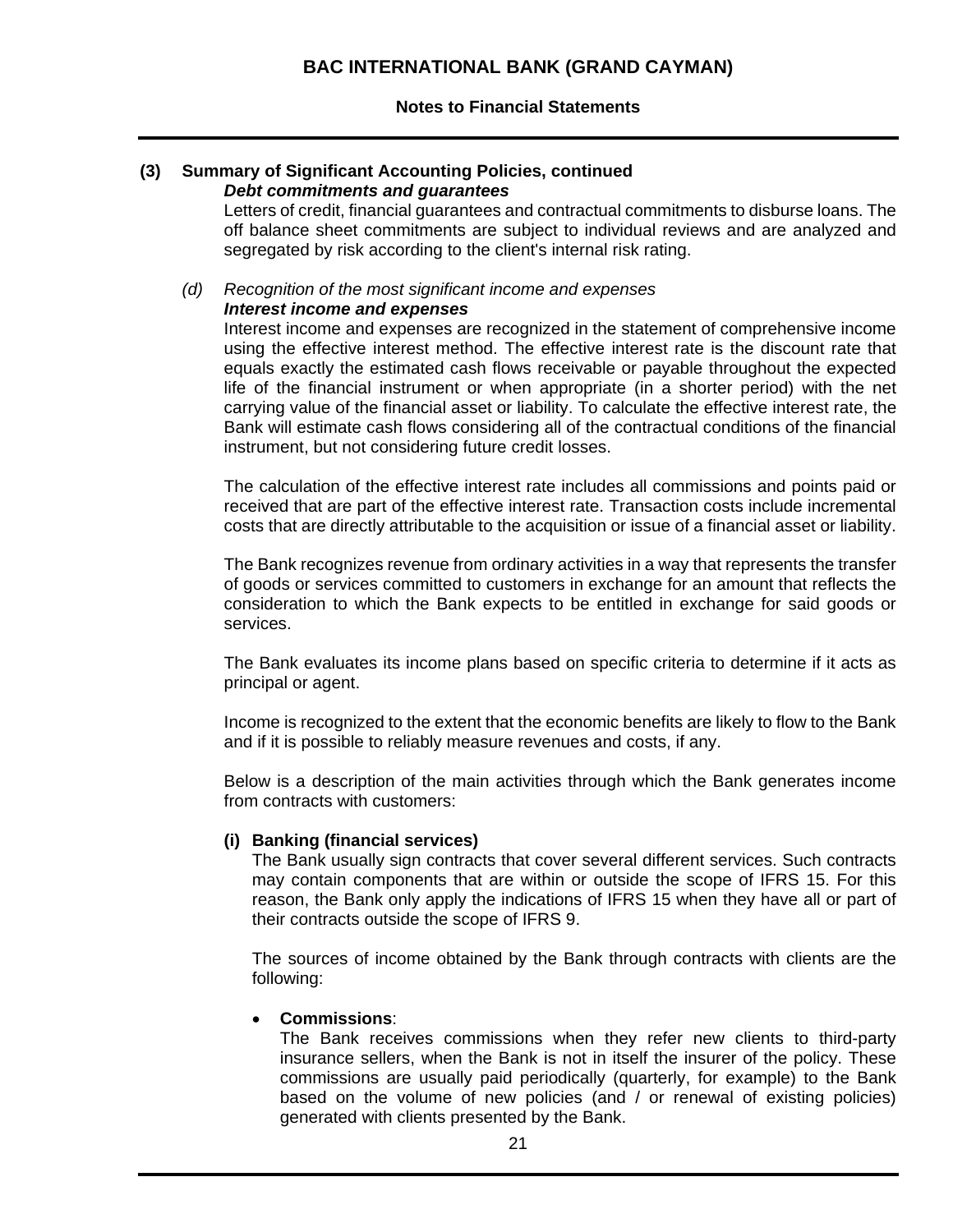### **(3) Summary of Significant Accounting Policies, continued**

Commitment fees are within the scope of IFRS 15 when it is unlikely that a specific loan agreement will be generated and that such commitment is not measured at fair value through profit or loss.

IFRS 15 provides for loan syndication fees received by the Bank that agrees to a loan and does not retain any part of the loan package for itself (or retains a portion for purposes of comparable risk to other participants).

#### **Savings accounts and current accounts:**

Transactional and account collections. Savings account and current account contracts usually allow clients to access a series of services, which include the processing of electronic transfers, and the generation of bank statements. Sometimes they include other benefits. Collections are made periodically and give the customer access to banking services and additional benefits.

The following table provides information about the nature and timing of the satisfaction of performance obligations in contracts with customers, including significant payment terms, and the related revenue recognition policies.

| <b>Type of service</b>                           | timing of<br>satisfaction<br>Nature<br>and<br>οf<br>performance obligations, including significant<br>payment terms                                                                                                              | <b>Revenue recognition under IFRS 15</b>                                                                    |
|--------------------------------------------------|----------------------------------------------------------------------------------------------------------------------------------------------------------------------------------------------------------------------------------|-------------------------------------------------------------------------------------------------------------|
| Personal and Corporate<br><b>Banking Service</b> | The Bank provides banking services to retail and<br>including<br>customers,<br>account<br>corporate<br>management, foreign currency transactions and<br>servicing fees.                                                          | Revenue from account service and servicing<br>fees is recognized over time as the services<br>are provided. |
|                                                  | Fees for ongoing account management are<br>charged to the customer's account on a monthly<br>basis. The Bank sets the rates separately for retail<br>and corporate banking customers in each<br>jurisdiction on an annual basis. | Revenue related to transactions is recognized<br>at the point in time when the transaction takes<br>place.  |
|                                                  | Transaction-based fees for foreign currency<br>transactions and overdrafts are charged to the<br>customer's account when the transaction takes<br>place.                                                                         |                                                                                                             |
|                                                  | Servicing fees are charged on a monthly basis and<br>are based on fixed rates reviewed annually by the<br>Bank.                                                                                                                  |                                                                                                             |

### *Fees and commissions*

Fees and commissions that are part of the effective interest rate in a financial asset or liability instrument are included in the measurement of the effective interest rate.

Other fees and commission income, including service commissions are recognized as the related services are provided.

*(e) Cash and cash equivalents* 

Cash and cash equivalents consist of cash, demand deposits at banks and highly liquid deposits. The Bank considers all highly liquid time deposits with maturities of 90 days or less as cash equivalents.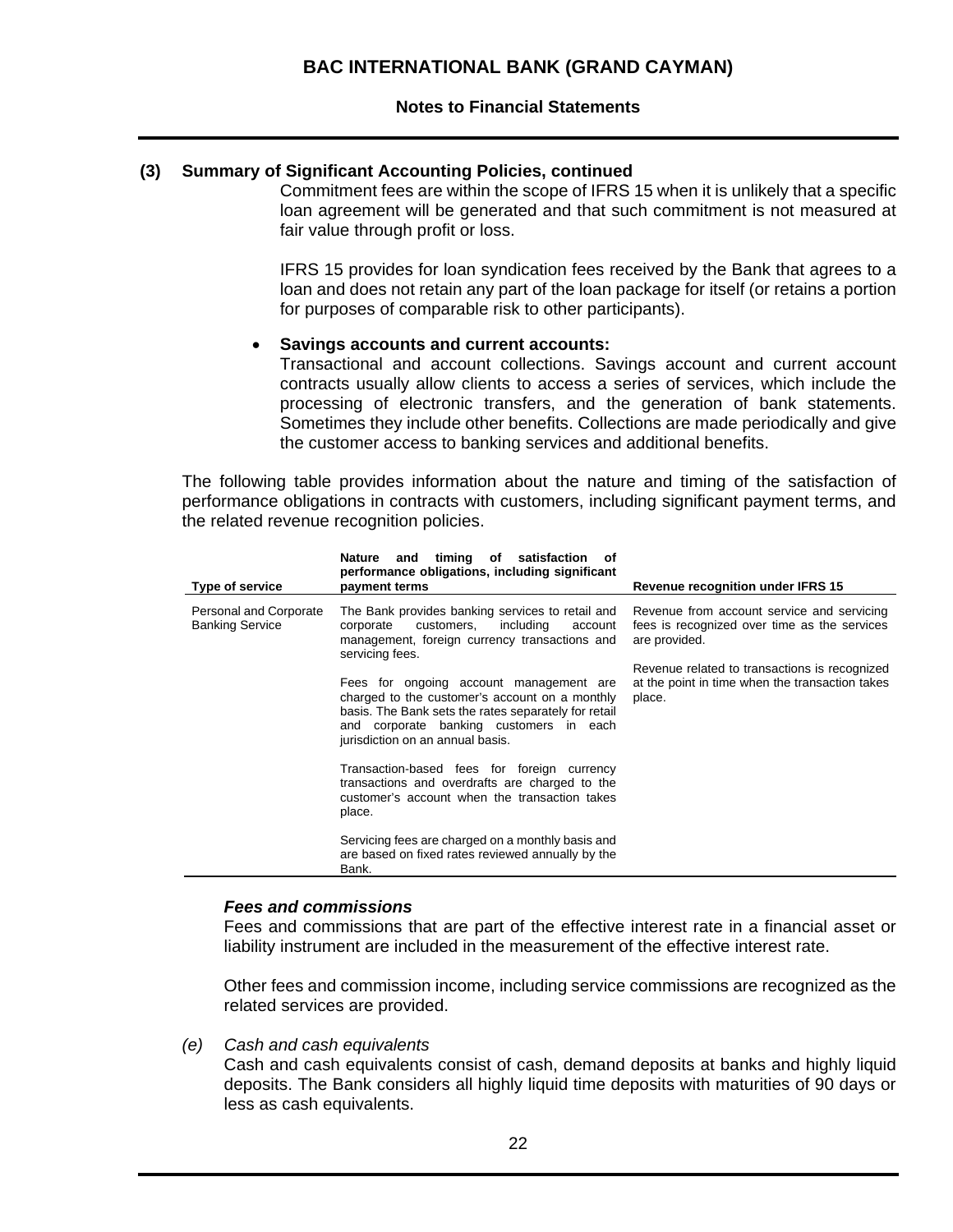### **(3) Summary of Significant Accounting Policies, continued**

*(f) Income tax* 

There are no taxes on income or gains in the Cayman Islands, and the Bank has received an undertaking form the Governor in Cabinet of the Cayman Islands exempting it from all local income, profits and capital taxes for a period of 20 years from May 2, 2000. Accordingly, no provision for income taxes is included in these financial statements.

*(g) Fair value estimates* 

The fair value of a financial asset or liability is the price that would be received to sell an asset or paid to transfer a liability in an orderly transaction between market participants at the measurement date (exit price).

The different hierarchy levels have been defined as follows:

- Level 1 Quoted prices in active markets without adjustments for identical assets or liabilities that the Bank can access at the measurement date.
- Level 2 Inputs other than quoted prices included in Level 1 that are observable, either directly (i.e. as prices) or indirectly (i.e. derived from prices). This category includes instruments valued using quoted prices in active markets for similar instruments, quoted prices for identical or similar instruments in markets that are not active and other valuation techniques where significant data inputs are directly or indirectly observable in the market.
- Level 3 Unobservable inputs for the asset or liability. This category includes all instruments where the valuation technique includes unobservable inputs and these have a significant effect on the fair value measurement. This category also includes instruments that are valued based on quoted prices for similar instruments for which we must make significant adjustments using unobservable inputs, assumptions or adjustments in which no observable or subjective data are used when there are differences between the instruments.

A market is considered active if quoted prices are readily and regularly available from an exchange, financial intermediaries, a sector institution, pricing service or regulatory agency, and those prices reflect actual market transactions with sufficient frequency and volume to provide pricing market information.

### **(4) Risk Management**

Risk management is a fundamental part of the Bank. It has an infrastructure to comprehensively manage risks, in order to ensure a responsible and sustainable growth in time, to maintain the confidence of its stakeholders, and to assure with reasonable certainty the fulfillment of its short, medium and long-term goals, through a balance between meeting objectives and taking risks, in line with the corporate strategy.

### *Classification of financial assets*

See the classification under IFRS 9 in accounting policies in Note 3 (b).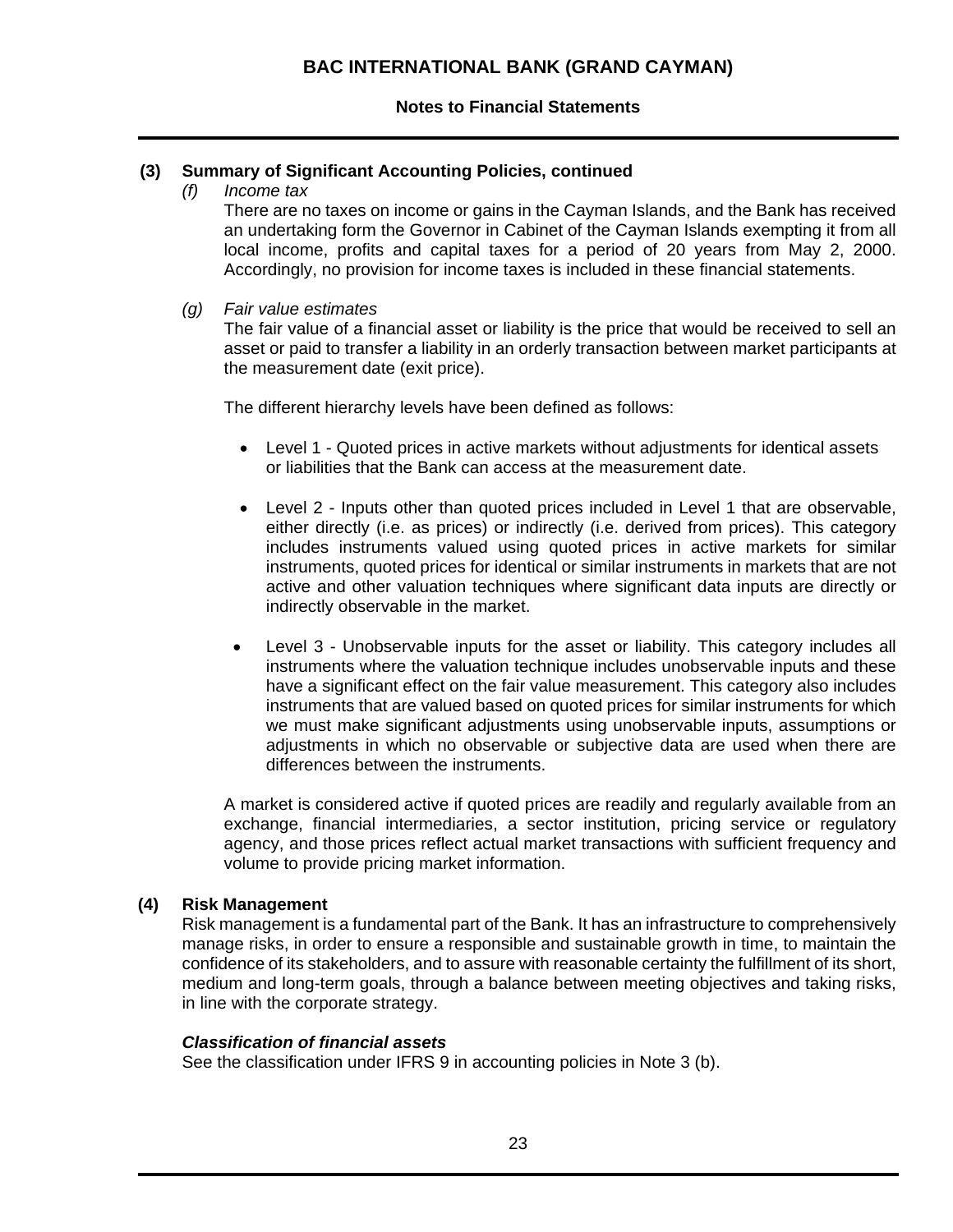## **(4) Risk Management, continued**

The following table provides a reconciliation between line items in the statement of financial position and categories of financial instruments.

| 2020                          | <b>FVOCI-</b><br>debt<br>instruments | Amortized<br><b>cost</b> | Total        |
|-------------------------------|--------------------------------------|--------------------------|--------------|
| Deposits in banks             | 0                                    | 666.107.417              | 666,107,417  |
| Investments in securities     | 776                                  |                          | 776          |
| Loans at amortized cost, net  | 0                                    | 14,659,793               | 14,659,793   |
| Other receivables, net        | 0                                    | 2,771,824                | 2,771,824    |
| <b>Total financial assets</b> | 776                                  | 683,539,034              | 683,539,810  |
|                               |                                      |                          |              |
|                               | <b>FVOCI-</b>                        |                          |              |
| 2019                          | debt<br>instruments                  | <b>Amortized</b><br>cost | <b>Total</b> |
| Deposits in banks             | 0                                    | 334,972,969              | 334,972,969  |
| Investments in securities     | 839                                  |                          | 839          |
| Loans at amortized cost, net  | 0                                    | 23,771,992               | 23,771,992   |
| Other receivables, net        |                                      | 14,009,736               | 14,009,736   |

As of December 31, 2020, and 2019, all financial liabilities held by the Bank are classified at amortized cost.

The Bank is exposed to the following risks from financial instruments:

- Credit risk,
- Liquidity risk,
- Market risk
- Operational risk
- Capital management

This note presents information about the Bank's exposure to each of the above risks, the Bank's objectives, policies and processes for measuring and managing risk, and the Bank's management of capital.

### Risk management framework

The Board of Directors has overall responsibility for the establishment and oversight of the Bank's risk management framework. The Board has established the ALCO committee, Credit and Operational Risk committees, which are responsible for developing and monitoring risk management policies in their specified areas. All committees have both executive and non executive members and report regularly to the Board of Directors on their activities.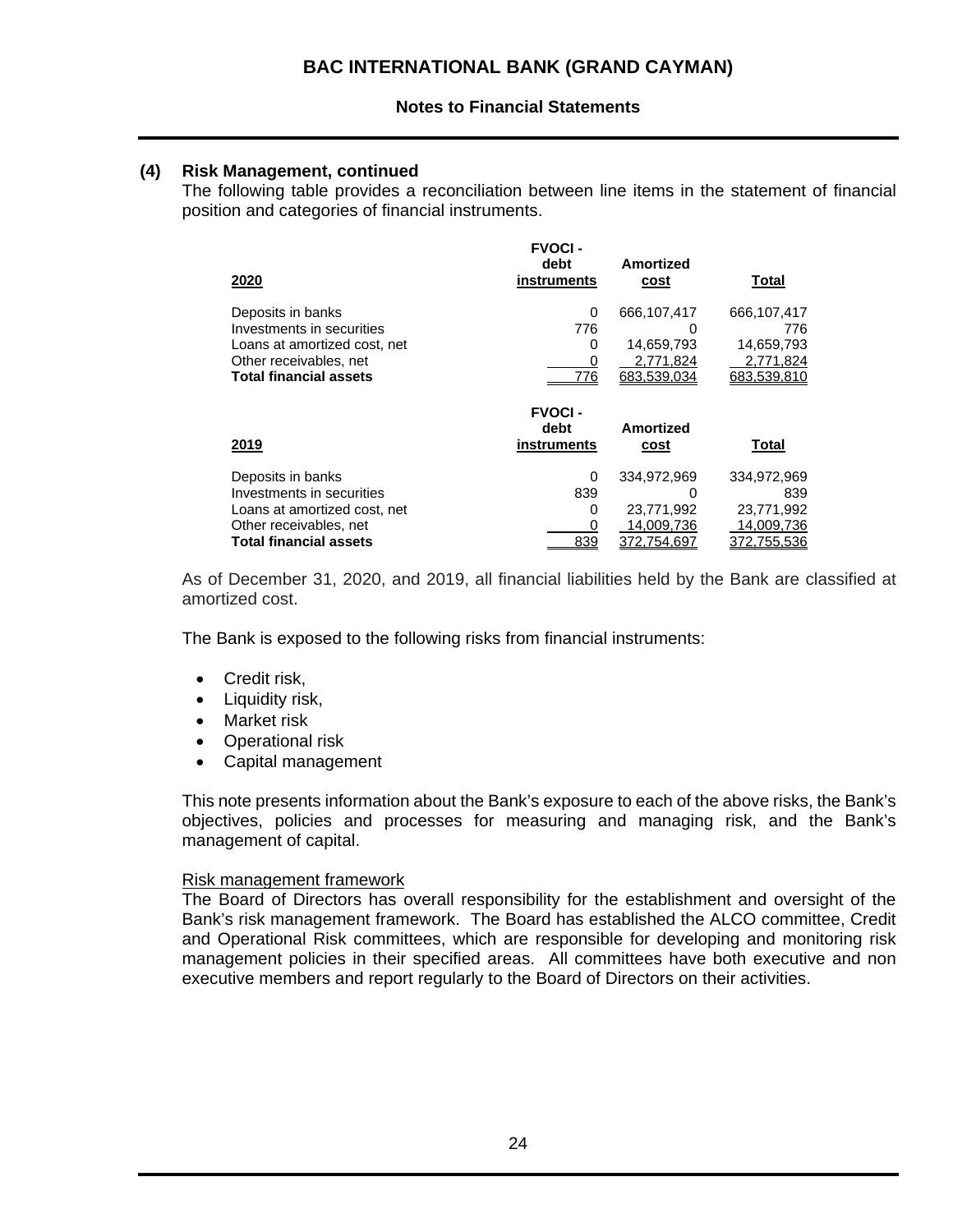### **Notes to Financial Statements**

### **(4) Risk Management, continued**

The Bank's risk management policies are established to identify and analyze the risks faced by the Bank, to set appropriate risk limits and controls, and to monitor risks and adherence to regulatory and internal limits. Risk management policies and systems are reviewed regularly to reflect changes in market conditions, products and services offered. The Bank aims to develop a disciplined and constructive control environment through trainings, established procedures, and manuals, in which all employees understand their roles and responsibilities.

The Audit Committee is responsible for monitoring compliance with the Bank's risk management policies and procedures, and for reviewing the adequacy of the risk management framework in relation to the risks faced by the Bank. The Audit Committee is assisted in these functions by the Internal Audit department, which reviews of risk management controls and procedures, the results of which are reported to the Audit Committee.

This following section provides information of the Bank's exposure to risk and describes the methods used by management to control these risks.

*(a) Credit risk* 

### Management of credit risk

Credit risk is the risk of financial loss to the Bank if a customer or counterparty to a financial instrument fails to meet its contractual obligations and arises principally from the Bank's loans and advances to customers and other banks and investment in securities. For risk management reporting purposes, the Bank considers any and all elements of credit risk exposure (such as individual obligor default risk, country and sector risk).

For risk management purposes, credit risk arising on investment in securities is managed independently but reported as a component of market risk exposure.

### *Information on the portfolio's quality*

### *Quality of the portfolio of bank deposits*

As of December 31, 2020, the Bank maintains deposits with banks for \$665,802,209 (2019: \$334,360,469). Deposits are maintained at financial institutions, most of which have A+ to BB- credit risk ratings, based on Standard & Poor's. Of the total deposits as of December 31, 2020, approximately \$1,704,592 and (2019: \$1,616,259), respectively did not have a credit risk rating.

### *Quality of the portfolio of investment at FVOCI*

The credit quality of investment at FVOCI is monitored by the Bank based on the risk rating of the issuer as provided by Moody's and/or Fitch.

Investments at FVOCI

As of December 31, 2020, investments at FVOCI included in this risk analysis amounted to \$776 (2019: \$839).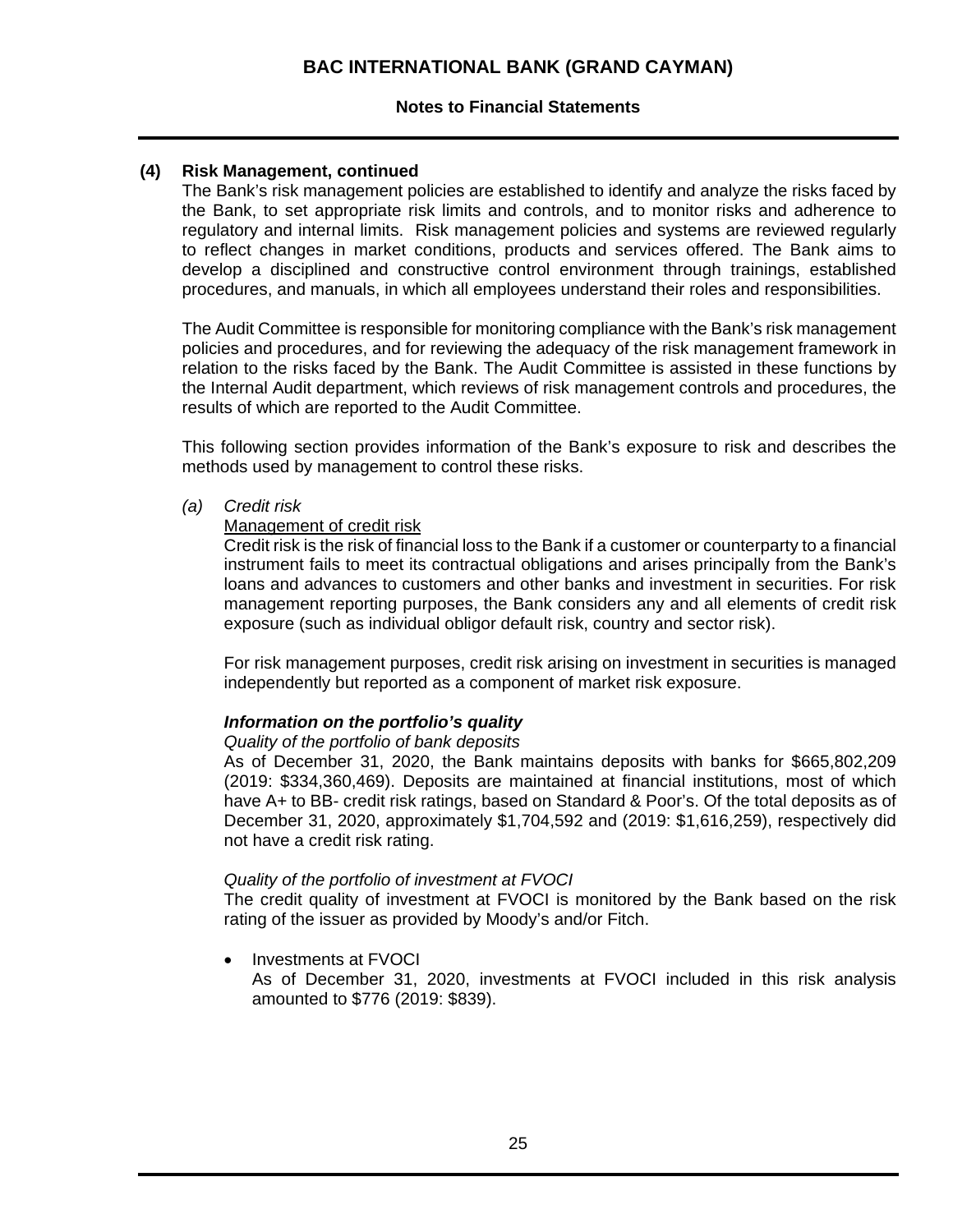### **(4) Risk Management, continued**

The following table summarizes the investments at FVOCI categories:

|                                       | 2020             |                                  |
|---------------------------------------|------------------|----------------------------------|
|                                       | 12 months<br>ECL | Total<br>investments<br>at FVOCI |
| Governments and agencies              |                  |                                  |
| AAA                                   | 776              | 776                              |
| <b>Total governments and agencies</b> | 776              | 776                              |
|                                       |                  |                                  |
|                                       |                  | 2019                             |
|                                       | 12 months<br>ECL | Total<br>investments<br>at FVOCI |
| Governments and agencies              |                  |                                  |
| AAA                                   | 839              | 839                              |

As of December 31, 2020, and 2019, investments at FVOCI are current and do not reflect impairment.

### *Quality of the loans portfolio*

Note 3 (b) contains an explanation of the measurement of the quality of financial instruments, which include the loan portfolio.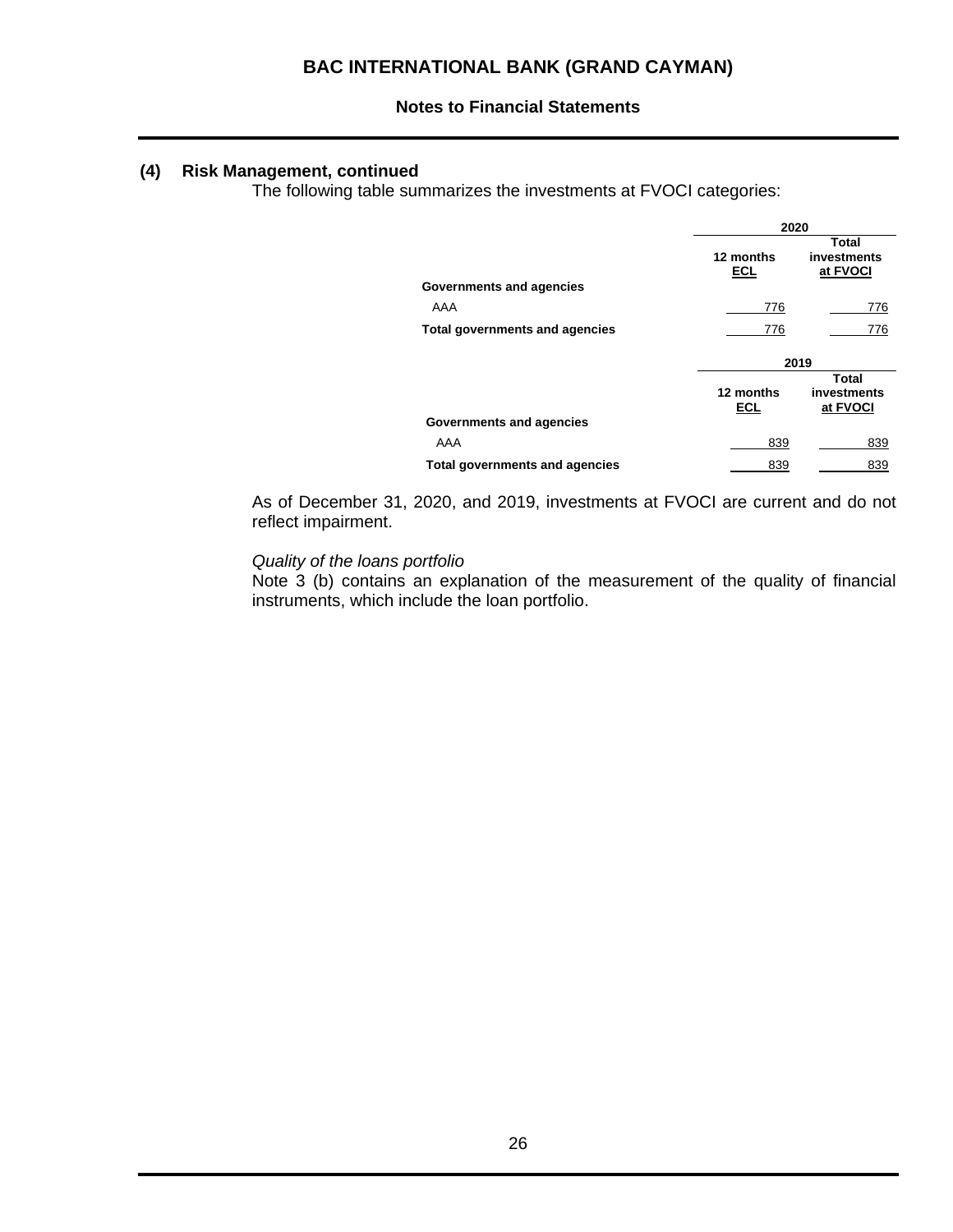## **(4) Risk Management, continued**

The following table presents the loans portfolio and the debt commitments and guarantee according to their risk category, in accordance with the grading used for each stated term:

|                                | Loans      |                                        |                                    |            |  |
|--------------------------------|------------|----------------------------------------|------------------------------------|------------|--|
|                                | 12 months  | Lifetime<br><b>ECL</b><br>- not credit | Lifetime<br><b>ECL</b><br>- credit |            |  |
| 2020                           | <b>ECL</b> | impaired                               | impaired                           | Total      |  |
| Corporate                      |            |                                        |                                    |            |  |
| Satisfactory                   | 369,128    | 0                                      | 0                                  | 369,128    |  |
| Gross amount                   | 369,128    | 0                                      | 0                                  | 369,128    |  |
| Allowance for ECL              | (2,758)    | <u>0</u>                               | <u>0</u>                           | (2,758)    |  |
| <b>Net amount</b>              | 366,370    | $\Omega$                               | $\Omega$                           | 366,370    |  |
| Mortgage                       |            |                                        |                                    |            |  |
| Satisfactory                   | 2,915,604  | 413,099                                | 0                                  | 3,328,703  |  |
| Loss                           |            |                                        | 33,105                             | 33,105     |  |
| Gross amount                   | 2,915,604  | 413,099                                | 33,105                             | 3,361,808  |  |
| Allowance for ECL              | (4, 353)   | (1.710)                                | 0                                  | (6,063)    |  |
| <b>Net amount</b>              | 2,911,251  | 411,389                                | 33,105                             | 3,355,745  |  |
| <b>Consumer</b>                |            |                                        |                                    |            |  |
| Satisfactory                   | 10,489,044 | 594,402                                | 0                                  | 11,083,445 |  |
| Special mention                | O          | 79,076                                 | $\Omega$                           | 79,076     |  |
| Sub-standard                   | 0          | 0                                      | 6.454                              | 6,454      |  |
| Loss                           | ი          | 0                                      | 0                                  |            |  |
| Gross amount                   | 10,489,044 | 673,478                                | 6,454                              | 11,168,975 |  |
| Allowance for ECL              | (187, 328) | (40,006)                               | (3,963)                            | (231, 297) |  |
| Net amount                     | 10,301,716 | 633,472                                | 2,491                              | 10,937,678 |  |
| Total, loans at amortized cost | 13,579,337 | 1.044.861                              | 35.596                             | 14,659,793 |  |

|                                | Loans      |                        |                        |            |  |
|--------------------------------|------------|------------------------|------------------------|------------|--|
|                                |            | Lifetime<br><b>ECL</b> | Lifetime<br><b>ECL</b> |            |  |
|                                | 12 months  | - not credit           | - credit               |            |  |
| 2019                           | <b>ECL</b> | impaired               | <b>impaired</b>        | Total      |  |
| Corporate                      |            |                        |                        |            |  |
| Satisfactory                   | 8,149,212  | 0                      | 0                      | 8,149,212  |  |
| <b>Gross amount</b>            | 8,149,212  | 0                      | $\Omega$               | 8,149,212  |  |
| Allowance for ECL              | (40, 519)  | 0                      | 0                      | (40, 519)  |  |
| <b>Net amount</b>              | 8,108,693  | 0                      | $\Omega$               | 8,108,693  |  |
| Mortgage                       |            |                        |                        |            |  |
| Satisfactory                   | 3,503,813  | 106,798                | 0                      | 3,610,611  |  |
| Doubtful                       |            | 0                      | 43,743                 | 43,743     |  |
| Gross amount                   | 3,503,813  | 106,798                | 43,743                 | 3,654,354  |  |
| Allowance for ECL              | (3, 498)   | (4,594)                | (9,769)                | (17, 861)  |  |
| <b>Net amount</b>              | 3,500,315  | 102,204                | 33,974                 | 3,636,493  |  |
| <b>Consumer</b>                |            |                        |                        |            |  |
| Satisfactory                   | 11,924,822 | 141.192                | 0                      | 12,066,014 |  |
| Special mention                | 0          | 198.524                | 0                      | 198.524    |  |
| Sub-standard                   | 0          | 0                      | 40,405                 | 40,405     |  |
| Doubtful                       | 0          | 0                      | 24,623                 | 24,623     |  |
| Loss                           | 0          | 0                      | 221,888                | 221,888    |  |
| Gross amount                   | 11,924,822 | 339,716                | 286,916                | 12,551,454 |  |
| Allowance for ECL              | (299, 154) | (50, 891)              | (174, 603)             | (524, 648) |  |
| Net amount                     | 11,625,668 | 288,825                | 112,313                | 12,026,806 |  |
| Total, loans at amortized cost | 23.234.676 | 391.029                | 146,287                | 23.771.992 |  |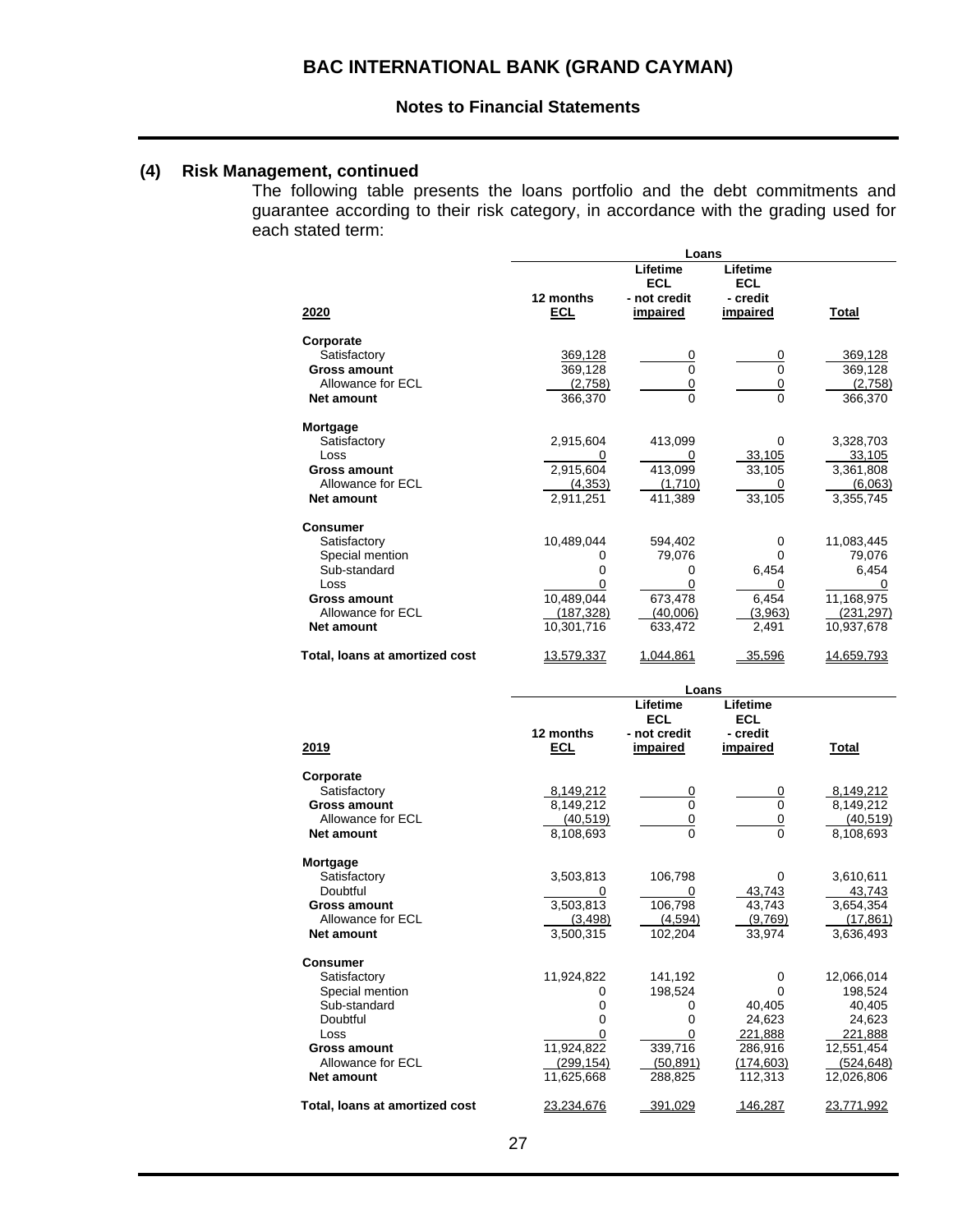### **(4) Risk Management, continued**

# *Guarantees and other improvements to reduce credit risk and its financial effect*

The Bank maintains guarantees and other improvements to reduce credit risk to ensure the payment of their financial assets exposed to credit risk. The table below shows the main types of guarantees taken with respect to different types of financial assets and the unsecured for loan of the portfolio.

|                                                 | 2020<br><b>Certificates</b>         |                    |                    |                         |                                       |  |  |
|-------------------------------------------------|-------------------------------------|--------------------|--------------------|-------------------------|---------------------------------------|--|--|
|                                                 | <b>Mortgage</b>                     | of deposit         | Pledge             | <b>Unsecured</b>        | <b>Total</b>                          |  |  |
| Investments in securities                       |                                     |                    |                    | 776                     | 776                                   |  |  |
| Loans<br>Corporate<br><b>Total Corporate</b>    | 0                                   | 193,325<br>193,325 | 175,670<br>175,670 | 133<br>133              | 369,128<br>369,128                    |  |  |
| Personal<br>Mortgage<br><b>Total Consumer</b>   | 3,560,854<br>3,361,808<br>6,922,662 | 0                  | $\Omega$           | 7,608,121<br>7,608,121  | 11,168,975<br>3,361,808<br>14,530,783 |  |  |
| Allowance for loan losses<br><b>Total loans</b> | (35, 460)<br>6.887.202              | 193.325            | (2,758)<br>172.912 | (201, 900)<br>7.406.354 | (240,118)<br>14.659.793               |  |  |

|                                                 |                                     | 2019                              |                    |                         |                                       |
|-------------------------------------------------|-------------------------------------|-----------------------------------|--------------------|-------------------------|---------------------------------------|
|                                                 | <b>Mortgage</b>                     | <b>Certificates</b><br>of deposit | Pledge             | <b>Unsecured</b>        | <b>Total</b>                          |
| Investments in securities                       |                                     |                                   |                    | 839                     | 839                                   |
| Loans<br>Corporate<br><b>Total Corporate</b>    |                                     | 729.884<br>729,884                | 217,235<br>217,235 | 7.202.093<br>7,202,093  | 8,149,212<br>8,149,212                |
| Personal<br>Mortgage<br><b>Total Consumer</b>   | 4,035,112<br>3.654.353<br>7,689,465 | 0                                 | $\Omega$           | 8,516,342<br>8,516,342  | 12,551,454<br>3,654,353<br>16,205,807 |
| Allowance for loan losses<br><b>Total loans</b> | (230, 989)<br>7.458.476             | 729.884                           | (304)<br>216.931   | (351.734)<br>15.366.701 | (583, 027)<br>23.771.992              |

The table below sets out the carrying amount and the value of identifiable collateral, held against loans and advanced to corporate customers measured at amortised cost. For each loan, the value of disclosed collateral is capped at the nominal amount of the loan that it is held against.

|               |                    | 2020              |                    | 2019              |
|---------------|--------------------|-------------------|--------------------|-------------------|
|               | Carrying<br>amount | <b>Collateral</b> | Carrying<br>amount | <b>Collateral</b> |
| Stage 1 and 2 | 369,128            | 368,995           | 8,149,212          | 947,119           |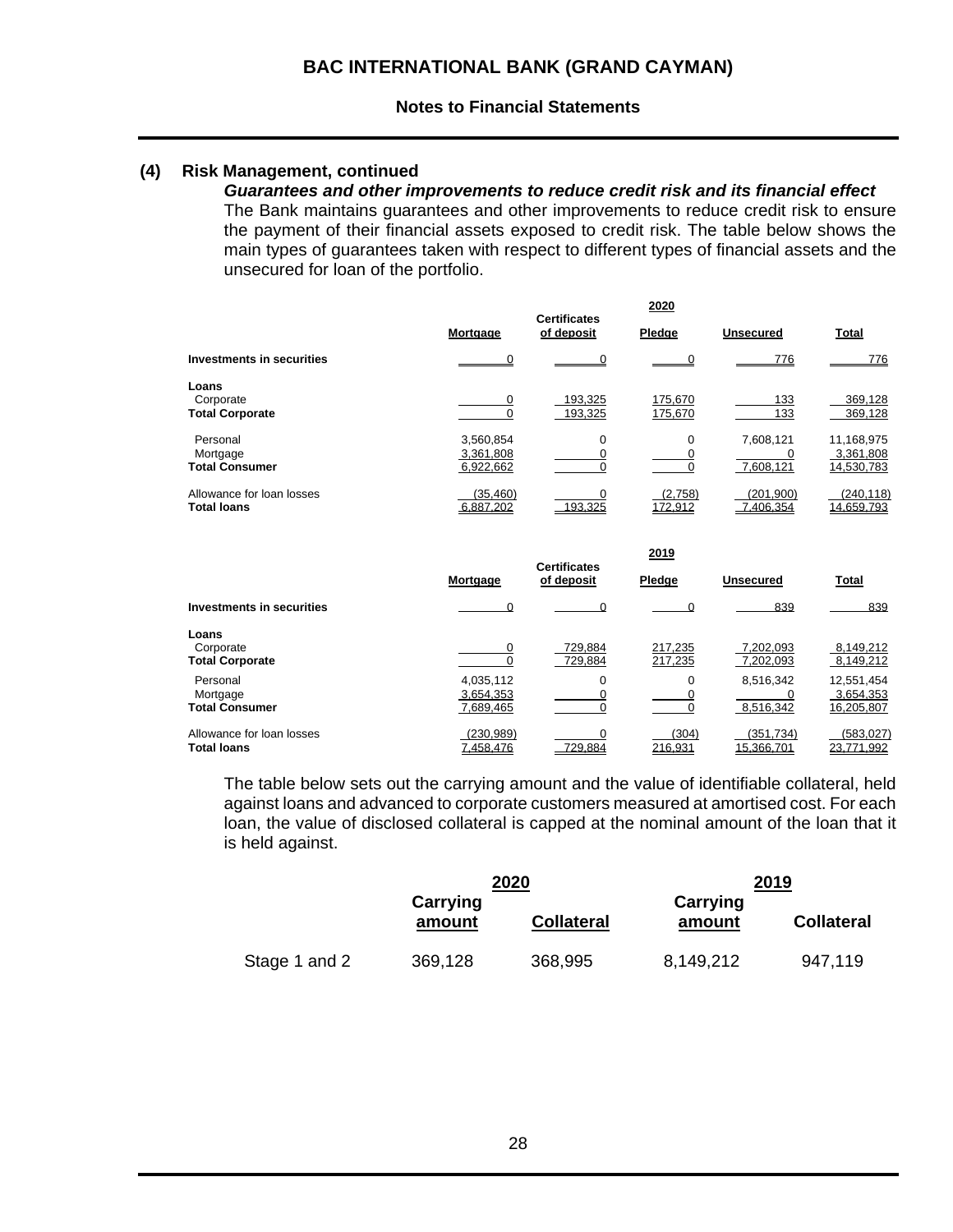#### **(4) Risk Management, continued** *Residential mortgage loans*

The following table shows the ratio of loans from the mortgage portfolio to the value of collaterals ("Loan to Value" - LTV). LTV is calculated as a percentage of the gross amount of the loan in relation to the value of collaterals. The gross amount of the loan excludes any loss impairment. The value of collaterals for mortgages is based on the original value of the guarantee as of the date of disbursement.

|                  | 2020      | 2019      |
|------------------|-----------|-----------|
| <b>LTV Ratio</b> |           |           |
| Less than 50%    | 602,899   | 712.051   |
| 51-70%           | 1,481,998 | 1,817,520 |
| 71-80%           | 1,082,922 | 834,101   |
| 81-90%           | 155.347   | 101.540   |
| 91-100%          |           | 161,310   |
| Total            | 3.323.166 | 3.626.522 |

The Bank has no impaired loans for its portfolio at the reporting dates.

#### *ECL allowance*

For a further discussion of the ECL calculation model, see Note 4 (b).

The Bank did not present the opening and closing balances of the year as of December 31, 2020 and 2019, of the financial assets' ECL allowance.

The investments' ECL allowance is not recognized within the statement of financial position, because the book value of the FVOCI is its fair value.

|                                       |                         | December 31, 2020                 |                                 |            |                  | December 31, 2019                 |                                 |           |
|---------------------------------------|-------------------------|-----------------------------------|---------------------------------|------------|------------------|-----------------------------------|---------------------------------|-----------|
| Loans at AC                           | 12 months<br><b>ECL</b> | Lifetime<br>$ECL -$<br>unimpaired | Lifetime<br>$ECL -$<br>impaired | Total      | 12 months<br>ECL | Lifetime<br>$ECL -$<br>unimpaired | Lifetime<br>$ECL -$<br>impaired | Total     |
| Balance at beginning of year          | 343.169                 | 55,485                            | 184.373                         | 583.027    | 293.034          | 56,887                            | 80.017                          | 429.938   |
| Transfer from stage 1 to 2            | (42, 873)               | 42,873                            |                                 |            | (3.740)          | 3.740                             |                                 |           |
| Transfer from stage 1 to 3            |                         |                                   |                                 |            | (1,060)          |                                   | 1,060                           |           |
| Transfer from stage 2 to 3            |                         | (5,640)                           | 5.640                           |            |                  | (11,690)                          | 11.690                          |           |
| Transfer from stage 3 to 2            |                         | 128.692                           | (128, 692)                      |            |                  |                                   |                                 |           |
| Transfer from stage 2 to 1            | 80,623                  | (80, 623)                         |                                 |            | 13.010           | (13,010)                          |                                 |           |
| Transfer from stage 3 to 1            | 14,568                  |                                   | (14.568)                        |            | 5.850            |                                   | (5,850)                         |           |
| Net remeasurement of loss allowance   | 27.707                  | (77, 511)                         | 31,901                          | (17, 903)  | (58, 465)        | 19,558                            | 187,274                         | 148,367   |
| New financial assets originated       | 64.976                  | 46                                |                                 | 65.022     | 94.540           |                                   |                                 | 94.540    |
| Net derecognition of financial assets | (293,732)               | (21,606)                          | (10, 197)                       | (325, 535) |                  |                                   |                                 |           |
| Charge-off                            |                         |                                   | (65.640)                        | (65, 640)  |                  |                                   | (98.437)                        | (98, 437) |
| Recoveries                            |                         |                                   | 1,146                           | 1,146      |                  |                                   | 8,619                           | 8,619     |
| Balance at end of year                | 194.440                 | 41.716                            | 3.963                           | 240.118    | 343.169          | 55.485                            | 184.373                         | 583.027   |

|                                     | December 31, 2020       |                                   |                                 | December 31, 2019 |                   |                                               |                                           |              |
|-------------------------------------|-------------------------|-----------------------------------|---------------------------------|-------------------|-------------------|-----------------------------------------------|-------------------------------------------|--------------|
| Other receivables                   | 12 months<br><u>ECL</u> | Lifetime<br>$ECL -$<br>unimpaired | Lifetime<br>$ECL -$<br>impaired | Total             | 12 months<br>ECL. | Lifetime<br>$ECL - not$<br>credit<br>impaired | Lifetime<br>$ECL -$<br>credit<br>impaired | <u>Total</u> |
| Balance at beginning of year        | 2,592,928               |                                   | $\Omega$                        | 2.592.928         | 2.592.928         |                                               |                                           | 2.592.928    |
| Charge-off                          | (5.670)                 |                                   |                                 | (5.670)           |                   |                                               |                                           |              |
| Net remeasurement of loss allowance | (9,933)                 |                                   |                                 | (9,933)           | (5,669)           |                                               |                                           | (5,669)      |
| Balance at period year              | 2,577,325               |                                   |                                 | 2.577.325         | 2,587,259         |                                               |                                           | 2,587,259    |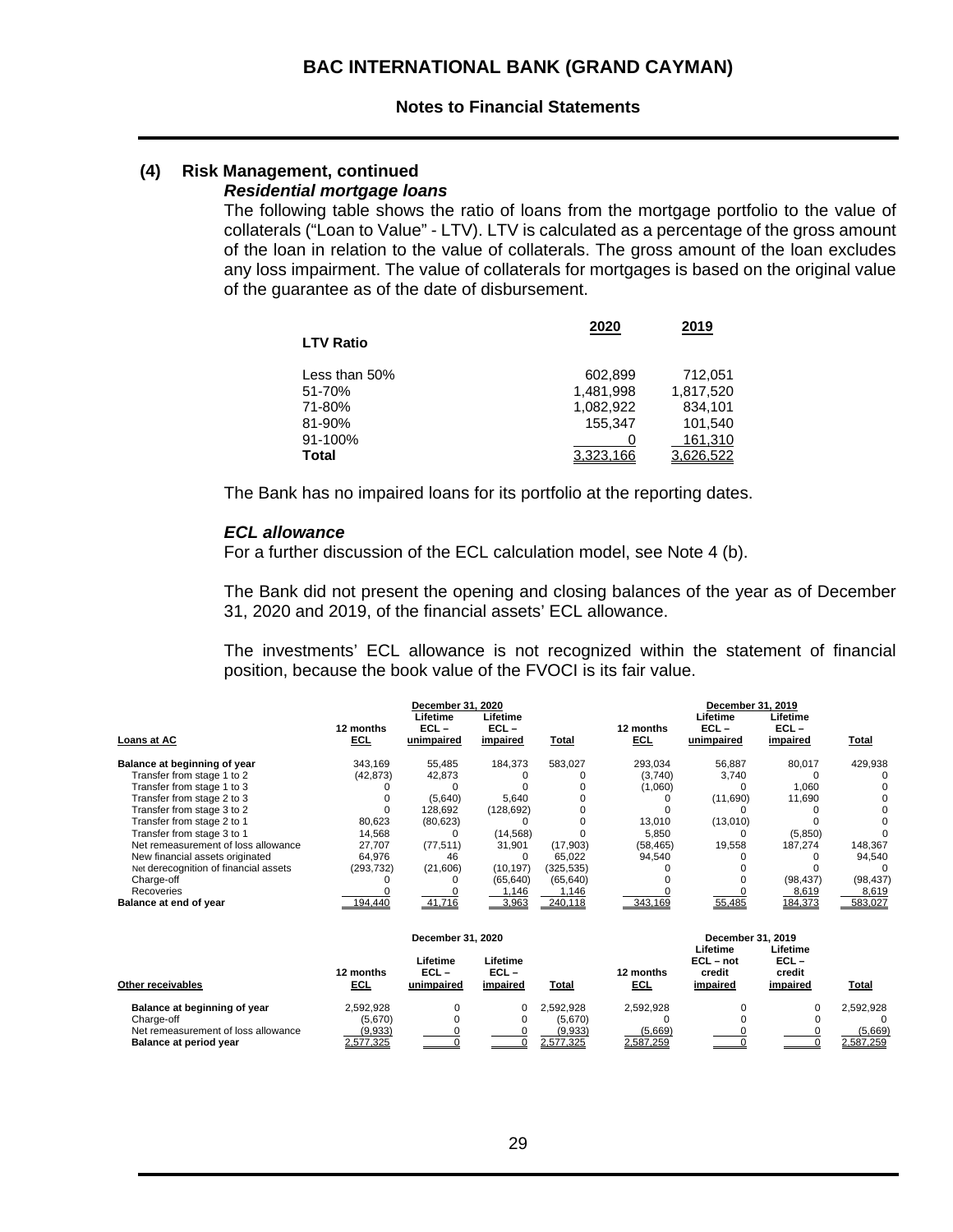### **(4) Risk Management, continued**

### Concentration of credit risk

The Bank follows the concentration of credit risk by sector and geographic location. The geographic location of loans and deposits in banks is based on the location of the debtor. In regards to investments, they are based on the location of the issuer. The analysis of the concentration of credit risks as of the date of the financial statements is as follows:

|                                   |             | 2020                       |             |                      |
|-----------------------------------|-------------|----------------------------|-------------|----------------------|
|                                   |             | <b>Commitments</b>         | Deposits in | <b>Investment at</b> |
|                                   | Loans       | and guarantees             | <b>Bank</b> | <b>FVOCI</b>         |
| Concentration by economic sector: |             |                            |             |                      |
| Governments                       | 0           | 0                          | $\Omega$    | 776                  |
| Corporate                         |             |                            |             |                      |
| Trade                             | 133         | 0                          | 0           | 0                    |
| <b>Services</b>                   | 0           | $\mathbf 0$                | $\Omega$    | $\mathbf 0$          |
| Financial                         | 368,995     | $\mathbf 0$                | 666,107,417 | 0                    |
| Consumer                          | 14,530,783  | 0                          | 0           | $\mathbf 0$          |
| Allowance for ECL - principal and |             |                            |             |                      |
| interest                          | (240, 118)  | 0                          |             | 0                    |
| Net carrying amount               | 14,659,793  | $\Omega$                   | 666,107,417 | 776                  |
| <b>Geographic concentration:</b>  |             |                            |             |                      |
| Costa Rica                        | 1,471,514   | 0                          | 103,190     | 0                    |
| Panama                            | 12,808,671  | $\mathbf 0$                | 568,750,951 | $\mathbf 0$          |
| Guatemala                         | 0           | 0                          | 348,540     | $\mathbf 0$          |
| <b>Honduras</b>                   | 285,552     | $\Omega$                   | $\Omega$    | 0                    |
| El Salvador                       | 0           | $\Omega$                   | 686,720     | $\Omega$             |
| Nicaragua                         | 334,174     | $\mathbf 0$                | 1,704,592   | $\Omega$             |
| <b>United States of America</b>   | 0           | $\mathbf 0$                | 42,205,725  | 776                  |
| <b>British Virgin Islands</b>     | 0           | 0                          | 0           | 0                    |
| <b>Bahamas</b>                    | 0           | 0                          | 52,307,697  | $\Omega$             |
| Allowance for ECL - principal and |             |                            |             |                      |
| interest                          | (240, 118)  | 0                          | 0           | 0                    |
| Net carrying amount               | 14.659.793  | $\Omega$                   | 666.107.417 | 776                  |
|                                   |             |                            |             |                      |
|                                   |             | 2019<br><b>Commitments</b> | Deposits in | <b>Investment at</b> |
|                                   | Loans       | and guarantees             | <b>Bank</b> | <b>FVOCI</b>         |
| Concentration by economic sector: |             |                            |             |                      |
| Governments                       | $\mathbf 0$ | 0                          | 0           | 839                  |
| Corporate                         |             |                            |             |                      |
| Trade                             | 3,616,588   | 0                          | 0           | 0                    |
| <b>Services</b>                   | 3,585,455   | $\Omega$                   | 0           | 0                    |
| Financial                         | 947,119     | 8,821,918                  | 334,360,469 | 0                    |
| Consumer                          | 16,205,857  | 0                          | 0           | $\Omega$             |
| Allowance for ECL - principal and |             |                            |             |                      |
| interest                          | (583, 027)  | 0                          | 0           | 0                    |

|            |            |             | 839         |
|------------|------------|-------------|-------------|
|            |            |             |             |
| 1,557,664  |            | 103.102     | ი           |
| 21,687,324 |            | 289,533,018 |             |
|            |            | 245.575     | 0           |
| 318.901    |            |             |             |
| 1.867      |            | 608.828     | 0           |
| 789.263    |            | 1.605.059   |             |
|            |            | 14.690.909  | 839         |
|            | 8.821.918  |             | 0           |
|            | O          | 27.573.978  | 0           |
|            |            |             |             |
| (583,027)  |            |             |             |
| 771.992    | 8.821.918  | 334.972.969 | 839         |
|            | 23.771.992 | 8,821,918   | 334.972.969 |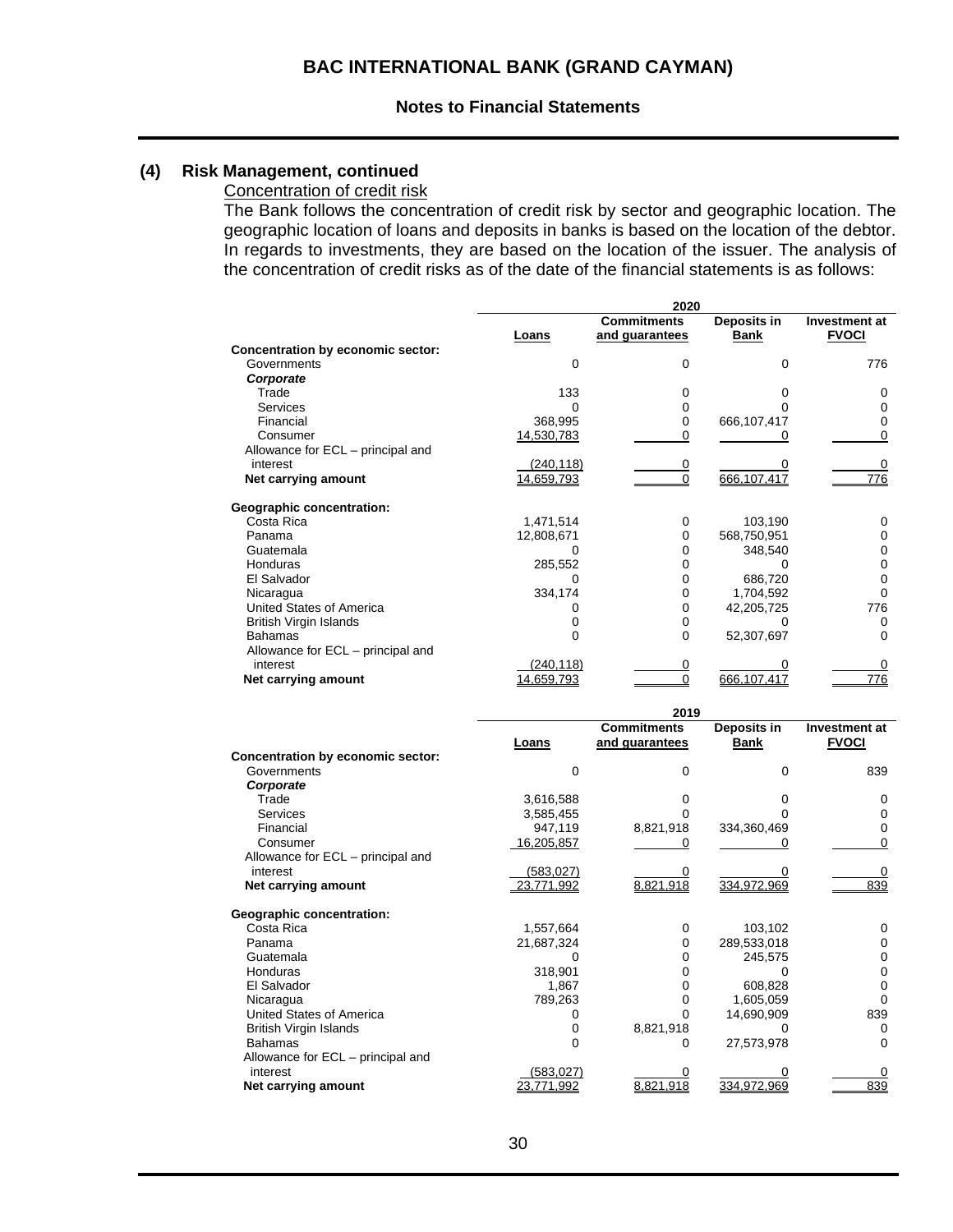### **(4) Risk Management, continued**

*(b) Liquidity risk* 

Liquidity risk is defined as the contingency of not being able to comply fully, in a timely and efficient manner, the expected and unexpected cash flows, current and future, without affecting the course of daily operations or the financial condition of the entity. This contingency (liquidity risk) is evidenced in the lack of liquid assets available for that and/or the need to assume unusual funding costs.

The liquidity management conducted by the Bank seeks to meet its obligations of (i) withdrawals of deposits by its customers, (ii) repayment of the service of its debts of institutional funding according to maturity and the payment scheme scheduled, and (iii) compliance with the credit demand and investment funds according to the requirements. In this regard, the Bank has constant control over its short term liabilities and assets. The liquidity of the Bank is carefully managed and adjusted daily based on the estimated flow of liquidity in a contingent and expected scenario.

The Bank's best practices in liquidity management meet at minimum with the policies and guidelines issued by Senior Management and/or Regional and Local Board of Directors. These best practices are primarily defensive, in the sense of seeking to maintain appropriate levels of liquidity at all times.

Specifically, the Bank's liquidity risk is managed through the calculation of liquidity coverage indicators in the short term, net of obligations and requirements, and in normal and stressful situations, as well as a stress model of liquidity based on the cash flow, which considers the activity of assets and liabilities in a time horizon of up to one year, under a variety of scenarios, which include both normal market conditions and more severe conditions. In addition, the Bank seeks to maintain a term matching, which enables it to meet its financial obligations over time.

As in the market risk, Senior Management engages actively in liquidity risk management through regional and local ALCO Committee and Integrated Risk Management; thus giving greater support to the strategic decision making process. The liquidity risk assumed by the Bank is in line with the structure, complexity, size and nature of its operation, while always respecting the regional guidelines and the guidelines issued by Senior Management and/or Regional and Local Board of Directors.

Insofar as the entire Bank, the obligation of properly documenting the periodic assessment of measurement indicators and compliance with regional guidelines is established; as well as ensuring that reports related to liquidity risk to be remitted to the different internal instances are adequate in terms of content, quality of information, generation, transmission and validation according to the requirements set forth in the respective standards.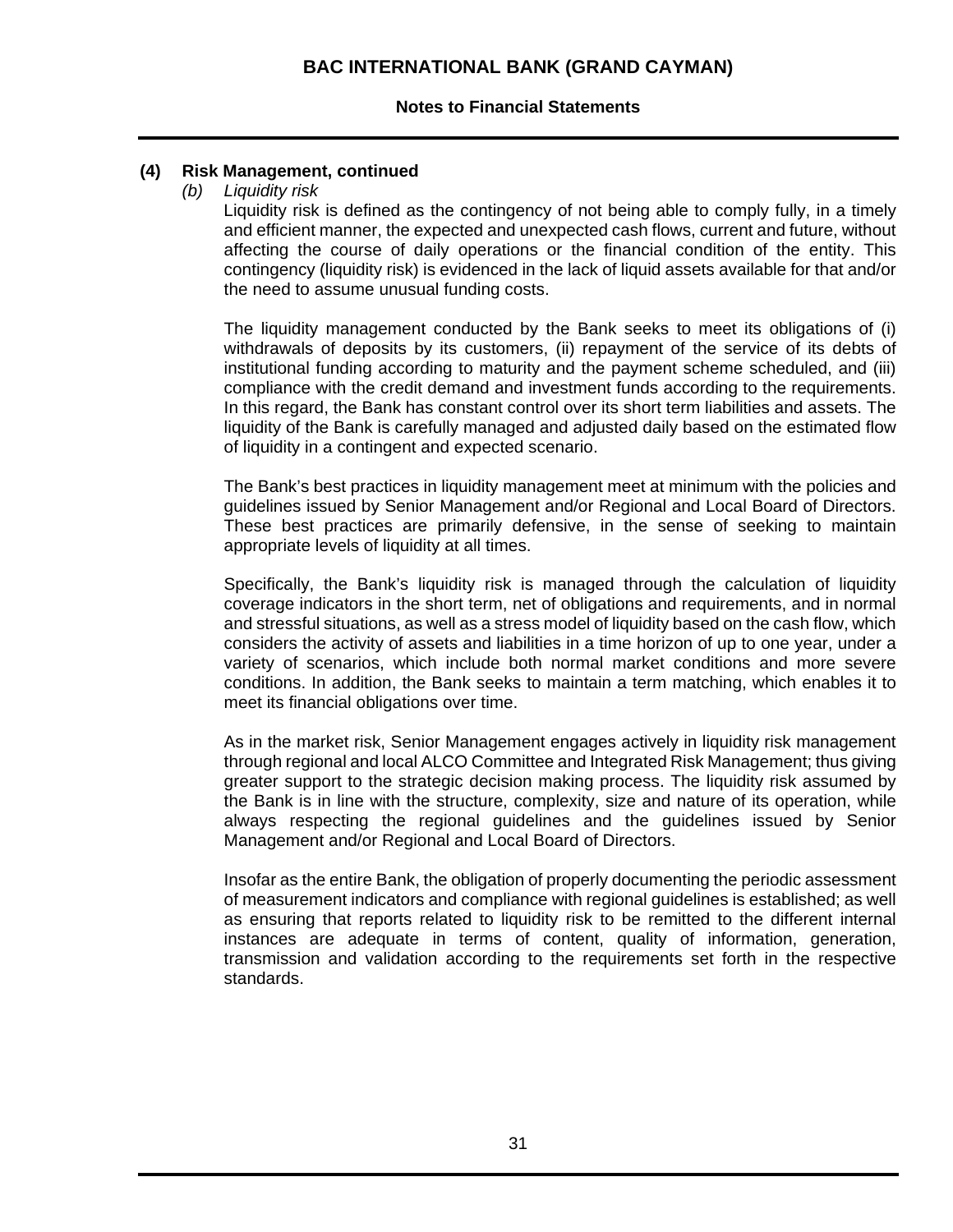### **(4) Risk Management, continued**

The following table shows the results of the ratios for high-quality liquidity coverage with respect to the outflow of deposits under normal and stressful conditions, calculated based on internal policies, reported as of the cut-off date and during the period:

| 2020   | 2019   |
|--------|--------|
| 246.0% | 276.0% |
| 246.0% | 276.0% |
| 194.0% | 224.3% |
| 151.0% | 191.0% |
|        |        |

#### Exposure to liquidity risk

The key measure used by the Bank for managing liquidity risk is the maturity analysis, volatility measurements and stress testing. For this purpose, net liquid assets are considered to include cash and cash equivalents and investment securities for which there is an active and liquid market less any deposits from banks, debt securities issued and debt commitments maturing within the next month, including any statistical analysis of assets and liabilities that may not have a defined maturity.

The following table shows the undiscounted cash flows on the Bank's financial liabilities and assets on the basis of their earliest possible contractual maturity.

|                                                                                                                  |                                   | Gross                                            |                                       | 2020                                |                                     |                                     |                       |
|------------------------------------------------------------------------------------------------------------------|-----------------------------------|--------------------------------------------------|---------------------------------------|-------------------------------------|-------------------------------------|-------------------------------------|-----------------------|
| Amounts in thousands<br>Liabilities                                                                              | Carrying<br>amount <sup>(1)</sup> | nominal<br>(outflow) -<br>inflow                 | On demand<br>and less than<br>1 month | $1 - 3$<br>months                   | 3 months<br>to 1 year               | 1-5 years                           | More than 5<br>years  |
| Due to depositors:<br>Demand<br>Time deposits<br><b>Total liabilities</b>                                        | 260,010<br>301,793<br>561.803     | (260, 010)<br>(316, 863)<br>(576.873)            | (260, 010)<br>(10, 719)<br>(270.729)  | $\Omega$<br>(15, 115)<br>(15.115)   | $\Omega$<br>(105, 682)<br>(105.682) | $\Omega$<br>(185, 347)<br>(185.347) | 0<br>0<br>$\Omega$    |
| <b>Assets</b><br>Deposits in banks<br>Investment in securities<br>Loans at amortized cost<br><b>Total assets</b> | 666,107<br>14,660<br>680.768      | 666,107<br>20.549<br>686,657                     | 591,107<br>$\Omega$<br>390<br>591,497 | 75,000<br>$\Omega$<br>390<br>75,390 | 0<br>$\Omega$<br>1.545<br>1.545     | 0<br>$\Omega$<br>7.406<br>7.406     | 0<br>10,818<br>10.819 |
|                                                                                                                  |                                   |                                                  |                                       | 2019                                |                                     |                                     |                       |
|                                                                                                                  | Carrying<br>amount <sup>(1)</sup> | <b>Gross</b><br>nominal<br>(outflow) -<br>inflow | On demand<br>and less than<br>1 month | $1 - 3$<br>months                   | 3 months<br>to 1 year               | 1-5 years                           | More than 5<br>years  |
| Amounts in thousands<br>Liabilities<br>Due to depositors:<br>Demand                                              | 72,885                            | (72, 885)                                        | (72, 885)                             | $\Omega$                            | $\Omega$                            | $\Omega$                            | 0                     |
| Time deposits<br><b>Total liabilities</b>                                                                        | 190,991<br>263,876                | (201.100)<br>(273,985)                           | (10, 744)<br>(83, 629)                | (18, 270)<br>(18, 270)              | (82, 441)<br>(82, 441)              | (89.645)<br>(89, 645)               | 0<br>$\Omega$         |
| Assets                                                                                                           |                                   |                                                  |                                       |                                     |                                     |                                     |                       |
| Deposits in banks<br>Investment in securities                                                                    | 334,973                           | 334,973                                          | 259,973<br>0                          | 50,000<br>0                         | 25,000<br>0                         | 0<br>0                              | 0                     |
| Loans at amortized cost<br><b>Total assets</b>                                                                   | 23.772<br>358.746                 | 30,412<br>365.386                                | 3,535<br>263.508                      | 1,026<br>51.026                     | 5,194<br>30.194                     | 8,139<br>8.139                      | 12,519<br>12.520      |

 $(1)$  Includes interest receivable/payable on financial assets/liabilities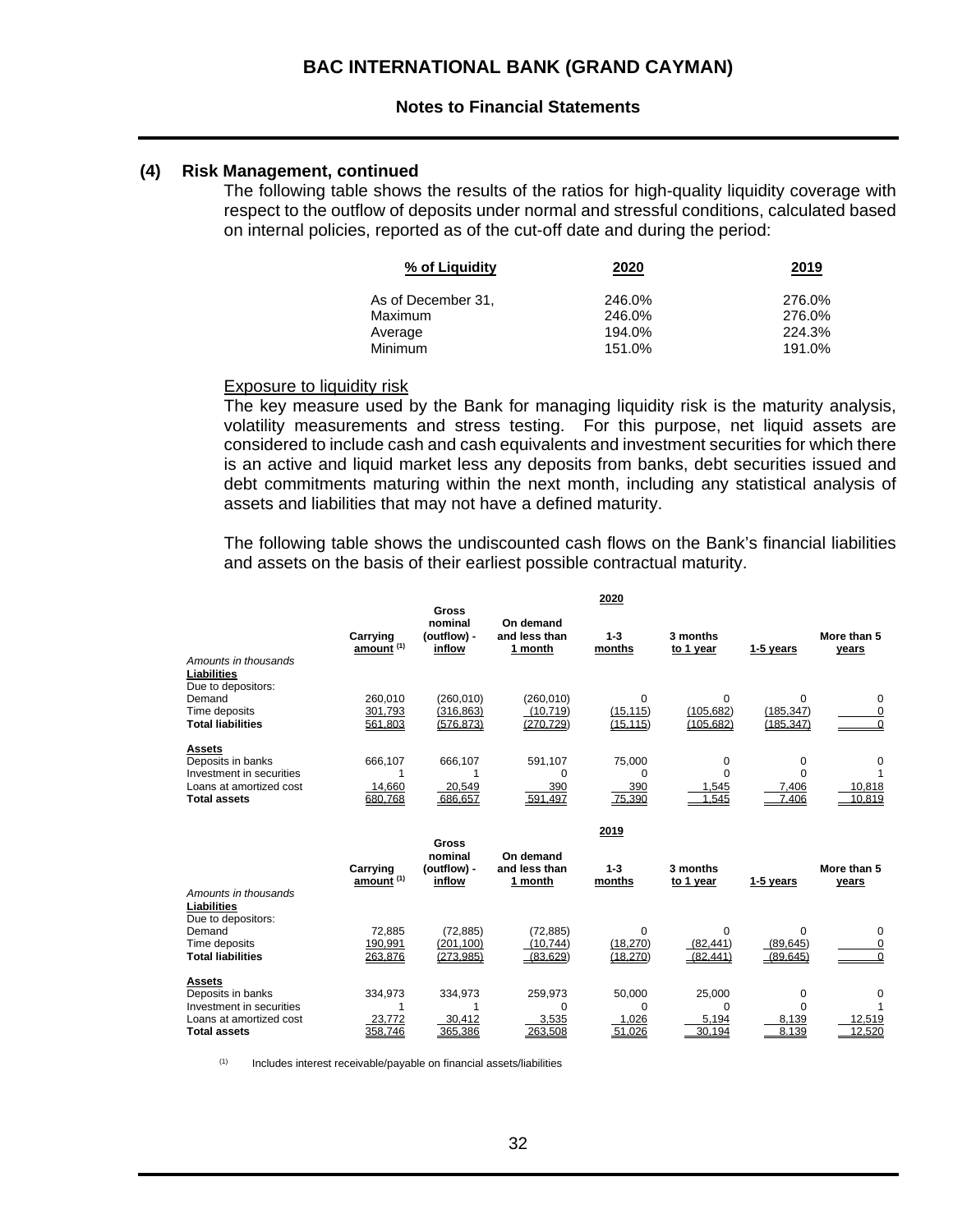### **(4) Risk Management, continued**

The liquidity of the Bank is measured and monitored on a daily basis by the Treasury. In addition, to maintain appropriate levels of cash in vaults, deposits in banks and short-term deposits constitute the Bank's basis of liquidity reserves. The composition of liquidity is shown in the following table:

|                                                                                        |                    | 2020               | 2019               |                    |  |
|----------------------------------------------------------------------------------------|--------------------|--------------------|--------------------|--------------------|--|
|                                                                                        | Carrying           | Fair               | Carrying           | Fair               |  |
|                                                                                        | amount             | value              | amount             | value              |  |
| Deposits in banks                                                                      | 666,107,417        | 666.107.417        | 334,972,969        | 334,972,969        |  |
| <b>Total Deposits in banks</b>                                                         | 666,107,417        | 666,107,417        | 334,972,969        | 334,972,969        |  |
| committed<br>Not<br>debt<br>sovereign<br>instruments<br><b>Total liquidity reserve</b> | 776<br>666.108.193 | 776<br>666.108.193 | 839<br>334.973.808 | 839<br>334.973.808 |  |

The following table shows the availability of the Bank's financial assets to support the future financing:

| 2020                                        | <b>Restricted</b><br>As collateral | Available<br>as collateral | Other                  | Total                 |
|---------------------------------------------|------------------------------------|----------------------------|------------------------|-----------------------|
| Deposits in banks                           | 0                                  | 666,107,417                | 0                      | 666,107,417           |
| Investments in securities                   |                                    | 776                        |                        | 776                   |
| Loans at amortized cost, net                | 0                                  | 14,569,831                 | 89,963                 | 14,659,793            |
| Other receivables, net                      |                                    |                            | 2,771,824              | 2,771,824             |
| Non-financial assets                        |                                    |                            | 67,388                 | 67,388                |
| Total assets                                |                                    | 680.678.024                | 2.929.175              | 683.607.198           |
|                                             |                                    |                            |                        |                       |
| <u> 2019 </u>                               | <b>Restricted</b><br>As collateral | Available<br>as collateral | Other <sup>(1)</sup>   | Total                 |
| Deposits in banks                           | 0                                  | 334,972,969                | 0                      | 334,972,969           |
| Investments in securities                   |                                    | 839                        |                        | 839                   |
| Loans at amortized cost, net                | 338,281                            | 23,346,039                 | 87.672                 | 23,771,992            |
| Other receivables, net                      |                                    | 0                          | 14,009,736             | 14,009,736            |
| Non-financial assets<br><b>Total assets</b> | 338,281                            | 358,319,847                | 64,134<br>14, 161, 542 | 64,134<br>372,819,670 |

### *(c) Market risk*

Market risk is the risk that changes in market prices, such as interest rates, equity prices, foreign exchange rates and credit spreads (not relating to changes in the obligor's / issuer's credit standing) will affect the Bank's income or the value of its holdings of financial instruments. The objective of market risk management is to manage and control market risk exposures within acceptable parameters, while optimizing the returns.

Overall authority for market risk is vested in the ALCO Committee. Risk committees are responsible for the development of detailed risk management policies (subject to review and approval by the ALCO Committee) and for the day to day review of their implementation.

### Management of market risks

#### Exposure to currency risk:

The Bank conducts all of its transactions denominated in United States dollars and therefore, is not exposed to any currency risk.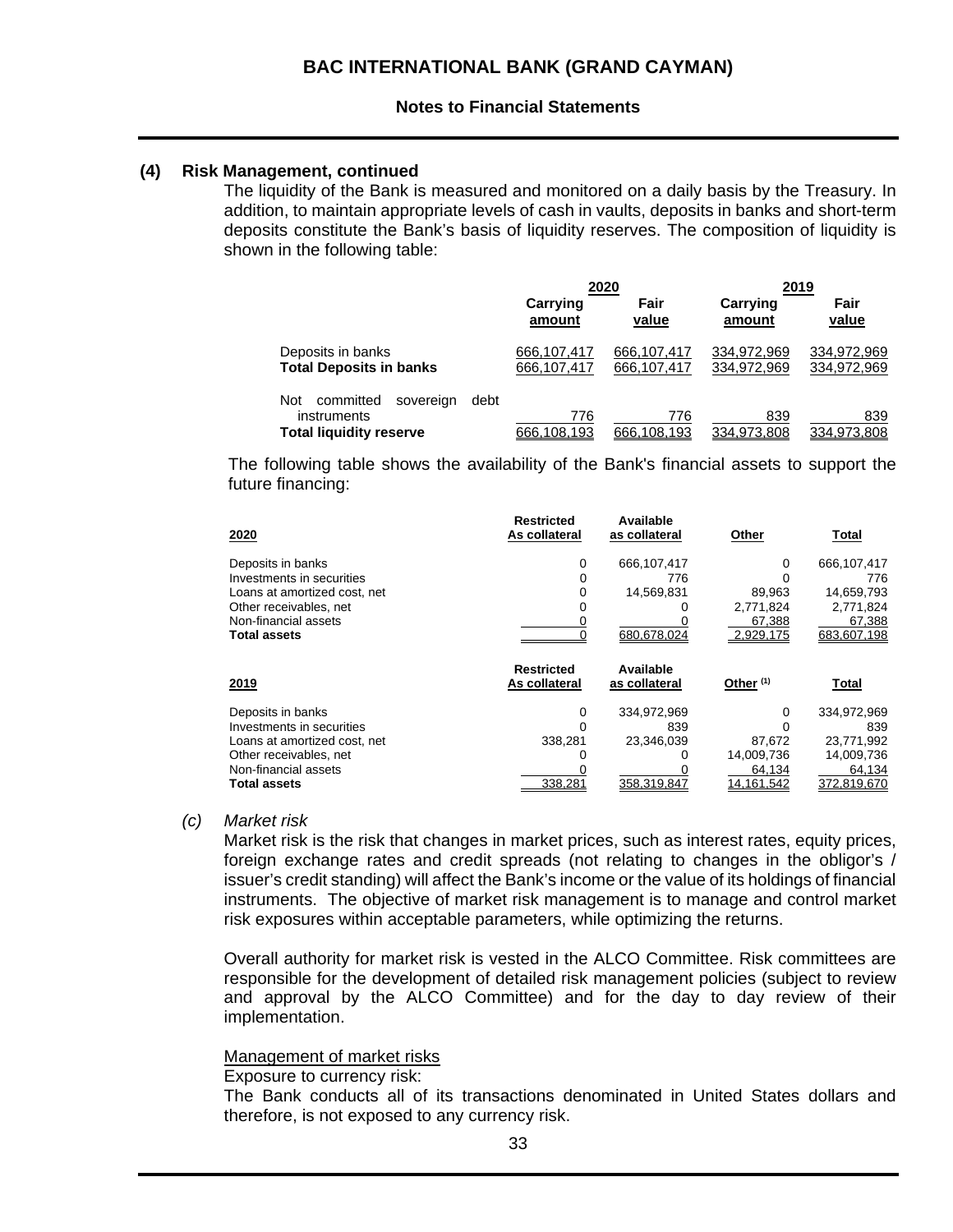### **(4) Risk Management, continued**

Exposure to interest rate risk:

The Bank's operations are subject to the risk of interest rate fluctuations to the extent that interest earning assets and interest-bearing liabilities mature or re-price at different times or in differing amounts. In the case of floating rate assets and liabilities, the Bank is also exposed to basis risk, which is the difference in re-pricing characteristics of the various floating rate indices. Risk management activities are aimed at optimizing net interest income, given market interest rate levels consistent with the Bank's business strategies.

A summary of the interest rate gap position on the Bank´s interest bearing financial instruments is shown below:

| 2020                                           | Without<br>exposure | Up to 1 year  | From 1 to 5<br>years | Total              |
|------------------------------------------------|---------------------|---------------|----------------------|--------------------|
| Deposits in banks                              | 666,107,417         | 0             | 0                    | 666,107,417        |
| Investments in securities                      | O                   | 776           | $\Omega$             | 776                |
| Loans at amortized cost<br><b>Total assets</b> | 0                   | 14,659,793    | 0<br>$\Omega$        | 14,659,793         |
|                                                | 666, 107, 417       | 14,660,569    |                      | 680,767,986        |
| Demand and saving deposits                     | $\Omega$            | 260,010,132   |                      | 260,010,132        |
| Time deposits                                  | 2,834,710           | 121,001,751   | 177,956,323          | 301,792,784        |
| <b>Total liabilities</b>                       | 2,834,710           | 381,011,883   | 177,956,323          | 561,802,916        |
| <b>Exposure to interest rate risk</b>          | 663.272.707         | (366.351.314) | (177.956.323)        | 118,965,070        |
|                                                |                     |               |                      |                    |
|                                                | Without             |               | From 1 to 5          |                    |
| 2019                                           | exposure            | Up to 1 year  | years                | Total              |
|                                                |                     | 0             | 0                    |                    |
| Deposits in banks<br>Investments in securities | 334,972,969<br>0    | 839           | O                    | 334,972,969<br>839 |
| Loans at amortized cost                        |                     | 23,433,712    | 338,280              | 23,771,992         |
| <b>Total assets</b>                            | 334,972,969         | 23,434,551    | 338,280              | 358,745,800        |
|                                                |                     |               |                      |                    |
| Demand and saving deposits                     | $\Omega$            | 72,885,432    |                      | 72,885,432         |
| Time deposits                                  | 4,069,161           | 104,285,556   | 82,636,386           | 190,991,103        |
| <b>Total liabilities</b>                       | 4,069,161           | 177,170,988   | 82,636,386           | 263,876,535        |

Based on the above, it's calculated the exposure of the statement of financial position to the interest rate risk. The Bank states that the interest rate risk should be measured for each currency in which assets and liabilities are maintained.

The risk of rates is analyzed based on the gap analysis in order to approximate the change in the economic value of the Bank's financial position and in the net income from interest from eventual changes in market interest rates. The economic value of an instrument involves an assessment of the current value of its expected net cash flows, discounted to reflect market rates.

By extension, the economic value of a bank can be seen as the present value of expected net cash flows from the entity, defined as expected cash flows from assets less expected cash flows from liabilities. In this sense, the perspective of economic value reflects a view of the sensitivity of the Bank's net value to interest rate fluctuations.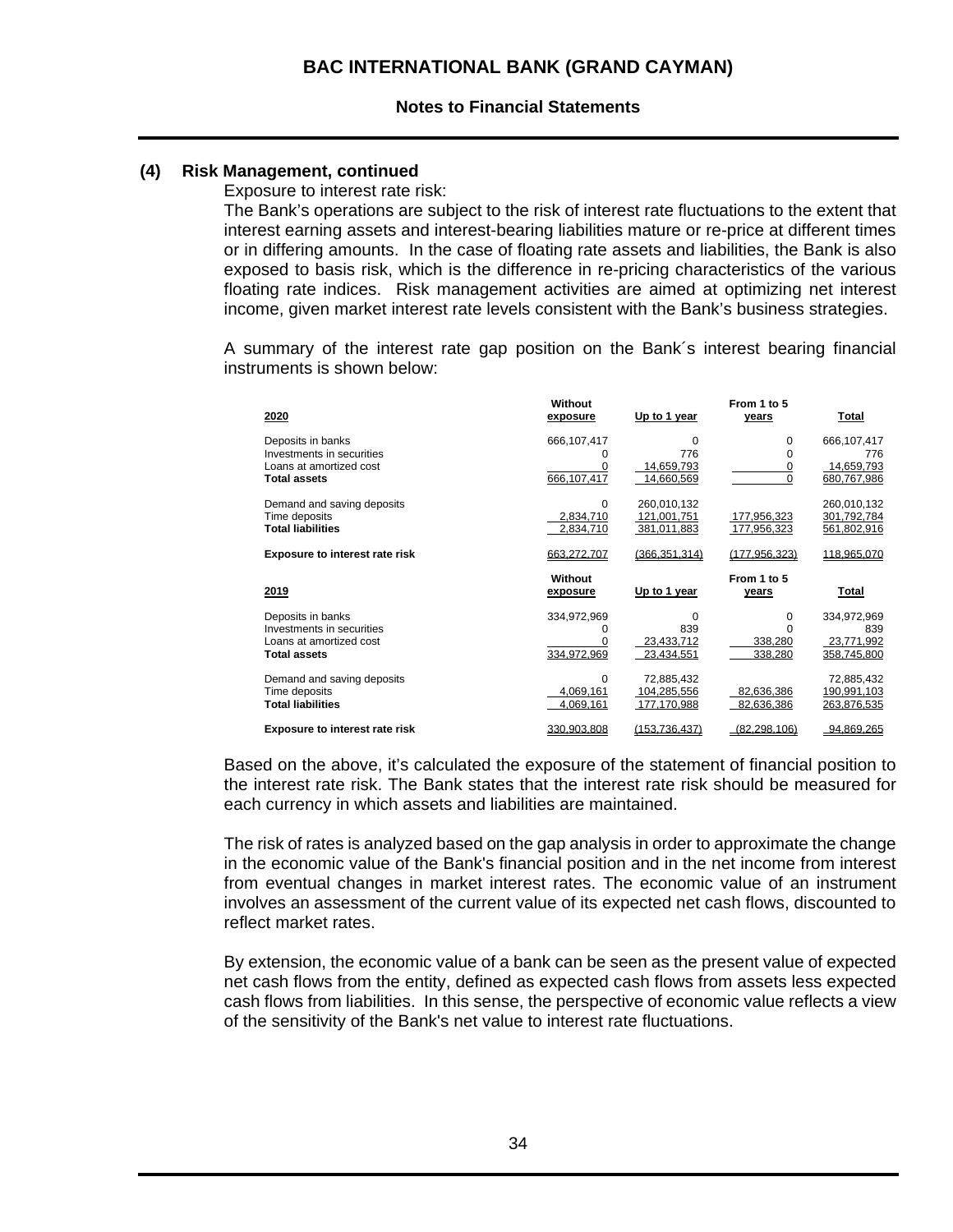### **(4) Risk Management, continued**

The estimate of the impact of variations in interest rates is conducted under a scenario of increase or decrease of 100 base points in assets and liabilities at the different terms (parallel movement of the curve). The following table presents a summary of the impact on the Bank's economic value and on the net interest income applying these variations:

|                                                        | Increase of<br>100 bps $(1)$ | Decrease of<br>100 bps (1) |
|--------------------------------------------------------|------------------------------|----------------------------|
| Impact on equity to interest rate<br>movements<br>2020 |                              |                            |
| As of December 31, 2020                                | (3,401,411)                  | 3,401,011                  |
| Average for the year                                   | (2, 276, 354)                | 2,276,354                  |
| Maximum for the year                                   | (2,266,722)                  | 2,266,722                  |
| Minimum for the year                                   | (2,338,874)                  | 2,338,874                  |
| 2019                                                   |                              |                            |
| As of December 31, 2019                                | (2,071,168)                  | 2,071,168                  |
| Average for the year                                   | (1,675,928)                  | 1,675,928                  |
| Maximum for the year                                   | (2,071,168)                  | 2,071,168                  |
| Minimum for the year                                   | (1,360,917)                  | 1,360,917                  |
| Impact on net income from interests<br>2020            |                              |                            |
| As of December 31, 2020                                | (1,007,415)                  | 1,007,415                  |
| Average for the year                                   | (384,165)                    | 384,165                    |
| Maximum for the year                                   | (439,357)                    | 439,357                    |
| Minimum for the year                                   | (588, 907)                   | 588,907                    |
| 2019                                                   |                              |                            |
| As of December 31, 2019                                | (425,216)                    | 425,216                    |
| Average for the year                                   | (387,528)                    | 387,528                    |
| Maximum for the year                                   | (297, 226)                   | 428,427                    |
| Minimum for the year                                   | (438, 427)                   | 297,226                    |

(1) According to the nature of the instruments on demand, the sensitivity of annual income and expenses to a decrease or increase in rates for currencies with rates below 1% is measured using a variation of 25 basis points.

#### *(d) Operational risks*

Operational risk is the risk of direct or indirect loss or damage in any form arising from a wide variety of causes associated with the Parent Company and Bank's processes, personnel, technology and infrastructure, and from external factors other than credit, market and liquidity risks such as those arising from legal and regulatory requirements and generally accepted standards of corporate behavior. Operational risks arise from all of the Bank's operations and are faced by all business entities.

The Bank's objective is to manage operational risk so as to balance the avoidance of financial losses and damage to the Bank's reputation with overall cost effectiveness and to avoid control procedures that restrict initiative and creativity.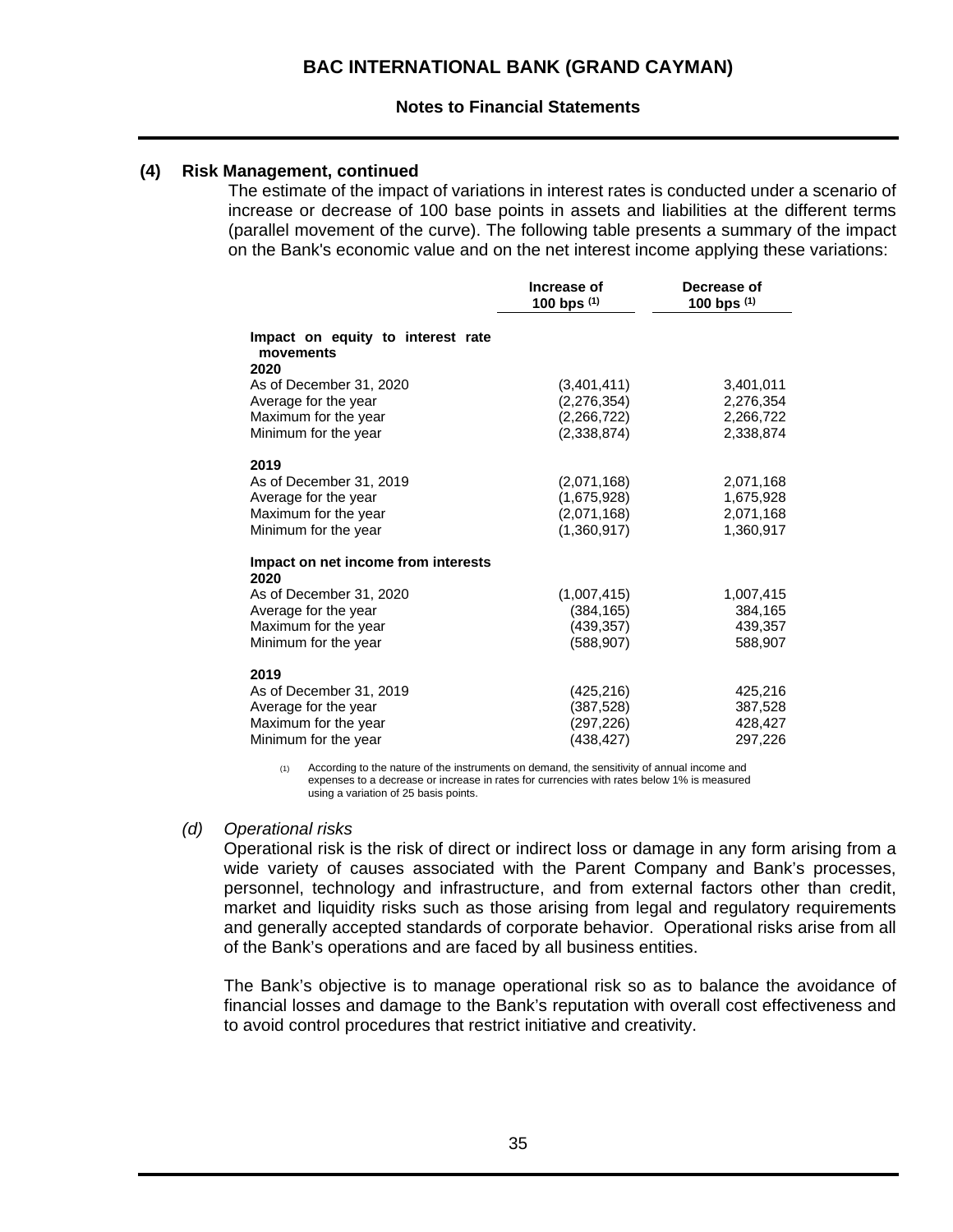### **(4) Risk Management, continued**

As per Basel II, operational risk management is performed as a continuous process, with several distinct components:

- risk identification & assessment,
- risk mitigation (control development & implementation),
- control self-assessment (control testing),
- risk monitoring (key risk indicators follow up),
- risk measurement (incident collection & capital calculation), and
- control environment assessment & management (control culture measurement & corrective action implementation).

The primary responsibility for operational risk management is assigned to senior management within each business unit. This responsibility is supported by the development of overall policies and a central unit (Parent Company's Operational Risk Management Department) coordinates and follows up on the business unit's performance. Status and developments are reported to a bi-monthly Operational Risk Committee, this Committee oversees the risk management cycle. Additionally, compliance with the Bank's policies is supported by periodic reviews undertaken by the Parent Company's Internal Audit department.

The results of internal audit reviews are discussed with the business unit's management and then summaries are submitted to the Audit Committee and senior management of the Bank.

### *(e) Capital management*

The Bank's policy is to maintain a strong capital base so as to maintain the confidence of stakeholders and to sustain future development of the business. The Bank has complied with all externally imposed capital requirements throughout the year.

There were no changes in Bank's approach to capital management during the year.

### **(5) COVID - 19**

### **Impact of the pandemic of the spread of COVID-19**

During the first quarter of 2020, the Coronavirus (COVID-19) spread throughout the world, causing the closure of production and supply chains and interrupting international trade, which has been causing a global economic slowdown that is affecting various industries. The world authorities, including the government of the Cayman Islands, have adopted, among other measures, the temporary closure of establishments and the mandatory preventive confinement of people in various areas, causing employees, suppliers, and clients to not be able to carry out their activities normally.

During the following periods of 2020, this situation has been monitored on a daily basis by the Bank's management to assess the adverse effects that could be generated on the results of operations, the financial situation and the liquidity of the Bank, and take all the appropriate measures to minimize the negative impacts that may arise from this situation during the 2020 financial year. As of December 31, 2020, the Bank did not present significant effects on its operations due to present significant effects on its operations due to COVID-19.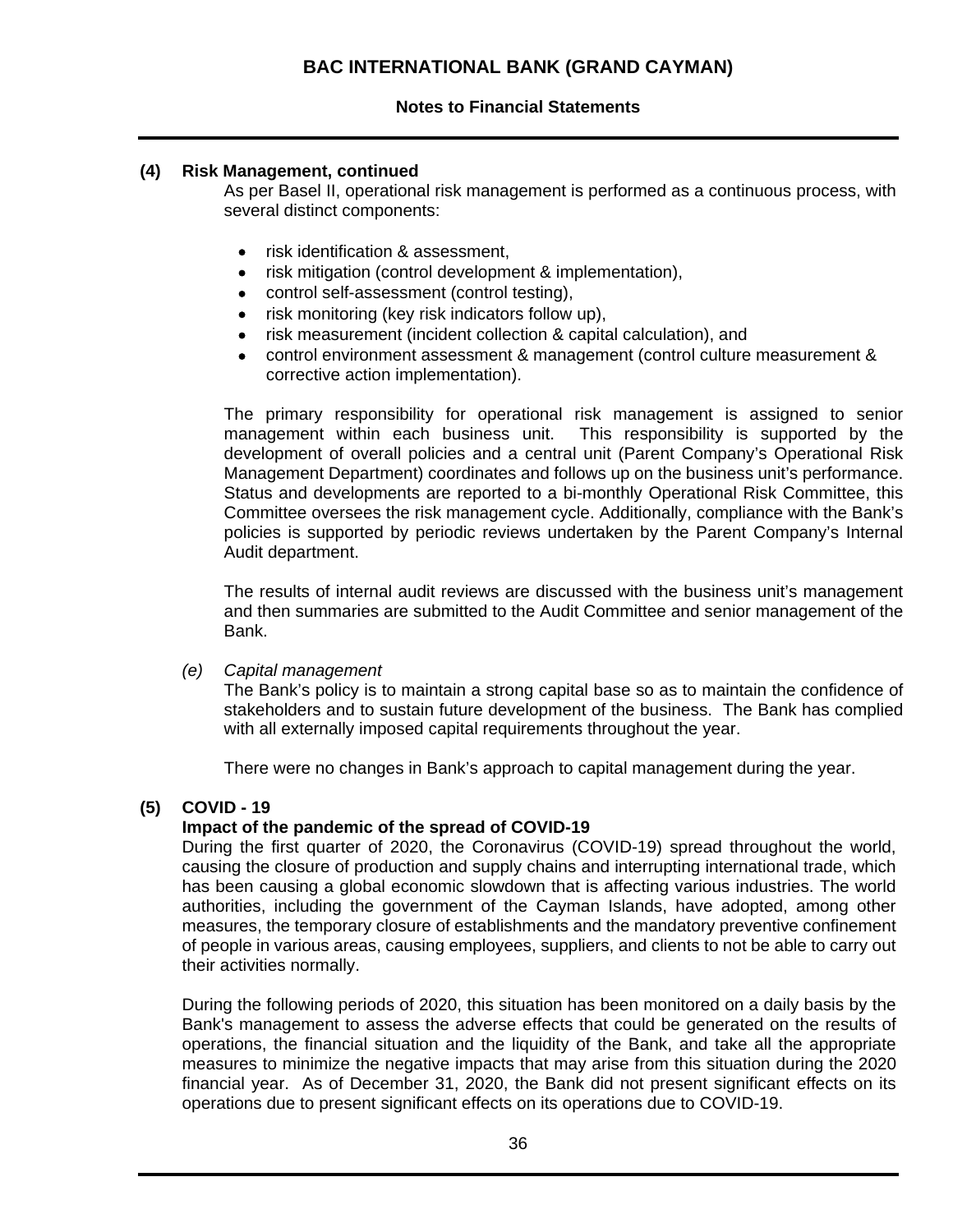### **Notes to Financial Statements**

### **(5) COVID – 19, continued**

As of December 31, 2020, the Bank has not defaulted on the principal or interest payments of its financial obligations. As a result of the regulatory responses that Central Bank and Regulatory Bodies implemented in the place where the Bank operates, in order to mitigate the macroeconomic and financial impacts generated by the COVID-19 pandemic, the associated contractual commitments are monitored. with the specific financial indicators that may be impacted by such implementations.

As of December 31, 2020, the matters mentioned below have been evaluated, which in some cases have generated impacts on the financial statements and the Bank's operations and on which during the period after the date of these financial statements and up to date of issuance thereof, they continue to be monitored by management to address their effects on the Bank's operations and those of its clients.

a) Impairment of financial instruments - Loan portfolio, other accounts receivable and others Financial instruments that are within the scope of the expected credit loss model (PCE) of IFRS 9 (loans, other accounts receivable, financial guarantees and loan commitments), have been evaluated considering the impacts that COVID-19 is having on the PCE due to the measures adopted by the government where the Bank operates.

The impacts that have been generated for the Bank in relation to the impairment of financial instruments are based on the following aspects:

- Measurement of the ECL, by changes in the allocation of credit risk of financial instruments, incorporating affectation analysis by COVID and generating an impact on the provision, moving from measurement for 12 months (stage 1) to measurement for the remaining life of the instrument (stages 2 and 3) for those in which it is determined that there was a significant increased credit risk since its initial measurement.
- Credit risk, the behaviour of which has changed for institutions according to the economic segments of their loan portfolios, increasing in the case of clients whose business has been negatively affected.
- The amount at risk (default exposure), taking into account the fact that affected debtors of The Bank have been found to have stopped making payments or are taking more time than normal to pay, mainly within the framework of relief schemes promulgated by government.
- The estimated loss for credits that are assessed individually, resulting from lower recovery of flows taking into account the impact caused by COVID-19.
- Macroeconomic aspects considered in the elaboration of scenarios and models for the calculation of the provision, where some of the variables have been weakened in view of the effects of COVID on the economy.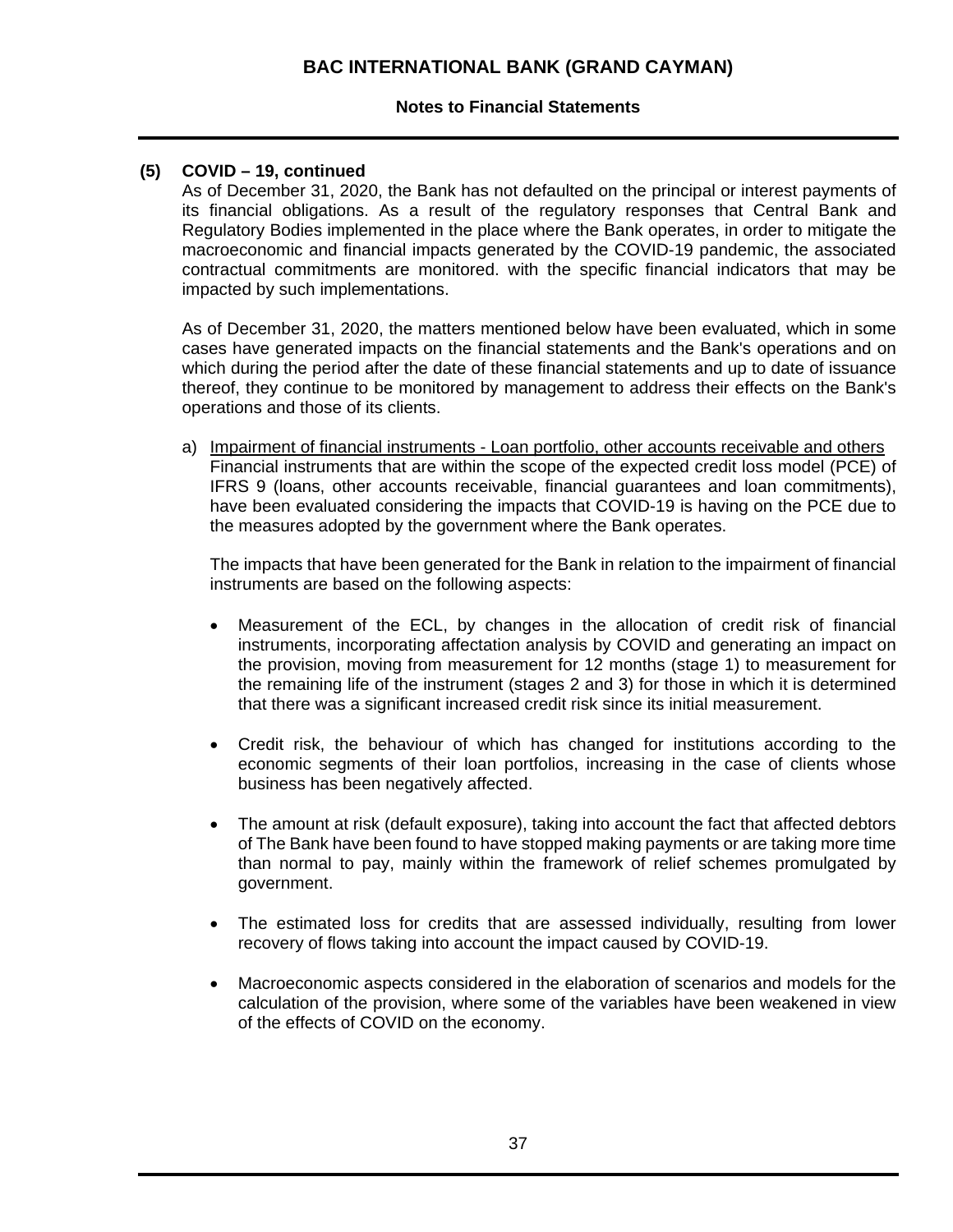## **(5) COVID – 19, continued**

The calculation of expected credit risk losses incorporated from the second quarter of 2020 forward-looking information projections, in line with the effects of the decisions that the government continue to take around COVID-19, and considering the high level of uncertainty in these terms of intensity and duration. The projection information has been based on the best available information obtained, considering the market where The Bank operates, and taking into account the effects on segments and portfolios, which are exposed to different risks and situations.

When considering the forward-looking information based on macroeconomic variables, the Bank updated the scenarios used and the probabilities assigned to them at the end of December 31, 2020, with the effects shown in the following two tables:

|                                        |          | <b>December</b><br>2020<br>% |
|----------------------------------------|----------|------------------------------|
|                                        | Upside   | 5.54%                        |
| <b>Monthly Economic Activity Index</b> | Central  | 3.34%                        |
|                                        | Downside | 1.63%                        |
|                                        | Upside   | $-0.58%$                     |
| <b>Consumer Price Index</b>            | Central  | $-0.16%$                     |
|                                        | Downside | 1.21%                        |
|                                        | Upside   | $-0.16%$                     |
| <b>Dollars Interest Rate</b>           | Central  | $-0.02%$                     |
|                                        | Downside | 0.16%                        |

*i. Macroeconomic variables used in the calculation of PCE* 

|                                        |          | <b>December</b><br><u>2019</u><br>$\%$ |
|----------------------------------------|----------|----------------------------------------|
|                                        | Upside   | 4.71%                                  |
| <b>Monthly Economic Activity Index</b> | Central  | 3.87%                                  |
|                                        | Downside | 3.22%                                  |
|                                        | Upside   | 0.38%                                  |
| <b>Consumer Price Index</b>            | Central  | 0.57%                                  |
|                                        | Downside | 1.31%                                  |
|                                        | Upside   | $-0.05%$                               |
| <b>Dollars Interest Rate</b>           | Central  | 0.37%                                  |
|                                        | Downside | 0.84%                                  |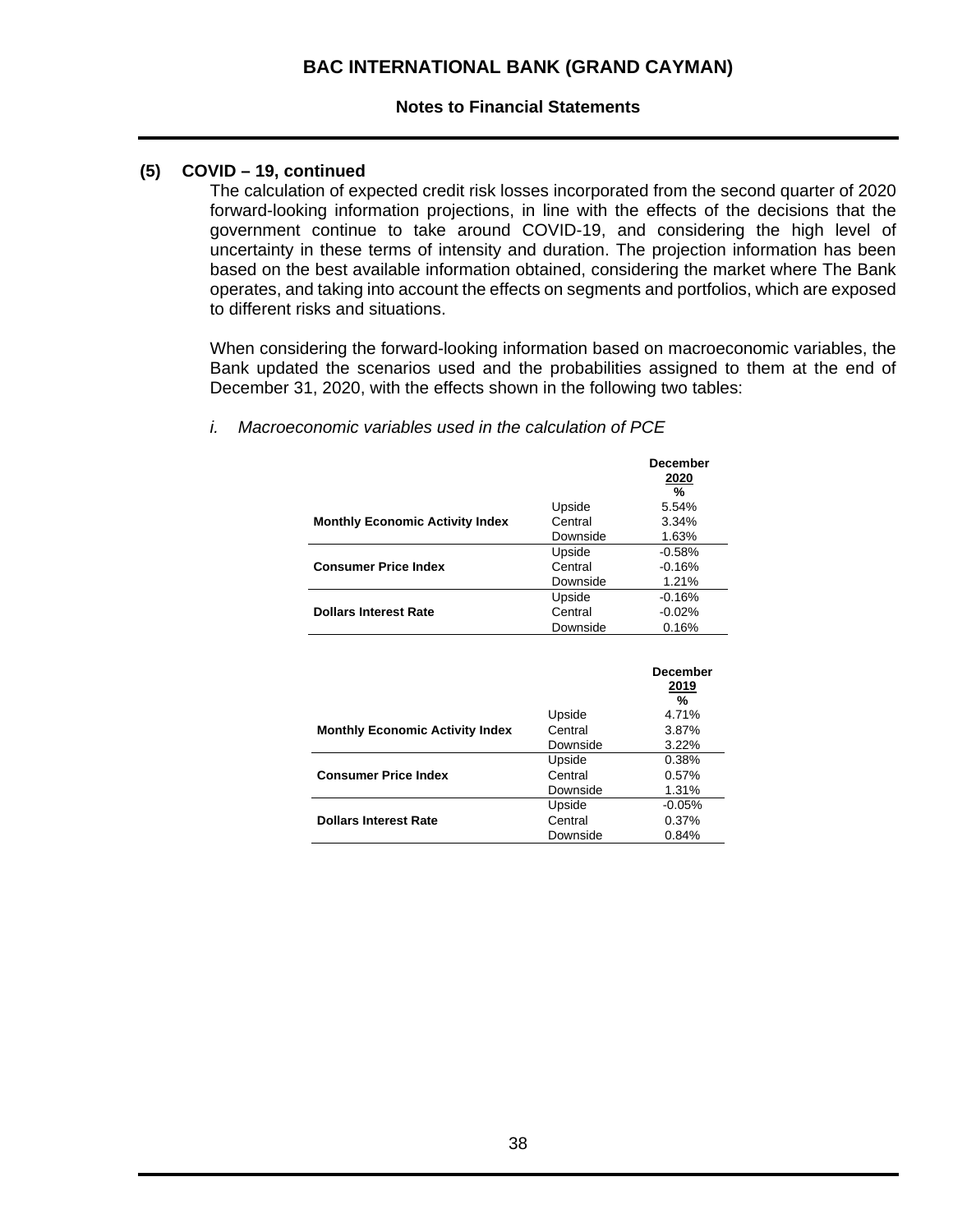### **(5) COVID – 19, continued**

*ii. Weighting of probabilities assigned to scenarios before and after COVID-19* 

|                   | <b>December</b><br>2020 |
|-------------------|-------------------------|
| Upside<br>Central | 10%<br>60%              |
| Downside          | 30%                     |
|                   | <b>December</b><br>2019 |
| Upside            | 25%                     |
| Central           | 60%                     |
| Downside          | 15%                     |

The macroeconomic scenarios were adjusted to reflect the impacts of COVID-19 and the weights assigned to each scenario were recalibrated based on the expectations resulting from the information available to date (as well as updating historical information, assumptions related to the severity and duration of the pandemic, speed of recovery of the economy and their respective impact on the market).

The Bank continues to monitor continuously information that allows it to identify in a timely manner possible impact to ECL.

*iii. Impairment allowance balance* 

|           | <b>December</b><br>2020 | <b>September</b><br>2020 | June<br>2020 | March<br>2020 | <b>December</b><br>٧S<br>september | September<br>٧S<br>june | June<br>٧s<br>march |
|-----------|-------------------------|--------------------------|--------------|---------------|------------------------------------|-------------------------|---------------------|
| Corporate | 2.758.                  | 22.491                   | 50.814       | 29.962        | (19.733)                           | (28, 322)               | (20, 852)           |
| Mortgage  | 6.063                   | 10.617                   | 17.918       | 22.636        | (4, 554)                           | (7,301)                 | (4,719)             |
| Consumer  | 231,297                 | 217.625                  | 212.968      | 255,443       | 13.672                             | 4.657                   | (42, 475)           |
| Total     | 240,118                 | 250,733                  | 281,699      | 308,041       | (10.615)                           | (30, 966)               | <u>(26,342)</u>     |

The above table summarizes the total balance of the provision by portfolio for each quarter of 2020.

*iv. Loan's Portfolio provision expense* 

|           | <b>December</b><br>2020 | <b>Septiember</b><br>2020 | June<br>2020 | March<br>2020    | <b>December</b><br>٧S<br>september | September<br>٧S<br><u>june</u> | June<br>Vs<br>march |
|-----------|-------------------------|---------------------------|--------------|------------------|------------------------------------|--------------------------------|---------------------|
| Corporate | (19, 734)               | (28, 321)                 | 20.851       | (10, 556)        | 8.587                              | (49, 172)                      | 31.407              |
| Mortgage  | (4,802)                 | 3,537                     | (4,718)      | 4.775            | (8,339)                            | 8.255                          | (9, 493)            |
| Consumer  | 13,415                  | 4,553                     | (30,298)     | (227, 117)       | 8,862                              | (34,851)                       | 196,819             |
| Total     | (11,121)                | <u>(20,231)</u>           | (14,165)     | <u>(232,898)</u> | 9,110                              | (6,066)                        | 218,733             |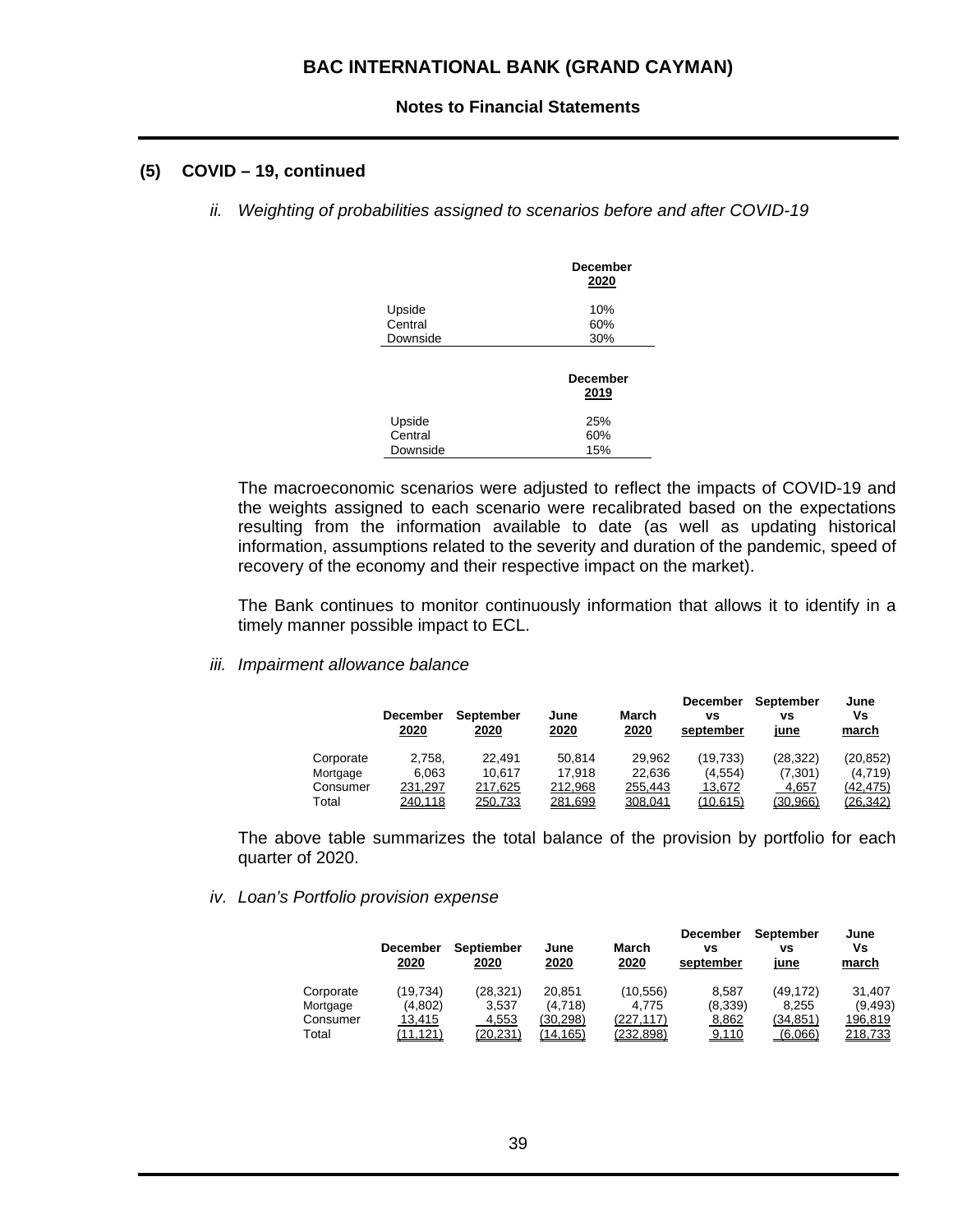### **Notes to Financial Statements**

### **(5) COVID – 19, continued**

The above table summarizes the provision expense for portfolio impairment for each quarter of 2020.

### b) Reliefs to customers

Those taken or suggested by the government have promoted the generation of reliefs to clients (companies or individuals) between the months of April and September 2020 in relation to loans or loan agreements, which have implied the renegotiation of its terms including, among others, the granting of grace periods, the deferral of installments, the extension of terms and the extension of credit quotas. The following table summarizes the volume of relief granted by portfolio and its effects on the Bank's results:

| December 2020                           |        | Morgage Consumer |
|-----------------------------------------|--------|------------------|
| Amount of credits with relief           | 7      | 106              |
| % of credit with relief / Total credits | 35.00% | 13.86%           |

To date, the government has not decreed direct support to banks.

### **(6) Critical Accounting Estimates and Judgments in Applying Accounting Policies**

The Bank's management is responsible for the development, selection, disclosure of policies and critical accounting estimates and their implementation in a manner consistent with the assumptions selected and related to the significant estimate uncertainties.

### *Loan Impairment Losses*

The Bank reviews its loan portfolio to assess the impairment at least on a quarterly basis. When determining whether an impairment loss should be recorded in the statement of comprehensive income, the Bank makes decisions as to whether observable information exists indicating that there is a measurable reduction in estimated future cash flows from a loan portfolio before such reduction may be identified with an individual loan in that portfolio. This evidence includes observable information indicating that an adverse change in the payment condition of borrowers in a group, national or local economic conditions that correlate with non-compliance instances in Bank's assets have occurred.

Management determines estimates based on the experience of historical loss by assets with credit risk similar characteristics and objective evidence of impairment.

### *Fair Value of Financial Instruments*

Fair value of financial instruments that are not quoted on active markets are determined using valuation techniques. When valuation techniques (for example, models) are used to determine the fair values, they are validated and reviewed periodically by qualified independent personnel from the field that created them. All models are evaluated and adjusted before use, and the models are calibrated to ensure that the results reflect current information and comparative market prices. To the extent possible, models only use observable information; however, areas such as credit risk (own and by the counterparty), volatilities and correlations require estimates prepared by the management.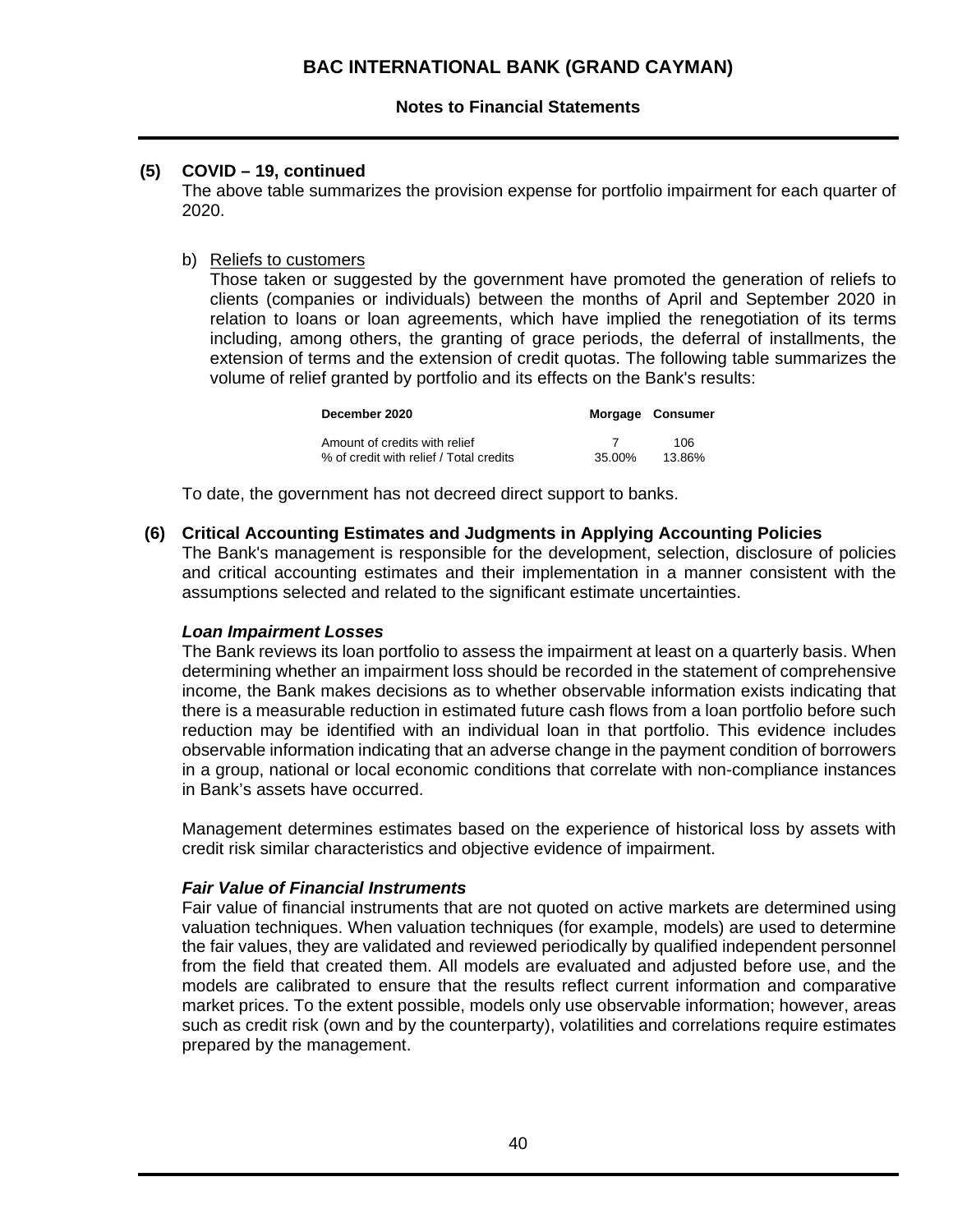### **(7) Deposits in Banks**

Deposits in banks are listed below for reconciliation purposes with the statement of cash flows:

|     |                                                                         | 2020        | 2019        |
|-----|-------------------------------------------------------------------------|-------------|-------------|
|     | Deposits in banks:                                                      |             |             |
|     | Demand                                                                  | 565,802,209 | 234,360,469 |
|     | Time deposits in bank due less than 90 days                             |             | 25,000,000  |
|     | Accrued interest receivable from time deposits due in less than 90 days |             | 114,583     |
|     | Cash and cash equivalents per the statement of cash flows               | 565,802,209 | 259,475,052 |
|     | Time deposits in banks greater than 90 days                             | 100,000,000 | 75,000,000  |
|     | Accrued interest receivable from time deposits greater than 90 days     | 305,208     | 497,917     |
|     | <b>Total deposits in banks</b>                                          | 666.107.417 | 334.972.969 |
| (8) | <b>Investments in Securities</b>                                        |             |             |
|     | <i>Investments at FVOCI:</i><br>(a)                                     |             |             |
|     | The portfolio of investments at FVOCI is detailed as follows:           |             |             |
|     |                                                                         | 2020        | 2019        |
|     | Governments                                                             |             |             |
|     | United States of America                                                | 776         | 839         |
|     |                                                                         | 776         | 839         |

The Bank had investments at FVOCI for a total of \$71 (2019: \$114) that matured during the year.

776 839

#### **(9) Loans at Amortized Cost, net**

A breakdown of the loan portfolio by type is as follows:

|                                         | <b>Gross</b><br>amount | 2020<br>Allowance<br>for ECL | <b>Net carrying</b><br>amount | Gross<br>amount | 2019<br>Allowance<br>for ECL | <b>Net carrying</b><br>amount |
|-----------------------------------------|------------------------|------------------------------|-------------------------------|-----------------|------------------------------|-------------------------------|
| Loans                                   |                        |                              |                               |                 |                              |                               |
| Corporate<br>Corporate                  | 369.128                | 2,758                        | 366.370                       | 8.149.212       | 40,517                       | 8,108,695                     |
| <b>Total corporate loans</b>            | 369.128                | 2.758                        | 366,370                       | 8.149.212       | 40.517                       | 8.108.695                     |
| <b>Consumer Ioans</b>                   |                        |                              |                               |                 |                              |                               |
| Personal                                | 11.168.976             | 231.297                      | 10.937.679                    | 12,551,454      | 524.648                      | 12.026.806                    |
| <b>Total consumer loans</b>             | 11.168.976             | 231.297                      | 10.937.679                    | 12.551.454      | 524.648                      | 12.026.806                    |
| Mortgage                                | 3,361,807              | 6,063                        | 3.355.744                     | 3,654,353       | 17,862                       | 3,636,491                     |
| <b>Total loans at</b><br>amortized cost | 14.899.911             | 240.118                      | 14.659.793                    | 24.355.019      | 583.027                      | 23.771.992                    |

### **(10) Other Receivables, net**

The breakdown of other receivables is presented in the table below:

|                                 | 2020        | 2019        |
|---------------------------------|-------------|-------------|
| Commission receivable           | 1.915.539   | 13.163.384  |
| Insurance receivable            | 3.433.610   | 3.433.610   |
| Loss allowance (see ECL note 5) | (2.577.325) | (2,587,258) |
|                                 |             | 14.009.736  |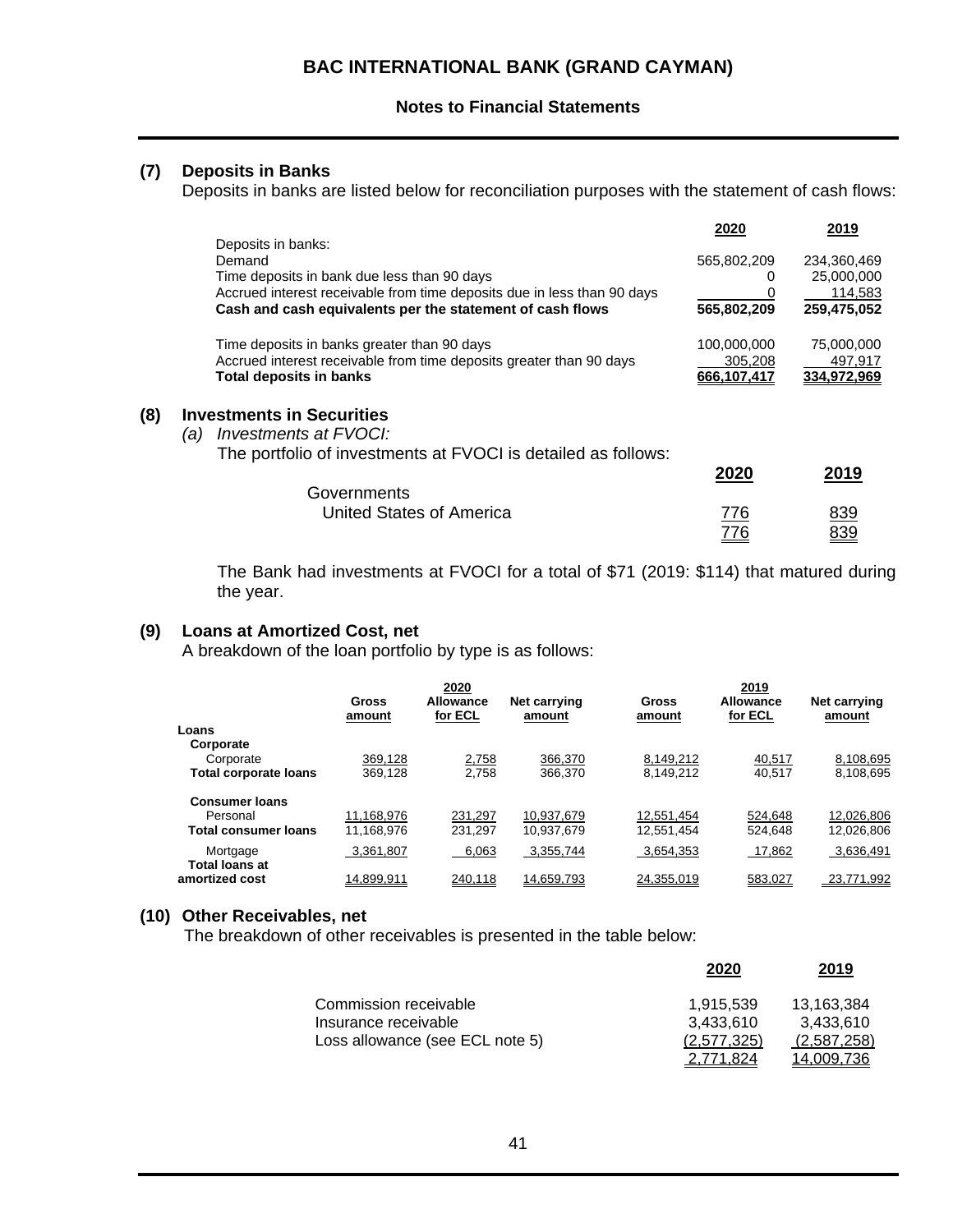### **(11) Other Assets**

The breakdown of other assets is presented in the table below:

|      | Deferred expenses<br>Other                                                                 | 12,388<br>55,000<br>67,388 | 6,444<br>57,690<br>64,134 |
|------|--------------------------------------------------------------------------------------------|----------------------------|---------------------------|
| (12) | Due to Depositors (Deposits from Customers)<br>Deposits from customers are detailed below: |                            |                           |
|      |                                                                                            | 2020                       | 2019                      |
|      | <b>Retail customers</b>                                                                    |                            |                           |
|      | Demand                                                                                     | 2,590,195                  | 2,464,719                 |
|      | Savings                                                                                    | 197                        | 490                       |
|      | Time deposits                                                                              | 7,498,010                  | 21,893,329                |
|      | <b>Corporate customers</b>                                                                 |                            |                           |
|      | Demand                                                                                     | 257,419,739                | 70,420,223                |
|      | Time deposits                                                                              | 291,460,063                | 165,028,612               |
|      | Interest payable of deposits from customers                                                | 2,834,712                  | 4,069,161                 |
|      |                                                                                            | 561,802,916                | 263,876,534               |
|      |                                                                                            |                            |                           |

### **(13) Other Liabilities**

The breakdown of other liabilities is presented in the table below:

|                                  | 2020   | 2019   |
|----------------------------------|--------|--------|
| Checks issued but not yet cashed | 5.373  | 648    |
| Other                            | 8.687  | 10.221 |
|                                  | 14.060 | 10.869 |

**2020 2019** 

### **(14) Common Stock**

The Bank´s authorized share capital is \$50,000,000 represented by 50,000,000 common stocks at \$1.00 par value each of which as at December 31, 2020 and 2019 31,500,000 common stocks were issued and outstanding for a total consideration of \$31,500,000.

### **(15) Other Operating Expenses**

Other expense included in the statement of comprehensive income is summarized below:

|                             | 2020    | 2019    |
|-----------------------------|---------|---------|
| Other expense-related party | 461.984 | 477.820 |
| Operational risk            |         | 308     |
| Other taxes                 | 32.595  | 43.331  |
| Other                       | 1.660   | 3.475   |
|                             | 496.239 | 524.934 |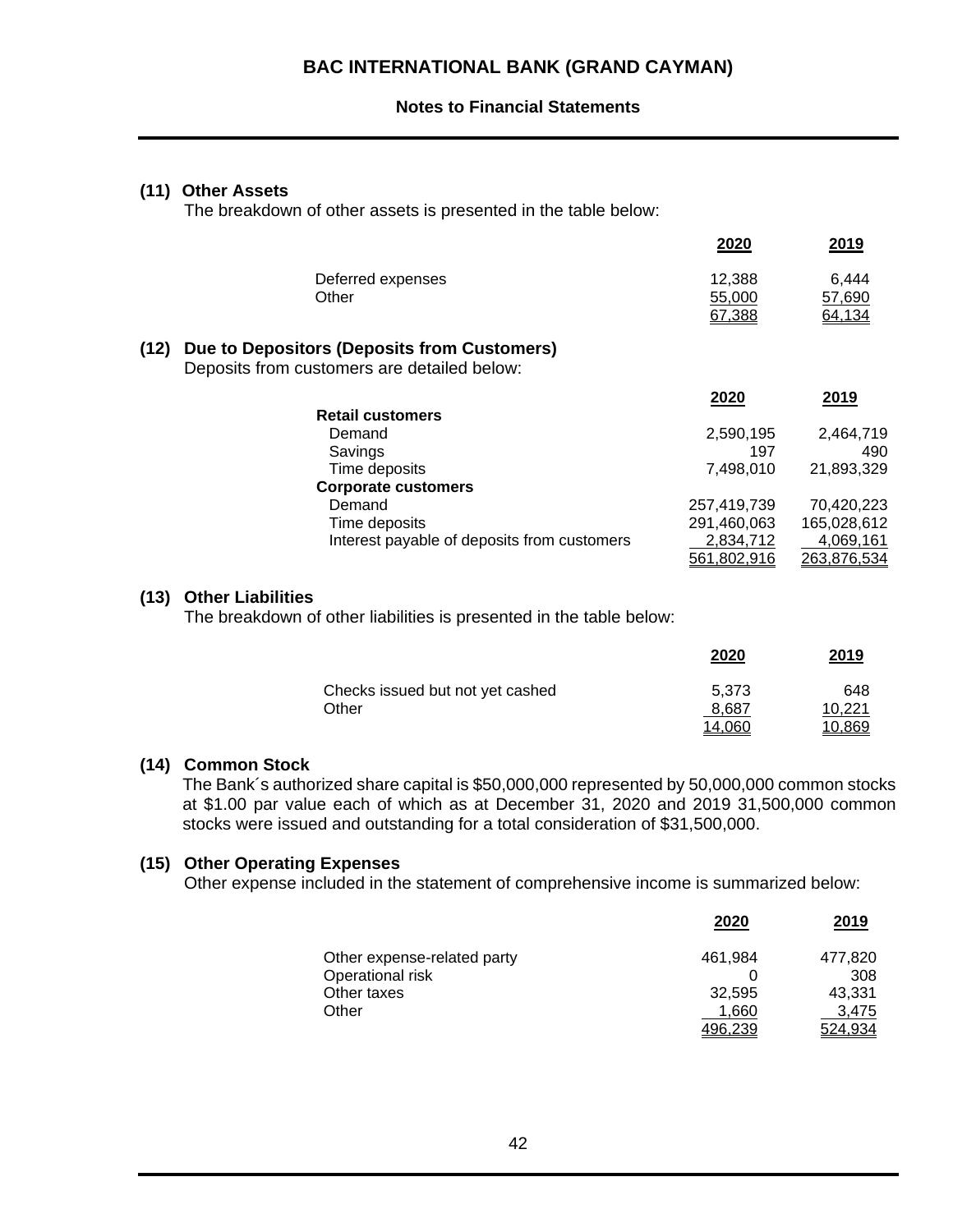### **Notes to Financial Statements**

### **(16) Taxation**

The Bank is established as a Cayman Islands exempted company. Under current laws of the Cayman Islands, there is no income, estate, transfer, sales or Cayman Islands taxes payable by the Bank.

The Bank does not consider itself to be engaged in a United States trade or business and, consequently, is not subject to United States income taxes. If the Bank should be considered to be engaged in a United States trade or business, it could be subject to federal income tax, federal alternative minimum tax and branch profit tax.

### **(17) Financial Instruments Outside the Statement of Financial Position and Other Commitments**

The Bank holds financial instruments with risk off-balance sheet in the normal course of business to meet the financing needs of its customers. These financial instruments include, principally, commitments to extend credit, financial guarantees and letters of credit, the balances of which are not reflected in the statement of financial position.

Letters of credit are conditional commitments issued by the Bank to guarantee performance of a customer to a third party. Those letters of credit are primarily used to support trade transactions and borrowing arrangements. Generally, all letters of credit issued have expiration dates within one year. The credit risk involved in issuing letters of credit is essentially the same as that involved in extending loan facilities to customers. Commitments to extend credit are agreements to lend to a customer as long as there is no violation of any condition established in the contract. Commitments generally have fixed expiration dates or other termination clauses and may require payment of a fee. The commitments may expire without being drawn upon. Therefore, the total commitment amounts do not necessarily represent future cash requirements. The amount of collateral obtained, if it is deemed necessary by the Bank, is based on management's credit evaluation of the customer. December 31, 2020 and 2019, the Bank had not entered into non-cancelable commitments to extend credit.

The Bank uses the same credit policies in making commitments and conditional obligations as it does for on-balance sheet instruments. At December 31, 2020 and 2019, outstanding letters of credit are as follows:

|                           | 2020 | 2019             |
|---------------------------|------|------------------|
| Standby letters of credit |      | <u>8,821,918</u> |

The nature, terms and maximum potential amount of future payments the Bank could be required to make under the standby letters of credit. All of those letters of credit and financial guarantees have terms not exceeding one year.

Generally, the Bank has resources to recover from clients the amounts paid under these guarantees; additionally, the Bank can hold cash or other collateral to cover these guarantees.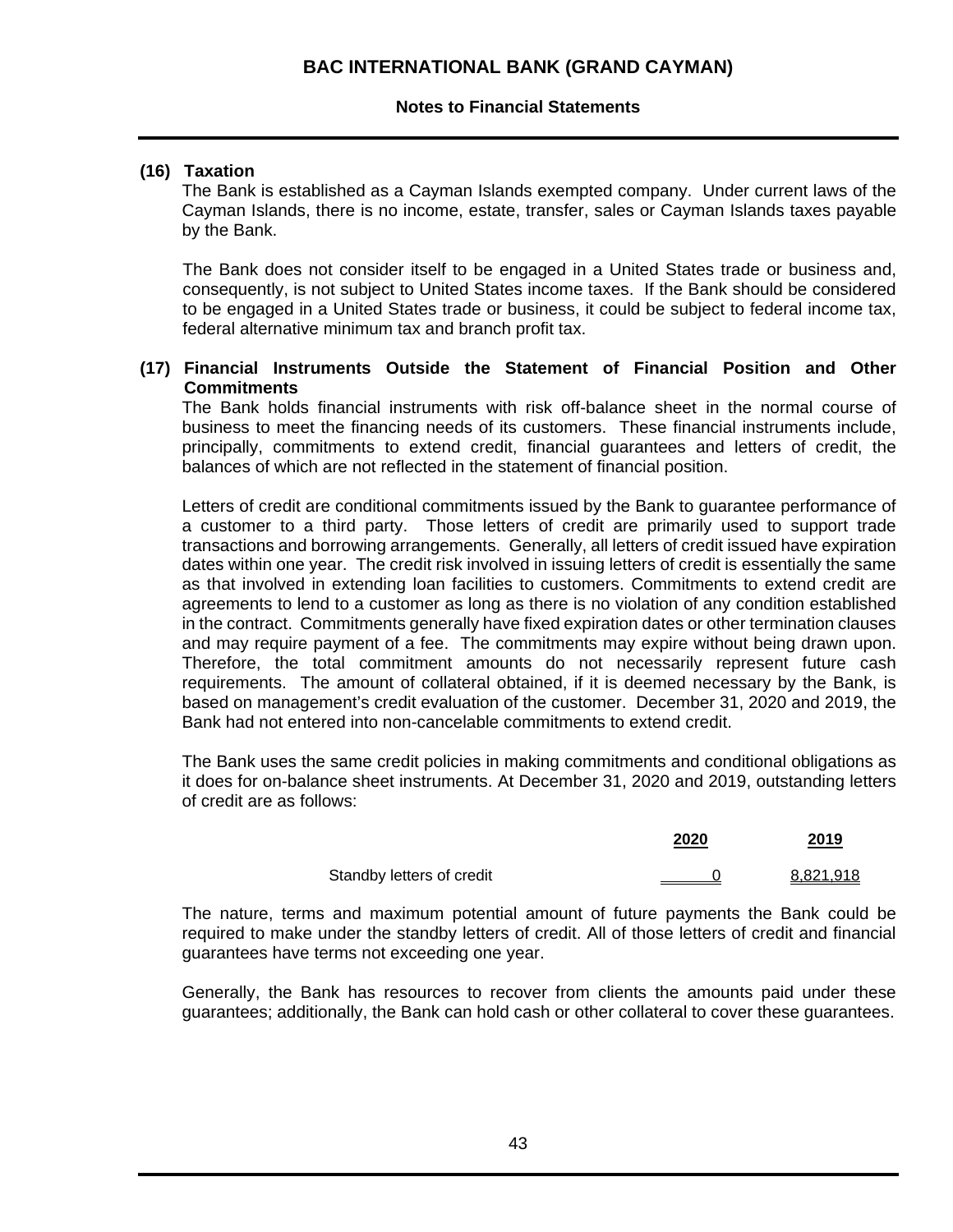### **Notes to Financial Statements**

## **(18) Disclosures on the Fair Value of Financial Instruments**

The Bank established a process for determining the fair value. The fair value is primarily based on quoted market prices, when available. If market prices or quotes are not available, fair value is determined based on internally developed models that primarily use market information or other information obtained as inputs regardless of market parameters, including but not limited to yield curves, interest rates, debt prices, foreign exchange rates and credit curves. However, in situations where there is little or no market activity for the asset or liability at the measurement date, the fair value measurement reflects the Bank's own judgments about assumptions that market participants would use in setting the price of the asset or liability. The judgments are developed by the Bank based on the best information available in the circumstances, including expected cash flows, discount rates adjusted for risks and the availability of observable and unobservable inputs.

The methods described above can generate fair value estimates that may not be indicative of the net realizable value or that do not reflect future values. In addition, while the Bank believes its valuation methods are appropriate and consistent with those used by other market participants, the use of different methodologies or assumptions to determine the fair value of certain financial instruments could result in different fair value estimates as of the reporting date.

### **Financial instruments at fair value**

#### *Recurring Fair Value Measurement*

The following is a description of the valuation methodologies used to value instruments carried at fair value, including a general classification of such instruments according to the fair value hierarchy.

#### *Securities*

When there are market prices in an active market, securities are classified in Level 1 of the fair value hierarchy. Level 1 securities include highly liquid bonds from the government and agencies and investments in highly traded shares. If market prices are not available for a specific security, the fair value is determined using market prices of securities with similar characteristics or discounted cash flows and are classified in Level 2. In certain cases where there is limited activity or less transparency in determining the assumptions used in the valuation, securities are classified in Level 3 of the fair value hierarchy. Therefore, when valuing certain debt obligations, determining fair value may require comparisons with similar instruments or default and collection rate analysis.

Assets recorded at fair value on a recurring basis, are summarized below:

|                                                                              | <b>Other significant</b><br>observable assumptions<br>(Level 2) |      |  |
|------------------------------------------------------------------------------|-----------------------------------------------------------------|------|--|
| <b>Assets</b><br>Investment at FVOCI<br>Bonds from governments and agencies: | 2020                                                            | 2019 |  |
| United States of America                                                     | 776                                                             | 839  |  |

The Bank's accounting policies include the recognition of transfers between the levels of the fair value hierarchy on the date of the event or change in the circumstances that caused the transfer. No financial instrument was transferred between levels of the fair value hierarchy as of reporting dates.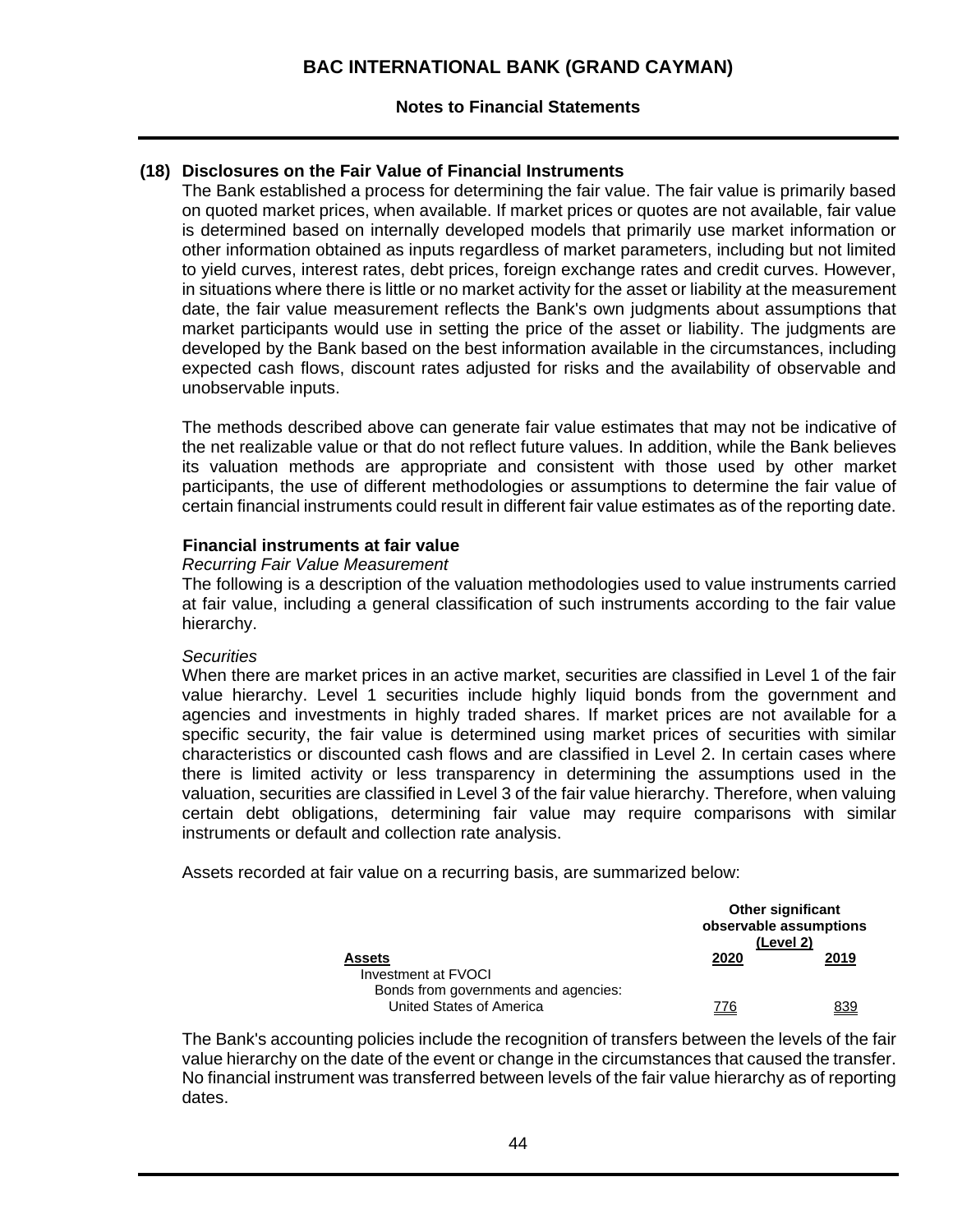### **(18) Disclosures on the Fair Value of Financial Instruments, continued**

The table below describes the valuation techniques and input data used in the financial instruments' recurring fair value measurements:

| <b>Financial instrument</b>        | Valuation technique and entry data used                                                         | Level |
|------------------------------------|-------------------------------------------------------------------------------------------------|-------|
| Agencies: United States of America | Bonds from the Government and Consensus prices obtained through price providers<br>(Bloombera). | (2)   |

### **Fair Value of Financial Instruments, additional disclosures**

The following disclosures present the financial instrument not recorded at fair value in the Bank's statement of financial position as at December 31, 2020 and 2019.

A description of the methods and assumptions used to estimate the fair value of the main financial instruments held by the Bank is provided below:

### *Financial instruments with carrying amounts that approach the fair value:*

Cash and cash equivalents, deposits that bear interest and clients' obligations for acceptances and acceptances outstanding are measured at book value reported in the statement of financial position, which is considered a reasonable fair value estimate due to the characteristics and maturity of these instruments.

### *Loans*

Most of the Bank's loans are not recognized at fair value on a recurring basis and are not actively traded. Fair values are estimated groups of similar loans based on loan type and maturity. The fair value of these loans was determined by discounting the estimated cash flows using rates that approach the rates in effect of market participants for new loans and adjusted to reflect the inherent credit risk. This fair value does not represent a current indicator of an output price. Fair values for consumer loans (including automobile and real estate financing), for which market rates for comparable loans are available, are based on discounted cash flows adjusted for prepayments.

Discount rates for consumer loans are based on current market rates adjusted for credit and other risks that are applicable to a particular asset class. The fair value of credit cards is based on expected discounted cash flows. The discount rate for credit cards include only the effects of changes in interest rates since cash flows include an adjustment for credit risk. For doubtful loans, the cash flows are discounted using a rate that takes into consideration the recovery time and a premium for the uncertainty of the flows.

The value of the guarantees is also considered. Historical prepayment rates on loans are used to adjust the cash flows. The assumptions used are expected to approach those that a market participant would use to assess these loans.

### *Deposits*

Deposits without defined maturity such as demand deposits, "NOW" / "Money Market" and savings accounts have a fair value that is equal to the amount payable on demand as of the reporting date, i.e., their carrying amount. The fair value of term deposits is estimated using a calculation of discounted cash flows applying current interest rates to all scheduled maturities. The assumptions used for the analysis of discounted cash flows are expected to approach those that market participants would use to evaluate these deposits.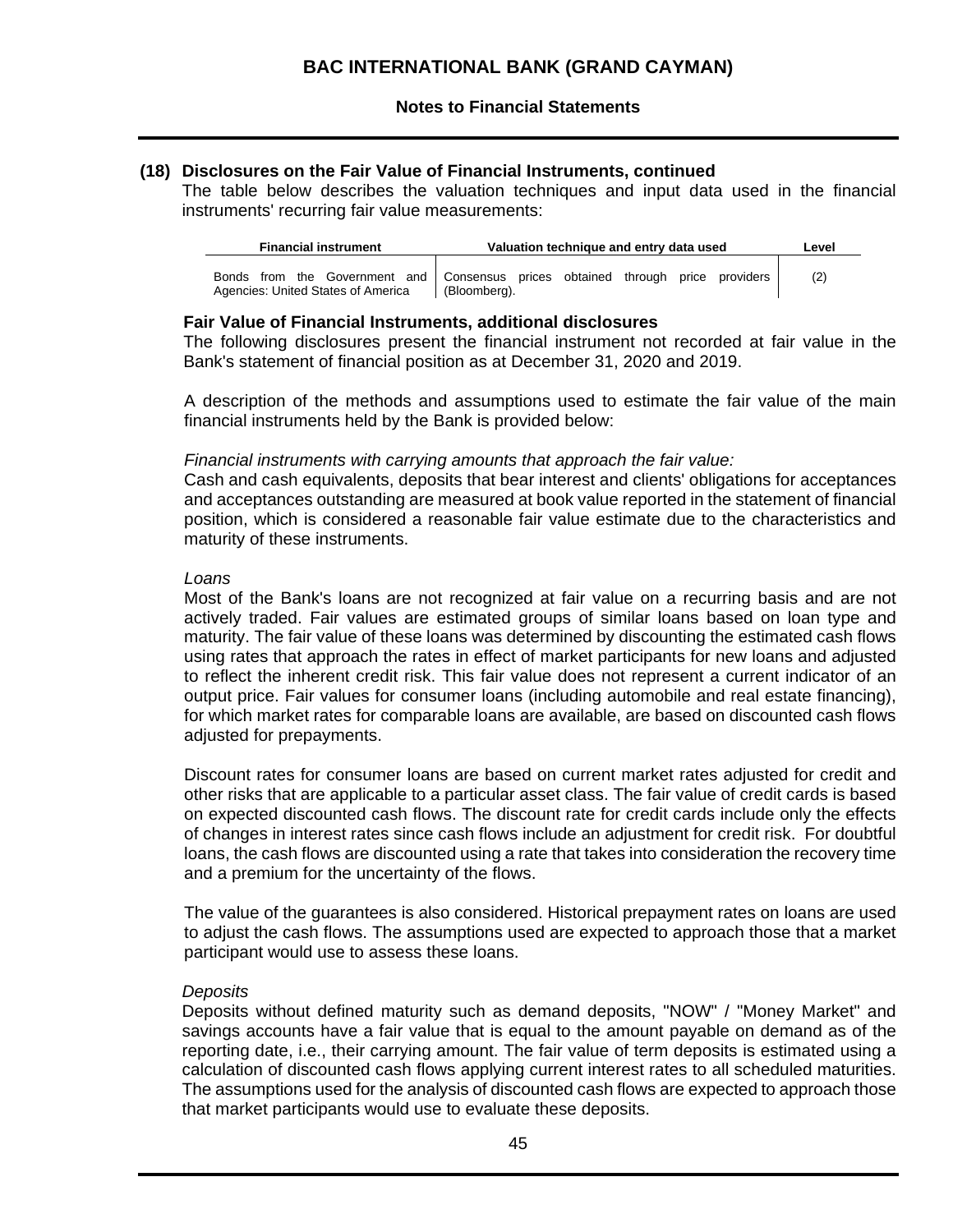### **(18) Disclosures on the Fair Value of Financial Instruments, continued Financial instruments at fair value**

The information on the fair value of financial instruments described above (which are not disclosed elsewhere in the financial statements) in the statement of financial position as of December 31, 2020 and 2019, is as follows:

| <u>2020</u>                                                                                                                              | Level 2                                     | Level 3                                     | Total fair<br>value                                    | <b>Total</b><br>carrying<br>amount                     |
|------------------------------------------------------------------------------------------------------------------------------------------|---------------------------------------------|---------------------------------------------|--------------------------------------------------------|--------------------------------------------------------|
| <b>Financial assets:</b><br>Deposits in banks<br>Loans at amortized cost, net<br>Other receivables, net<br><b>Total financial assets</b> | 666,107,417<br>0<br>$\Omega$<br>666.107.417 | 0<br>13,877,870<br>2,771,824<br>16,649,694  | 666,107,417<br>13,877,870<br>2,771,824<br>682,757,111  | 666,107,417<br>14,659,793<br>2,771,824<br>683,539,034  |
| <b>Financial liabilities:</b><br>Due to depositors<br><b>Total financial liabilities</b>                                                 | 260,010,133<br>260,010,133                  | 307,231,627<br>307,231,627                  | 567,241,760<br>567,241,760                             | 561,802,916<br>561,802,916                             |
|                                                                                                                                          |                                             |                                             |                                                        |                                                        |
| 2019                                                                                                                                     | Level 2                                     | Level 3                                     | <b>Total fair</b><br>value                             | Total<br>carrying<br>amount                            |
| <b>Financial assets:</b><br>Deposits in banks<br>Loans at amortized cost, net<br>Other receivables, net<br><b>Total financial assets</b> | 334,972,969<br>0<br>0<br>334,972,969        | 0<br>22,198,930<br>14,009,736<br>36,208,666 | 334,972,969<br>22,198,930<br>14,009,736<br>371,181,635 | 334,972,969<br>23,771,992<br>14,009,736<br>372,754,697 |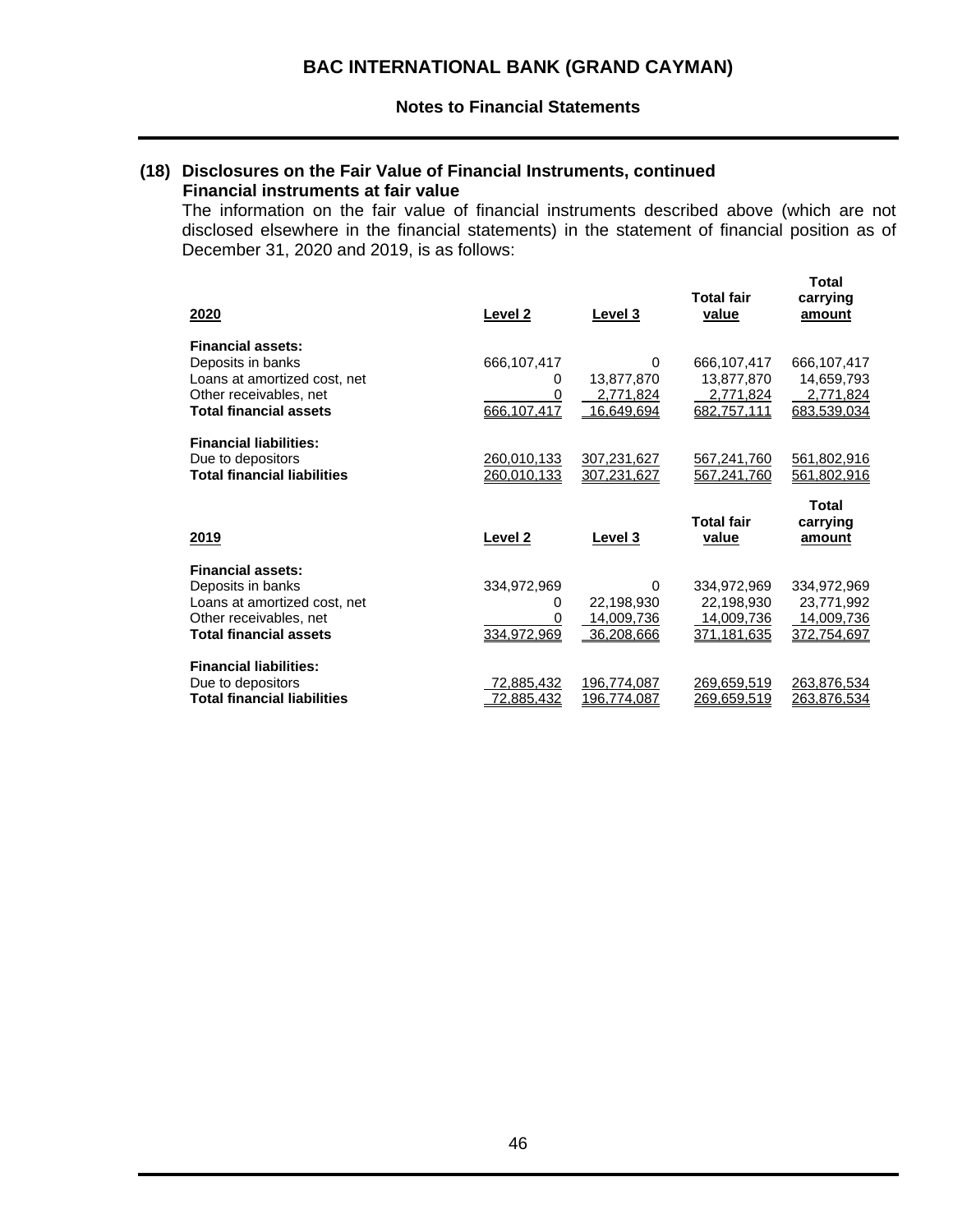### **(19) Related Party Transactions**

In the normal course of business, the Bank conducts transactions with related parties, including main executives and directors. The following table shows the balances and transactions with related parties as of December 31, 2020 and 2019:

|                                    | 2020             |                    |                                           | 2019             |                           |                                           |
|------------------------------------|------------------|--------------------|-------------------------------------------|------------------|---------------------------|-------------------------------------------|
|                                    | Key<br>personnel | Related<br>parties | <b>Maximum</b><br>balance for<br>the year | Key<br>personnel | <b>Related</b><br>parties | <b>Maximum</b><br>balance for<br>the year |
| Deposits in banks                  | 0                | 623,596,482        | 672,091,830                               | 0                | 319,669,560               | 320,623,706                               |
| Loans                              | 1,153,472        | 0                  | 1,164,342                                 | 1,255,257        | 338,281                   | 1,655,812                                 |
| Allowance for ECL                  | (2,582)          | $\Omega$           | (2,582)                                   | (979)            | 0                         | (979)                                     |
| Accrued interest receivable and    |                  |                    |                                           |                  |                           |                                           |
| other receivables                  | 6,412            | 305,233            | 750,966                                   | 4,674            | 612,866                   | 1,031,250                                 |
|                                    | 1.157.302        | 623.901.715        | 674.004.556                               | 1.258.952        | 320.620.707               | 323.309.789                               |
| Liabilities:                       |                  |                    |                                           |                  |                           |                                           |
| Demand deposits                    | 1,197            | 190,980,064        | 209,977,357                               | 1.700            | 53,456,297                | 142,103,462                               |
| Time deposits                      | 790,335          | 0                  | 816,977                                   | 440,000          | 353,094                   | 824,094                                   |
| Accrued interest payable and other |                  |                    |                                           |                  |                           |                                           |
| liabilities                        | 12,217           | $\Omega$           | 16,723                                    | 9,981            | 1,596                     | 16,310                                    |
|                                    | 823.749          | 190.980.064        | 210.811.057                               | 451.681          | 53.810.987                | 142.943.866                               |
| Income and expenses:               |                  |                    |                                           |                  |                           |                                           |
| Interest income and other income   | 68,992           | 8,223,159          |                                           | 74,185           | 7,960,107                 |                                           |
| Interest expense, commissions and  |                  |                    |                                           |                  |                           |                                           |
| other operating expenses           | 34,933           | 2,147,169          |                                           | 15,677           | 1.384.004                 |                                           |

### **(20) Regulatory Matters**

Banking operations of the Bank are subject to various regulatory requirements administered by governmental agencies in the countries they operate or are licensed. Failure to meet these regulatory requirements can initiate certain mandatory and possibly additional discretionary, actions by the regulators that, if undertaken, could have a material effect on the Bank's financial statements. Under capital adequacy guidelines and the regulatory framework for prompt corrective action, the Bank must meet specific capital guidelines that involve quantitative measures of the Bank's assets and certain off balance-sheet items as calculated under regulatory accounting practices. The Bank's capital amount and classification are also subject to qualitative judgments by the regulators about components, risk weightings and other factors.

To monitor adequacy of its capital, the Bank uses ratios established by the Cayman Islands Monetary Authority ("CIMA"). These ratios measure adequacy by comparing the Bank´s eligible capital with its balance sheet assets at weighted amounts to reflect their relative risk.

The Bank is required by CIMA at all times to maintain a capital adequacy ratio of at least 12% according to current regulations and the provisions of its license. The Bank is in compliance with this requirement as of December 31, 2020 and 2019.

In addition to risk-based capital requirements, the Basel III reforms introduced a simpler, non risk-based Leverage ratio requirement to act as a supplementary measure to its risk-based capital requirements. The Leverage ratio is defined as a ratio of Basel III Tier 1 capital to a leverage exposure measure which includes on-balance sheet assets and off-balance sheet commitments, derivatives and securities financing transactions, as defined within the requirements. Effective 1 December 2019, CIMA implemented the Basel III Leverage Ratio Liquidity Risk Management Rules and Guidelines, which outline the application and disclosure of the Basel III Leverage ratio in the Cayman Islands. The minimum ratio of 3% is applicable to all banks, except in specific cases where the Authority, in its sole discretion, decides that difference leverage ratio requirements should be set.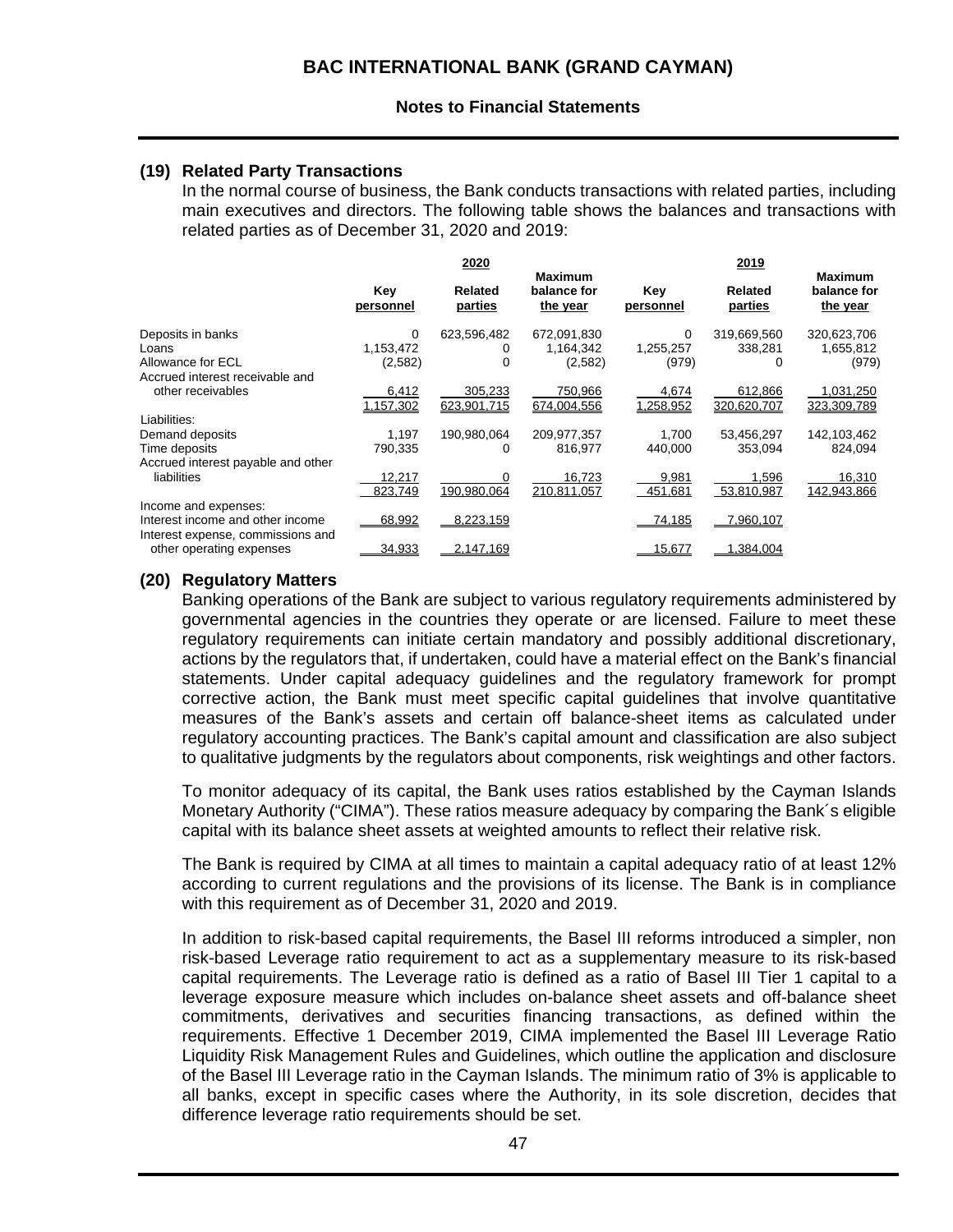### **Notes to Financial Statements**

### **(20) Regulatory Matters, continued**

Management believes that, as of December 31, 2020 and 2019, the Bank meets all capital adequacy requirements to which it is subject. The table below summarizes the composition of regulatory capital and shows the capital adequacy ratio of the Bank as of the reporting date.

As of December 31, 2020, and 2019, the Bank has complied with all of the externally imposed capital requirements to which it was subject.

| <b>Tier I Capital</b>                                                                       | 2020                                    | 2019                                    |
|---------------------------------------------------------------------------------------------|-----------------------------------------|-----------------------------------------|
| Common stock<br>Retained earnings and regulatory reserve<br><b>Total regulatory capital</b> | 31,500,000<br>90,290,215<br>121,790,222 | 31,500,000<br>77,432,266<br>108,932,266 |
| <b>Risk-based weighted assets</b>                                                           | 383,612,194                             | 276,580,843                             |
| <b>Capital ratio</b>                                                                        | 31.75%                                  | 39.39%                                  |

The Parent Company is regulated by the Superintendence of Banks of the Republic of Panama. The Superintendence issued a regulation applicable to the parent company and all its subsidiaries in relation to certain regulatory reserves.

*The Agreement No. 4-2013 "whereby provisions are set out for the management and administration of the inherent credit risk in letters of credit and off-balance operations".* 

Among other things, this Agreement defines the classification categories of credit facilities for the specific and dynamic provisions as well as the criteria that the policies for restructures loans, financial guarantees, and charge off operations should contain. The dynamic provisions were established by the Superintendence, as prudential regulation, order to meet future needs of specific provisions. The Specific provision for impairment of the loan portfolio should be determined and recognized in the financial statements in accordance with the credit facilities classification within the risk categories currently in use and calculated based on minimum percentages weighted by each category specified in the Agreement. The Agreement also requires establishing the dynamic provision, to be determined and recognized quarterly as reserves in equity following certain calculation criteria and restrictions that will be implemented gradually.

The Agreement establishes that the dynamic reserve cannot be less than 1.25% nor greater than 2.50% of risk-weighted assets related to credit facilities classified as normal.

Based on this Agreement at December 31, 2020, the Bank established the regulatory reserve in the amount of \$2,383,637 for dynamic provisions (2019: \$2,383,637) as part of equity through the appropriation of retained earnings. At December 31, 2020 and 2019, it is not applicable to the Bank to establish the regulatory specific provision based on the Agreement No.4-2013.

### **(21) Litigation**

To the best knowledge of Bank's management, there is currently no litigation or assessment that may result in a material adverse effect on its business, its financial position or financial performance.